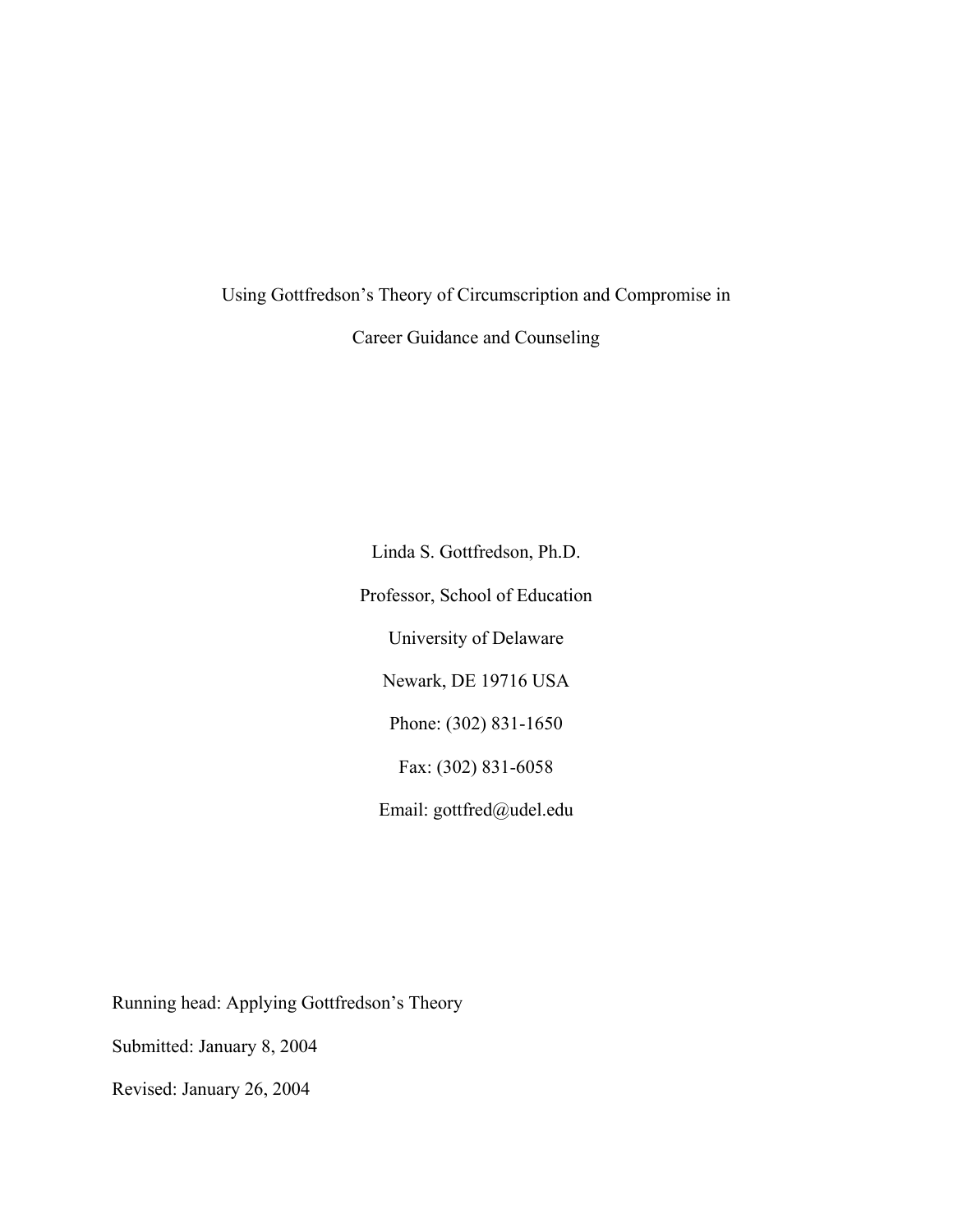At the beginning of the  $20<sup>th</sup>$  century, 36% of workers were employed in farming, fishing, forestry, and other agricultural work, and only 4% in professional services (United States Census Office, 1902). By the beginning of the  $21<sup>st</sup>$  century, only 2% of the workforce remained in agriculture, with 16% now in the professions and another 15% in management (U.S. Census Bureau, 2002). New technologies in transportation and communication have led to the proliferation of new kinds of work, and also made it easier for people and jobs to migrate around the nation, even the world.

The full menu of occupations and life styles that the modern world offers most individuals is thus far larger than it was a mere hundred years ago. At the same time, American society has tried to make opportunities more equally available to all individuals, regardless of gender, ethnicity, or class. While barriers remain, many have fallen in the last half century. Both the wider variety of occupations and more equal access to them bespeak vastly expanded vocational options for young people.

But this expanded choice is a challenge, even a burden, for young people. The opportunity to choose is also the responsibility to choose, and to choose wisely. Moreover, the occupation one holds is increasingly seen as the measure of who one is in society. It is no wonder that so many youngsters procrastinate or seem paralyzed by anxiety when required to make vocational decisions. Many just drift or settle for any job that comes their way.

The theory of circumscription and compromise focuses on how young people gradually come to recognize and deal with, or fail to deal with, the array of vocational choices their society provides. After summarizing the theory, I use it to outline a career guidance and counseling system for facilitating growth and reducing risk during the school years. Although not elaborated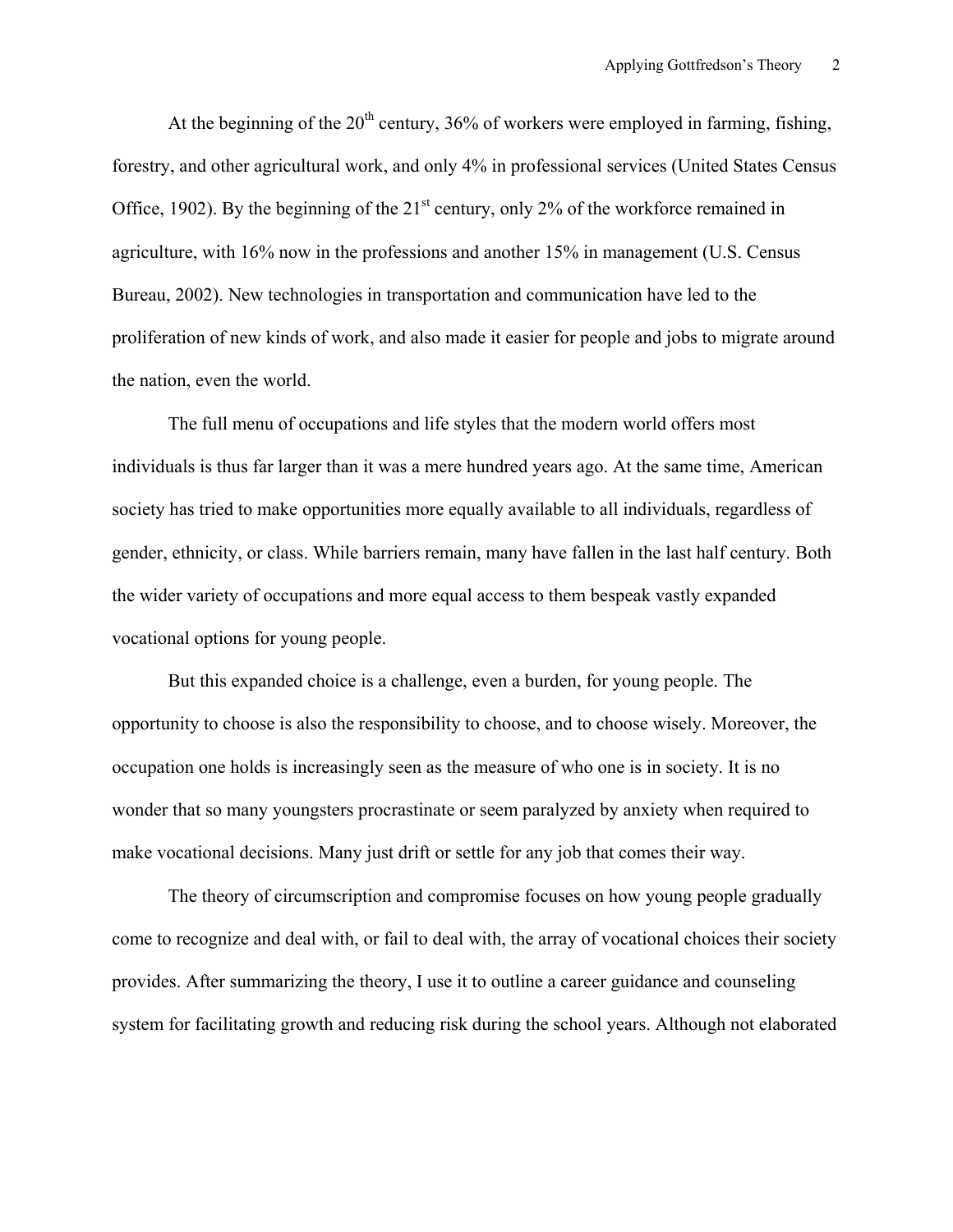here, the system can also be used to diagnose and remediate common vocational problems in adolescence and aid adults who wish to revisit their career choices.

#### THE THEORETICAL CHALLENGE

Imagine a thousand newborns in their cribs. They know virtually nothing of either the outside world or of themselves, probably not even that the two are distinct. Ten years later, all will know a great deal about both. Within twenty years, all will have made many life-shaping decisions, often without realizing it. At thirty, the thousand will have spread across a great variety of occupations and social landscapes.

Chance will have played a part in who ends up where, but the pattern of outcomes will hardly be random—or novel. Regardless of their own social origins, all thousand newborns will develop essentially the same view of occupations by adolescence. Like adults, they will distinguish occupations primarily along two dimensions—their masculinity-femininity and their overall social desirability (prestige level). They will also share common stereotypes about the personalities of different kinds of workers—accountants vs. artists, engineers vs. teachers, and so on. Despite their similar perceptions, their occupational aspirations will nonetheless reproduce most of the class and gender differences of the parent generation: girls will aspire mostly to "women's" work, boys to "men's" work, and lower class youngsters to lower level jobs than their higher social class peers. And yet, not even siblings will be "peas in a pod," because their preferred vocational selves and life paths tend to differ, sometimes dramatically (Dunn & Plomin, 1990). As adolescents, perhaps all thousand newborns will report wanting jobs in which they can perform the kinds of tasks that interest them, but many will not be able to articulate just what their interests are. Few will know what workers actually do on the job, even in the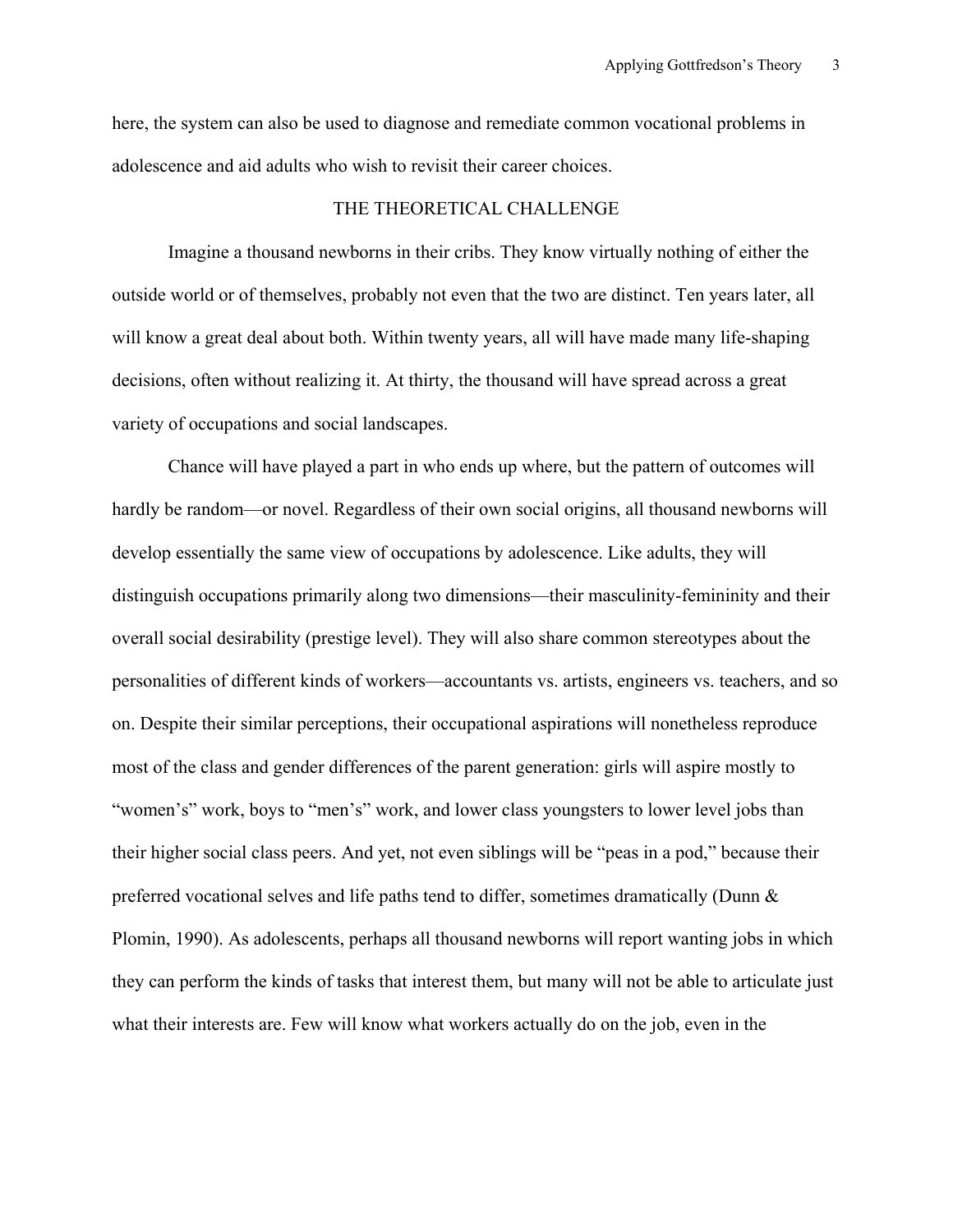occupations to which they aspire. Some will be forced to take jobs that are not consistent with their interests, but many will do so by choice.

What explains this somewhat puzzling pattern of aspirations, of knowledge and ignorance, at the threshold of adulthood? The circumscription and compromise theory suggests that four developmental processes are key to understanding it. Each presents different risks that, as discussed later, can be minimized to enhance career development.

#### THE THEORY: KEY DEVELOPMENTAL PROCESSES, PRODUCTS, AND STAGES

Most vocational theories, including this one, view vocational choice as a matching process, that is, as individuals seeking occupations that satisfy their interests and goals and for which they possesses the skills, abilities, and temperament. This process requires that young people first learn the relevant attributes of different occupations and of their own developing selves, and then discern which occupations have rewards and requirements that match their stillevolving interests, abilities, values, and goals. Actually implementing a choice then requires that they identify available options, weigh the alternatives, and find means of entry.

The circumscription and compromise theory suggests that four developmental processes are especially important in the matching process: age-related growth in cognitive ability (*cognitive growth*), increasingly self-directed development of self (*self*-*creation*), progressive elimination of least favored vocational alternatives (*circumscription*), and recognition of and accommodation to external constraints on vocational choice (*compromise*).

#### Cognitive Growth

The matching process is cognitively demanding. The tasks it involves span all six levels of Bloom's (Anderson & Krathwohl, 2001) widely-used taxonomy of cognitive tasks in teaching and learning: for example, learning isolated facts (*remember*, Bloom's lowest level), spotting and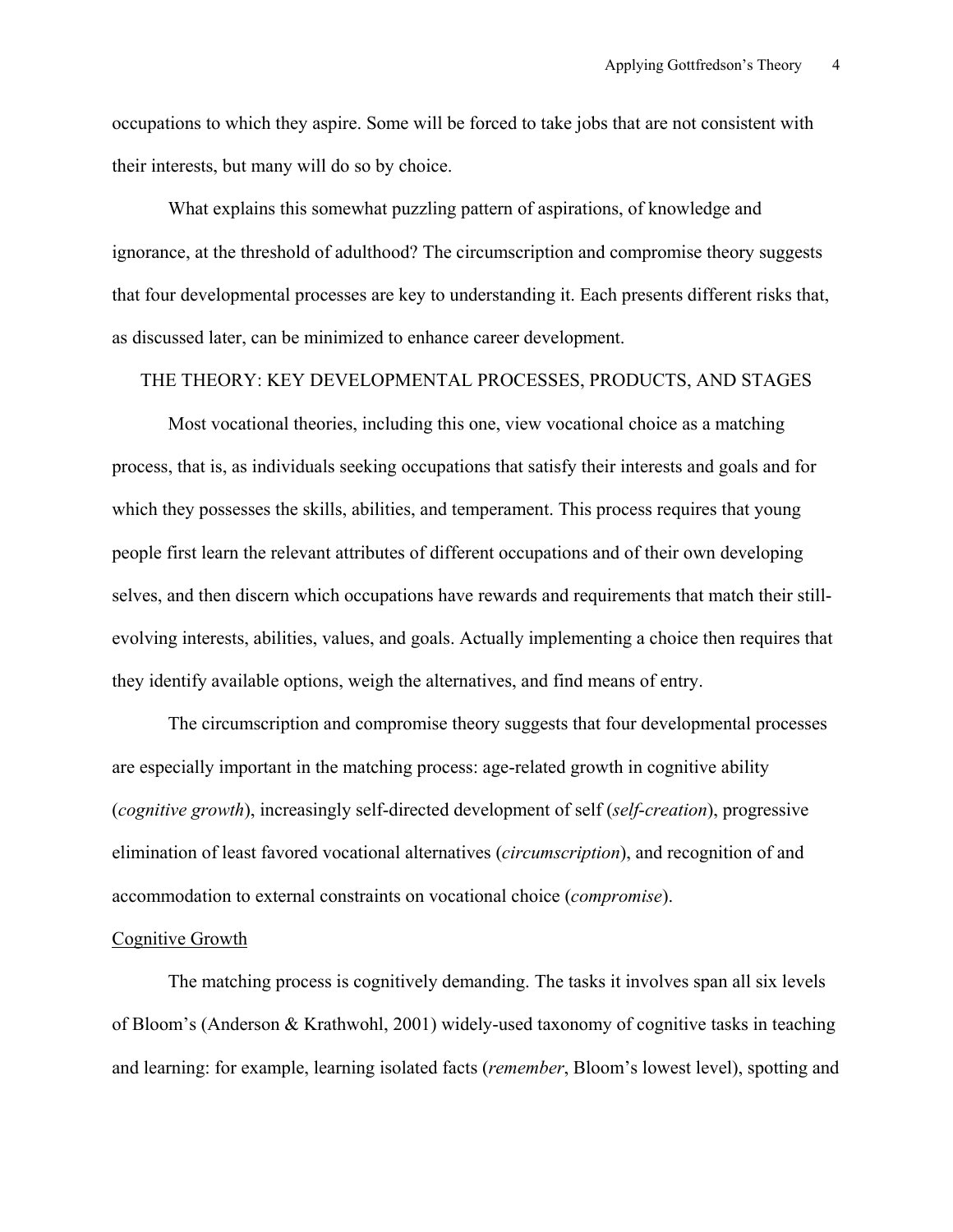understanding similarities and differences (*understand*), drawing inferences from and assessing the relevance of information (*apply*), integrating information to assess the pros and cons of a decision or course of action (*analyze*), applying one or more criteria to judge which choices are better than others (*evaluate*), and developing a plan to meet a goal (*create*, Bloom's highest level).

Not surprisingly, the vocational assessment and counseling profession is devoted primarily to helping adolescents and adults improve such knowledge and decision-making. Counselees' competent engagement in the process is often labeled *vocational maturity.* However, our thousand newborns will begin narrowing their preferences and making other vocationally relevant decisions long before they are cognitively proficient or aware that they are making such decisions. Understanding the impact of pre-adolescent cognition on vocational development is therefore essential for facilitating vocational growth in adolescence and beyond.

 Children's capacity for learning and reasoning (their *mental age*) increases with chronological age, from birth through adolescence. Children progress from thinking intuitively in the preschool years, to concretely in the elementary years, to abstractly in adolescence; from being able to make only simple distinctions to multidimensional ones. They recognize more similarities and differences, and increasingly abstract ones, which they use to make sense of the diverse phenomena in their lives. In short, with age, children become able to take in, understand, and analyze ever larger bodies of information of increasing subtlety and complexity. They gradually notice and figure out more aspects of the many-layered world around them.

Same-age children also differ considerably among themselves in the general learning and reasoning ability required to do this. At any given chronological age, some will be far above or below their peers in mental age (that is, higher or lower in *general intelligence*). The brighter the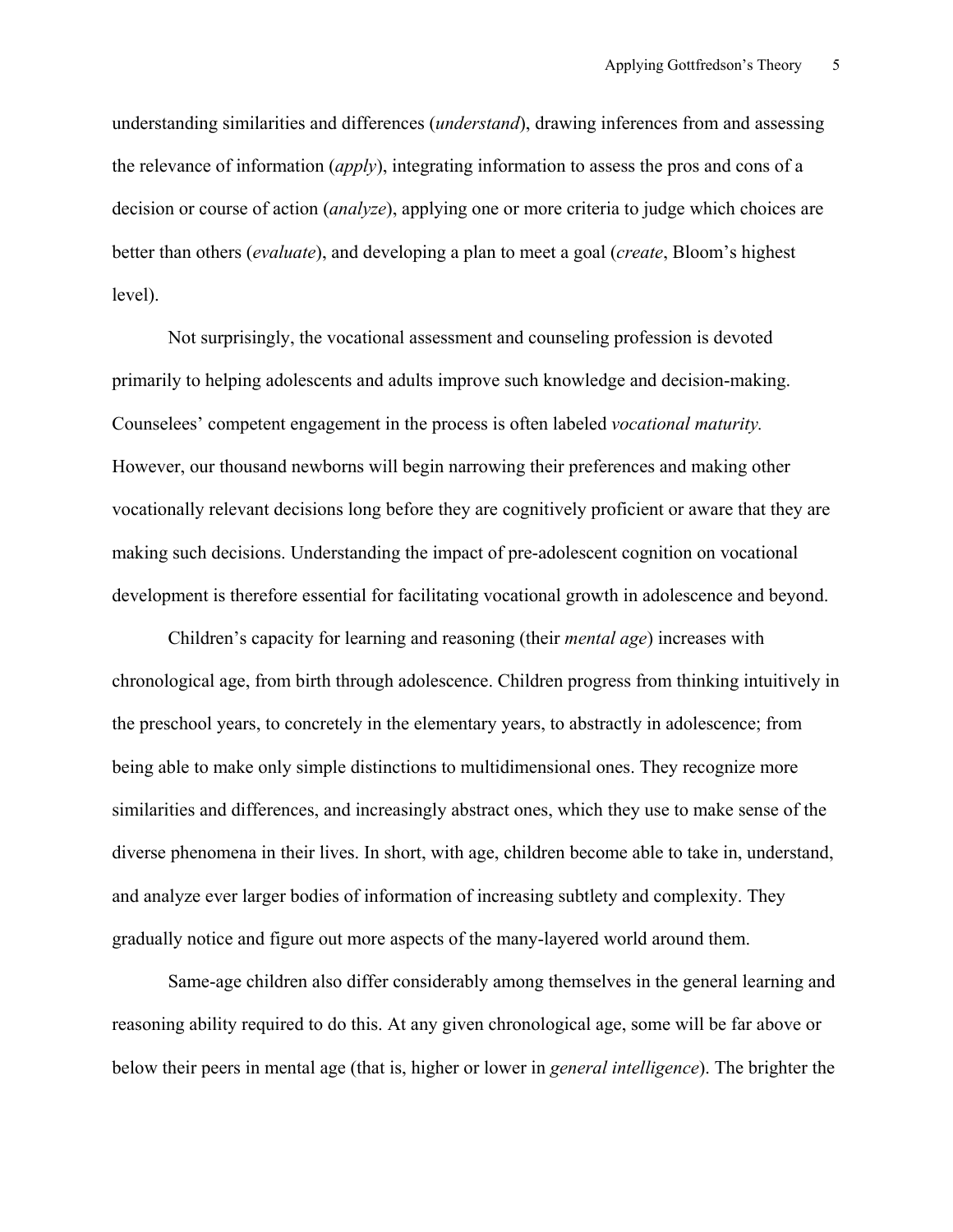child, the more information it will understand and extract from its surrounds and from direct instruction.

Children's steady growth in mental competence affects their behavior and lives in many ways. In the vocational realm, its two major products are the *cognitive map of occupations* and the *self-concept.* Both are incomplete but organized understandings of the occupational world and of the self that children develop and elaborate with age. Although our thousand newborns will all construct essentially the same cognitive map of occupations, they will develop increasingly individualized self-concepts. As we shall see, children's conceptions of people and occupations develop in parallel as they perceive first one, then two, then more dimensions of difference. The first distinctions that young children draw among both people and jobs involve their most concrete, visible attributes. As detailed later, children's views of both become more complex and nuanced as they become capable of making multidimensional comparisons, inferring internal states, and discerning patterns in behavior.

This progression is so natural and universal that it is seldom perceived as vocationally relevant, if noticed at all. Vocational understanding and decision making tends to garner attention only when its demands crescendo, that is, when adolescents simultaneously realize the full complexity of making life decisions and the imminent need to do so.

#### Self-Creation

A pre-existing occupational world awaits us at our birth. That world is large, evolving, and complex. However simplified and incomplete children's early cognitive maps of it are, it is there to be observed and explored. Children will also construct self-concepts, but none is born with an already developed self to observe. Where does that self—the self they will seek to know and implement—come from? Is it fixed in their genes? Is it stamped in by the environments that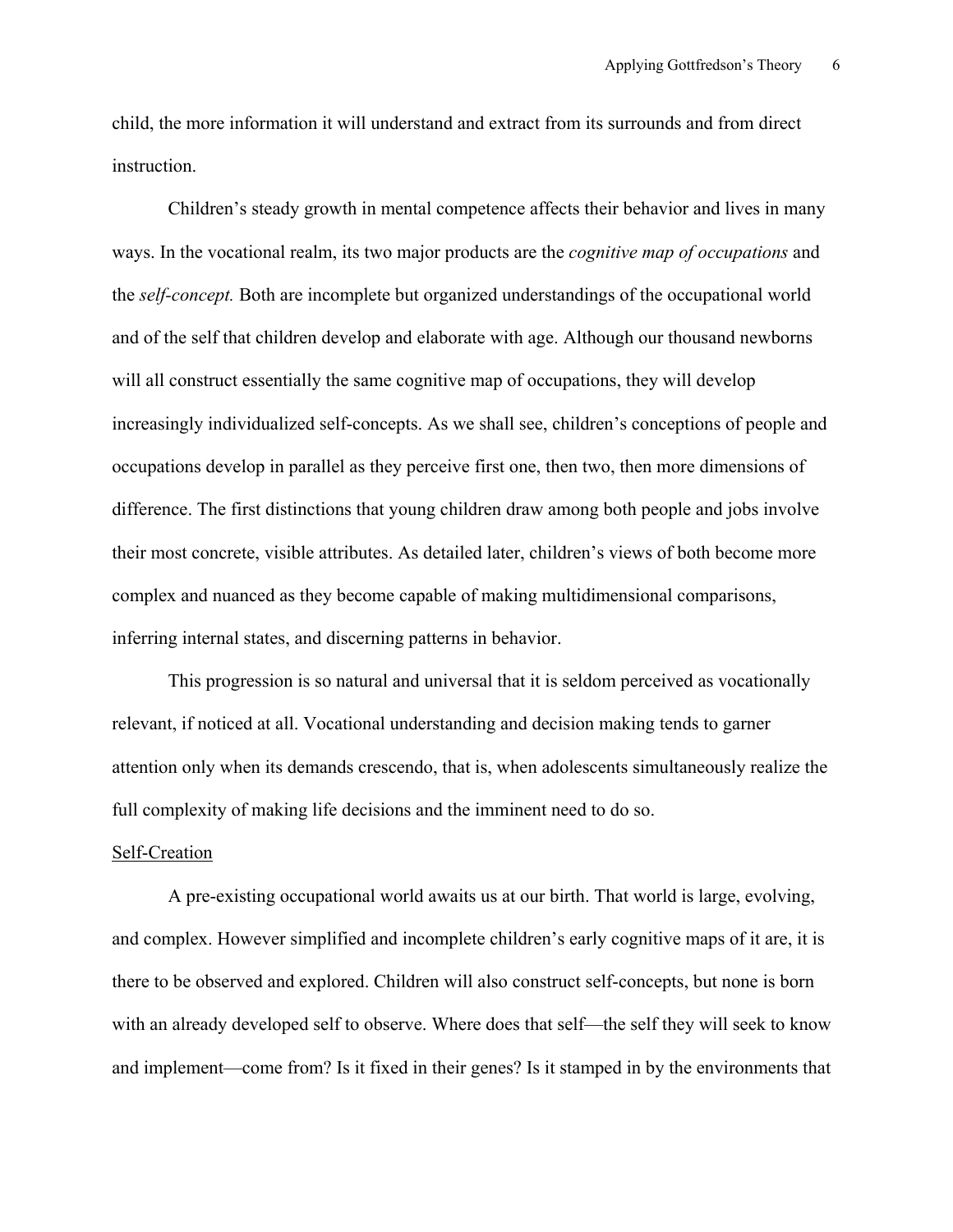happenstance thrusts upon them? Or, are their "selves" perhaps just incidental by-products of a contest between the two forces?

The self is none of these things, because we are not passive products of either nature or nurture, but active agents in our own creation. Counseling psychology's insight that individuals are both unique and agenic is confirmed by what might seem an unlikely source, behavior genetics. We are unique individuals because we are products of unique genotypes (unless identical twins) and unique experiences. Biologically related individuals who are reared together tend to be similar for both genetic and environmental reasons, but behavior geneticists have been surprised to discover how few and temporary the effects of shared environments are in Western populations studied so far (Plomin, DeFries, McClearn, & McGuffin, 2001; Rowe, 1994). For instance, the circumstances we share with siblings, such as our parents' education, income, interests, and childrearing style, have little or no impact on our basic ("big five") personality traits at any age, and their impact on intellectual abilities wanes and, for general intelligence, dissipates altogether by adolescence (Loehlin, 1992; Plomin & Petrill, 1997).

More culture-specific personal attributes such as interests, attitudes, and particular skills are more influenced by shared environments (e.g., Betsworth et al., 1994; Tesser, 1993). Vocational interests are fairly general products of the close partnership between nature and nurture, but their emergence is more culturally-contingent and experience-dependent than are the basic personality traits and abilities. In fact, they appear to represent particular constellations or intersections of those fundamental human traits that cultures mobilize for specified ends, such as managing accounts or repairing machines (cf. Ackerman & Heggestad, 1997). These constellations seem to be assembled, like standard toolkits, to accomplish a culture's recurring tasks. The experiences that would activate, exercise, and consolidate them as distinct vocational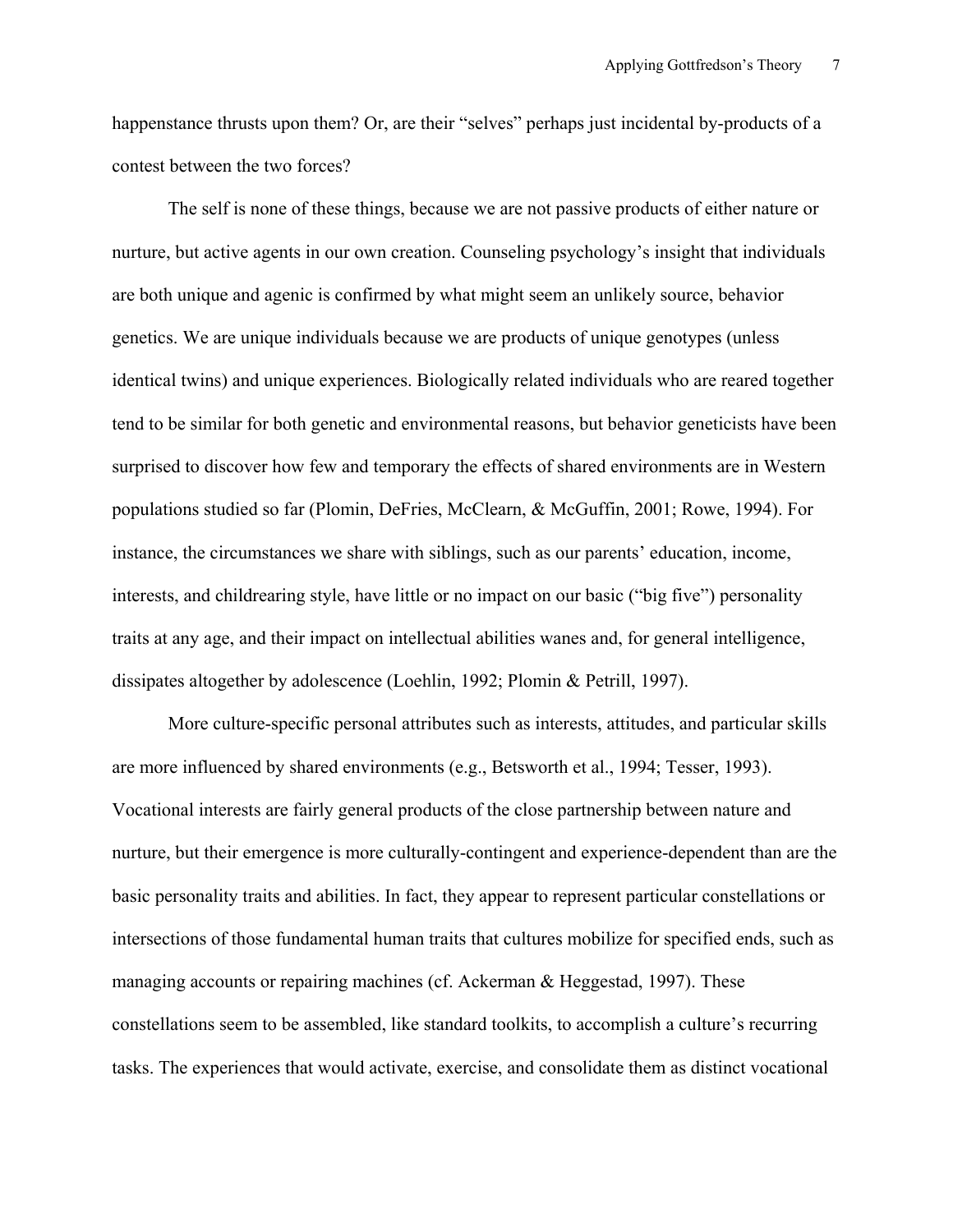interests (e.g., in working with numbers vs. machines) are not available to people of all ages or in all locales, precisely because they involve specialized realms of cultural activity (e.g., clerical, artistic, scientific, political). Many adolescents will therefore lack sufficient experience to bring out or verify their more culturally-targeted interests, abilities, and values.

To the extent that the slings and arrows of fortune have a lasting influence on our highly general traits, it is mostly the arrows that strike us one at a time (called *nonshared* effects), not family by family (*shared* effects; Jensen, 1997). Even biological siblings reared together become less alike in general ability and personality as shared environmental effects wane relative to nonshared ones. Thus, while both genes and environments make us similar to people with whom we share genes and environments, the unique aspects of both our nature and nurture guarantee that we will be distinct as individuals and become increasingly so with age.

Behavior genetic research also confirms that we help to construct ourselves and determine the form we take. First, we become who we are through experience, that is, by engaging the world around us. Only through repeated experience, for example, do our genetically-based temperaments become consolidated (*traited*) as enduring personality traits. For attributes to become traited does not mean that they become fixed in stone, but only that they are now relatively stable manifestations of our individuality across different situations: for example, that shy John avoids crowds, cocktail parties, and working in teams, but gregarious Jane loves them all.

Second, we do not just implement a nascent self by stepping out into the swirl of life, as if flipping a switch that initiates a preprogrammed sequence of events. We also affect the direction of our development by exposing ourselves to some formative experiences rather than others. Behavior geneticists first realized that development might become more self-directed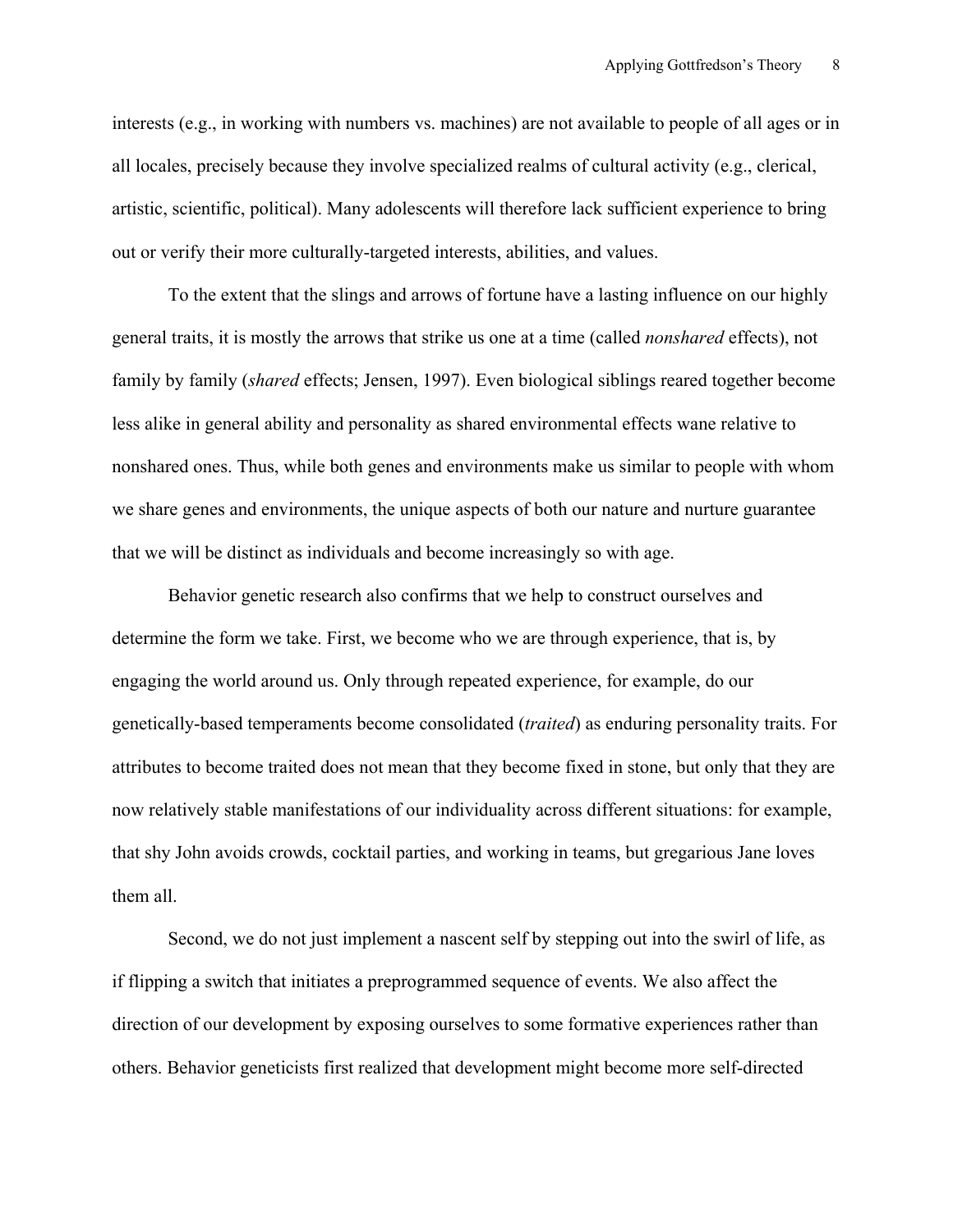with age when they discovered that phenotypic (observed) differences in IQ become increasingly heritable with age. For example, with age, adopted children become less like their adoptive family members but more like the biological relatives they have never met (Plomin et al., 2001).

To explain this startling discovery, since confirmed for academic achievement too, behavior geneticists have proposed a *genes-drives-experience theory* (Bouchard, Lykken, Tellegen, & McGue, 1996). As children mature they take an increasingly active and independent role in selecting, shaping, and interpreting their environments. Moreover, when given the opportunity, they select experiences more in line with their genetic proclivities. Each comes into the world with a different internal genetic compass, which causes them to be attracted to or repelled by different kinds of people, activities, and settings. The anxiety-prone will more often avoid anxiety-provoking situations; the emotionally stable will perceive the world as more benign than will the neurotic; and the musically gifted will more often seek opportunities to develop their talent (called *active gene-environment correlation*). People also create different environments for themselves by evoking different reactions from the people around them. The obnoxious will evoke more hostile social environments for themselves than will the amiable, and parents will appropriately provide different kinds of toys, support, and developmental opportunities to their children when they differ in needs, interests, and talents (called evocative or *reactive gene-environment correlation*). In addition, people differ genetically in their sensitivity to given external influences, such as particular pathogens or kinds of instruction (*gene-environment interaction*).

Therefore, even if we were all provided identical parents, classrooms, and neighborhoods, our personal proclivities would constantly incline us to perceive, provoke, and exploit them differently. As a result, we would eventually come to inhabit different worlds.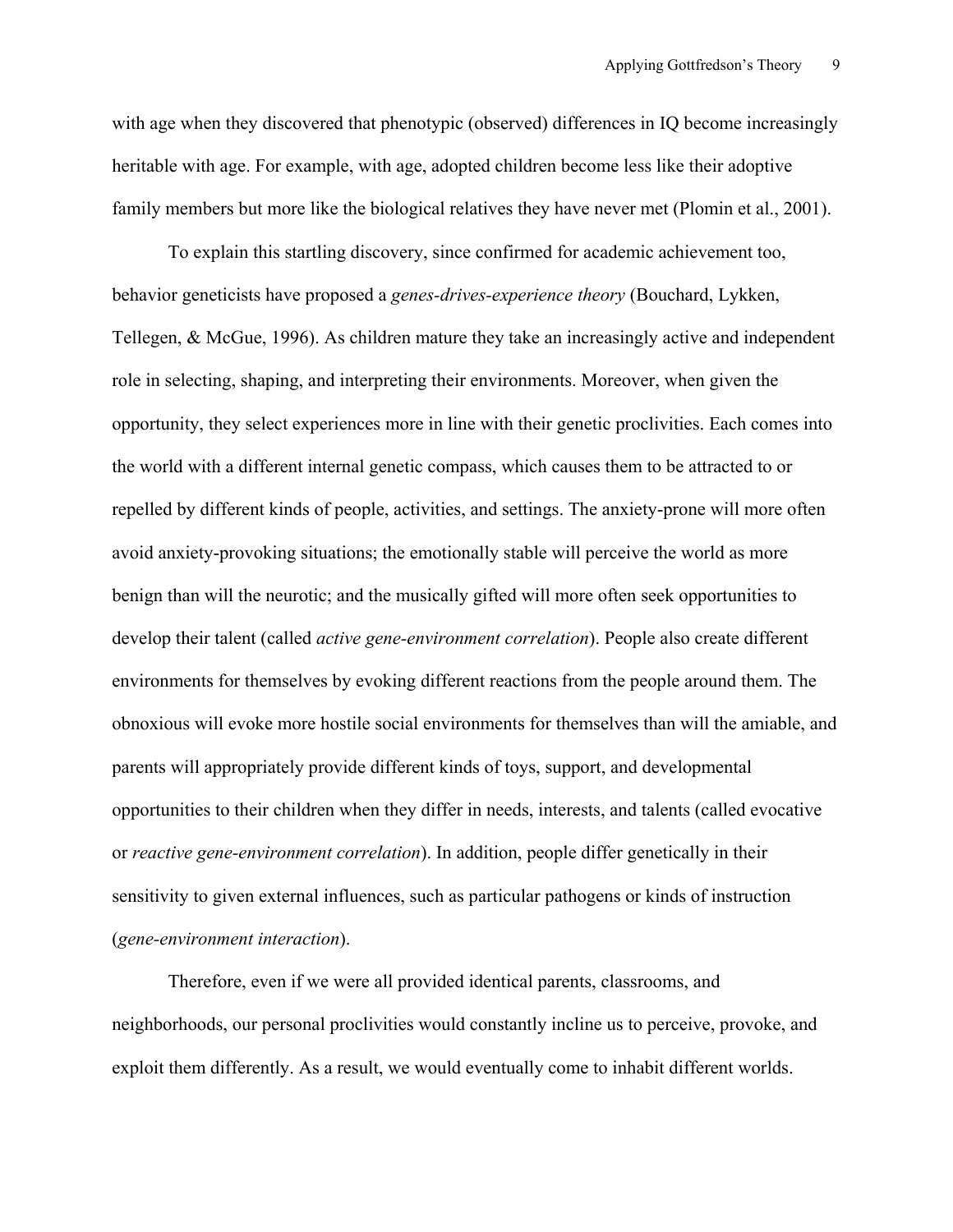When and where people are free to do so, genetically unique individuals refashion common environments in ways that reflect, reinforce, and better resonate with their personal tendencies. Environments therefore are not just "out there" molding us from the outside in, but are themselves partly genetic in origin because we have had a hand in shaping them more in line with our genotypes (Plomin & Bergmann, 1991). Our lives, our close personal environments, are our *extended phenotypes*. The partly genetic origin of environments is confirmed by research showing that the occupations and educational credentials that people obtain, the major life events they experience, the social support they receive, and other important aspects of their lives are often moderately heritable (Bergmann, Plomin, Pedersen, McClearn, & Nesselroade, 1990; Lyons et al., 1993; Plomin, Lichtenstein, Pedersen, McClearn, & Nesselroade, 1990; Rowe, Vesterdal, & Rodgers, 1998).

Our genetic compass constitutes the core of our individuality and, from the deepest recesses of our being, quietly but incessantly urges (not commands) us in some directions rather than others. It competes with a cacophony of signals emitted by our culture, but it operates like a gyroscope, helping us orient ourselves while being pushed this way or that. It contributes some consistency to our myriad daily choices, which cumulate over time to shape a life path. Which forks we take at each stage in life is constrained, of course, to the ones that currently exist in our culture, especially for persons in our situation. No one becomes a loan officer or astronaut in societies that do not lend money or send anyone into space. We are also constrained by our past choices—say, wanting to go into dentistry after having become an accountant, or to become a police officer after having disqualified ourselves by committing a felony.

It should be noted that our genetically-conditioned tendencies are not fully fixed, but change somewhat with age as genes turn on or off, puberty being an obvious example. The social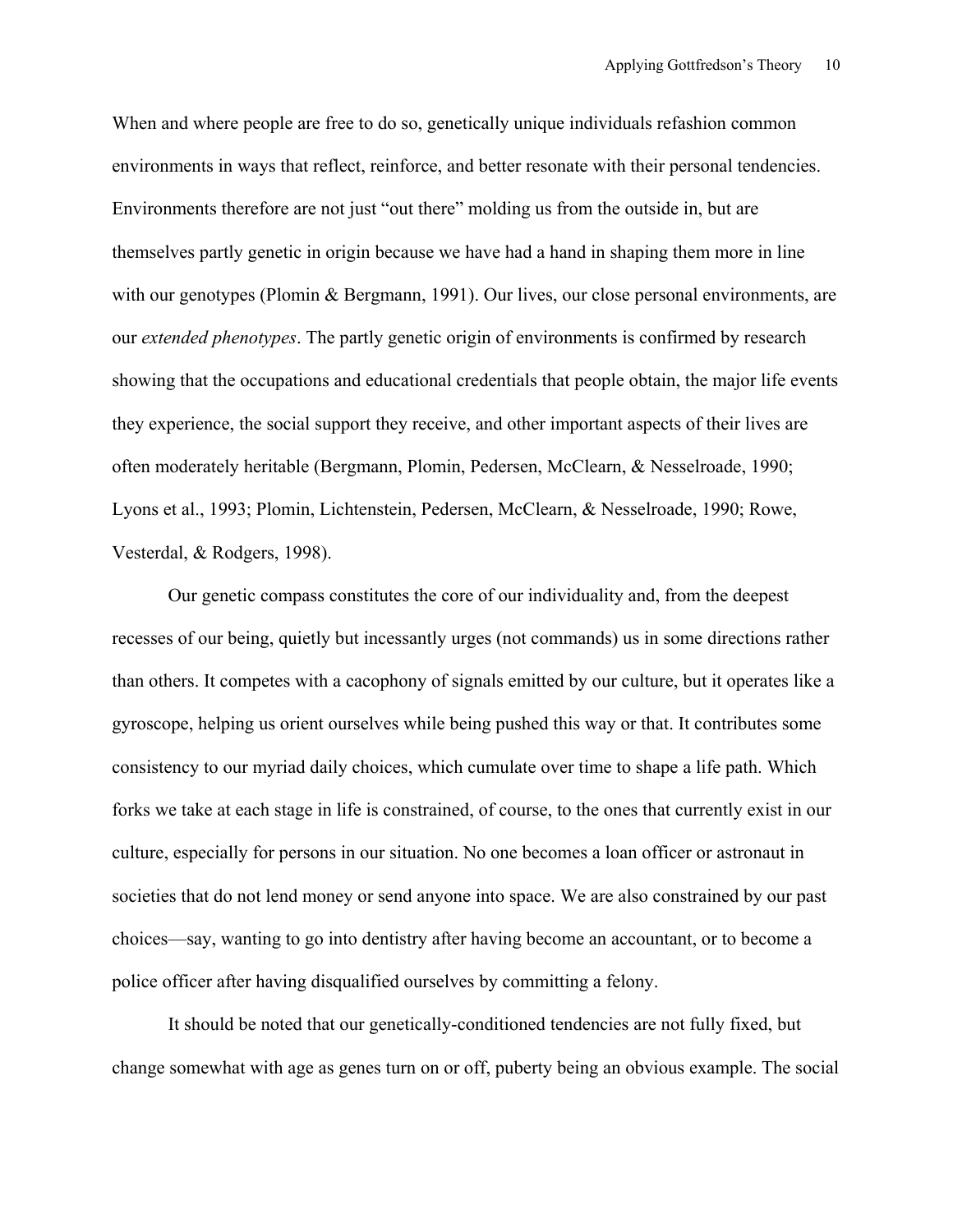environments to which we have access or must move also change with age. Our streams of experience inevitably shift as a result, somewhat altering the contours of our lives and selves in the process, no matter how deeply layered they have become. We are therefore to some extent always works in progress, finalized only by death.

Just as our personal traits develop only through experience, we come to know them only while engaging the world. We must infer our personalities and abilities by noticing what we do well, how we typically interact with others, how other people react to us, how we feel about our various experiences. That is, our genetic compasses are made manifest by what we resonate to and what repels us, perhaps especially when their signals conflict with the expectations of family or friends. The *self* resides in these long-term consistencies in behavior, belief, and feeling, and *self-insight* lies in gaining a fuller, clearer-eyed view of them. The *self-concept* derives from our perceptions of this individuated self and what we might want or fear it to be.

When viewed from a life course perspective, the genetically-conditioned selection, shaping, and interpretation of our life environments is called *niche seeking* (Scarr & McCartney, 1983). Vocational choice is one particularly important element of it. Niche seeking does not occur in a cultural vacuum, of course. Our thousand newborns were all born into a social niche, and it is from their social origins that they will view and venture forth into the larger world. Cultures provide or allow only a limited array of niches, but free societies still give their members much leeway to create selves and life niches more in line with their genetic proclivities. **Circumscription** 

 As just noted, modern culture provides an extensive menu of occupations and life niches. Our thousand newborns will never learn much about most of them, or that others even exist. What nearly all learn, however, is that there are major varieties of work and that these varieties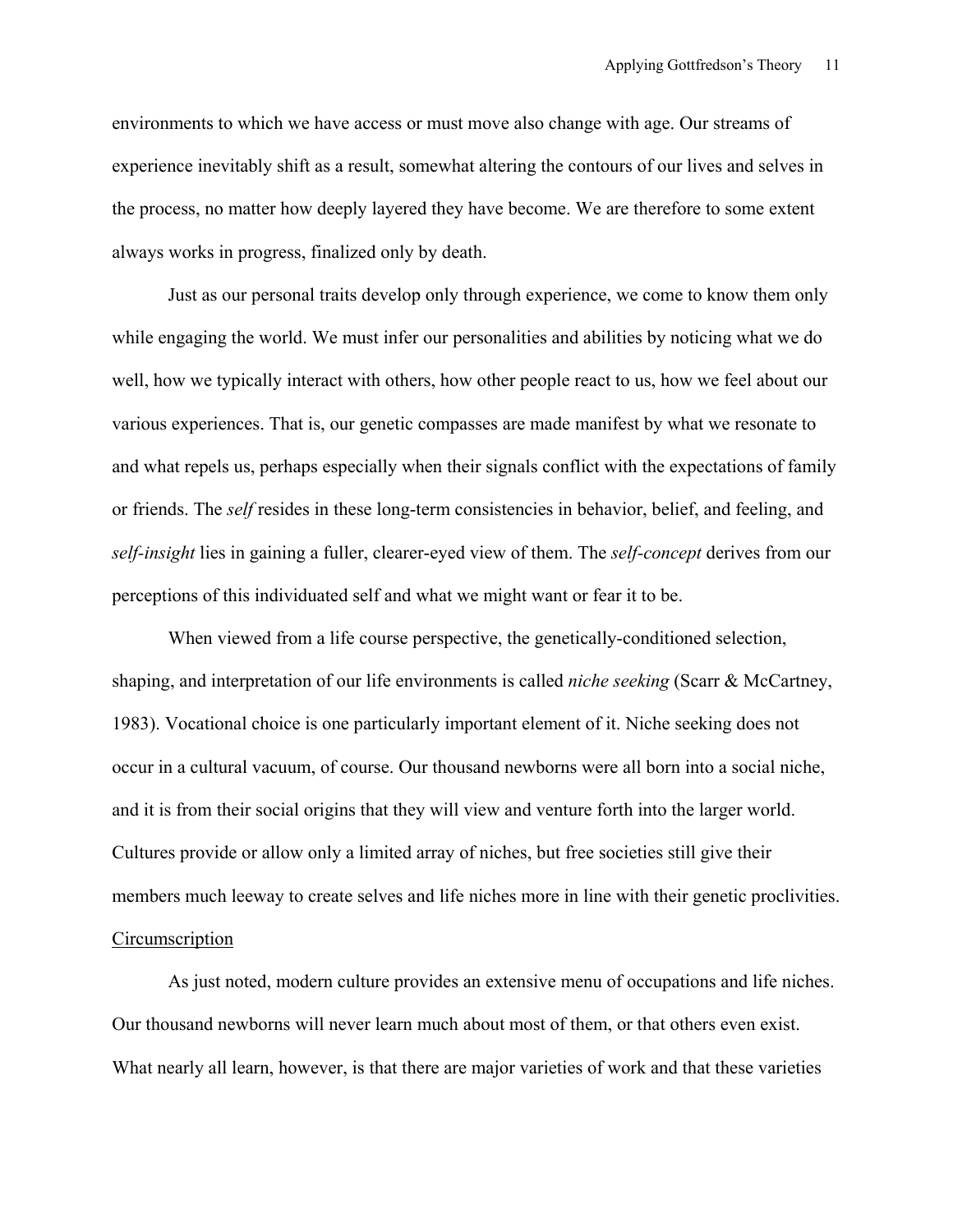occupy different places in the general social order. We are social beings and therefore exquisitely sensitive to where we fit, or would like to fit, into society. Vocational choice is a highly public way of asserting who we are. It is therefore the social aspects of jobs that often concern us most and which children consider first.

 Vocational choice begins as a process of *circumscription*, of eliminating occupational alternatives that conflict with one's self-concept. Early in life, children begin to rule out whole sets of occupations as socially unacceptable for someone like themselves as they start to recognize the more obvious distinctions among jobs. They rule out progressively more sectors of the occupational world as they become able to perceive additional, more abstract dimensions of suitability or *compatibility*. Most such circumscription occurs without their knowing, or wondering much about, what workers actually do in the jobs they so peremptorily reject.

All children move through the same four stages of circumscription, shown in Figure 1, but some faster or slower than others depending on their cognitive ability. The ages and grade levels associated with the stages are therefore only approximate. The stages overlap but coincide roughly with the preschool years, elementary school, middle school, and high school.

Figure 1 About Here

---------------------------

---------------------------

Stage 1: Orientation to Size and Power (Ages Three to Five). Children in the preschool and kindergarten years progress from magical to intuitive thinking and begin to achieve object constancy (for example, they know that people cannot change their sex by changing their outward appearance). They begin to classify people in the simplest of ways—as big and powerful versus little and weak. They also come to recognize occupations as adult roles and have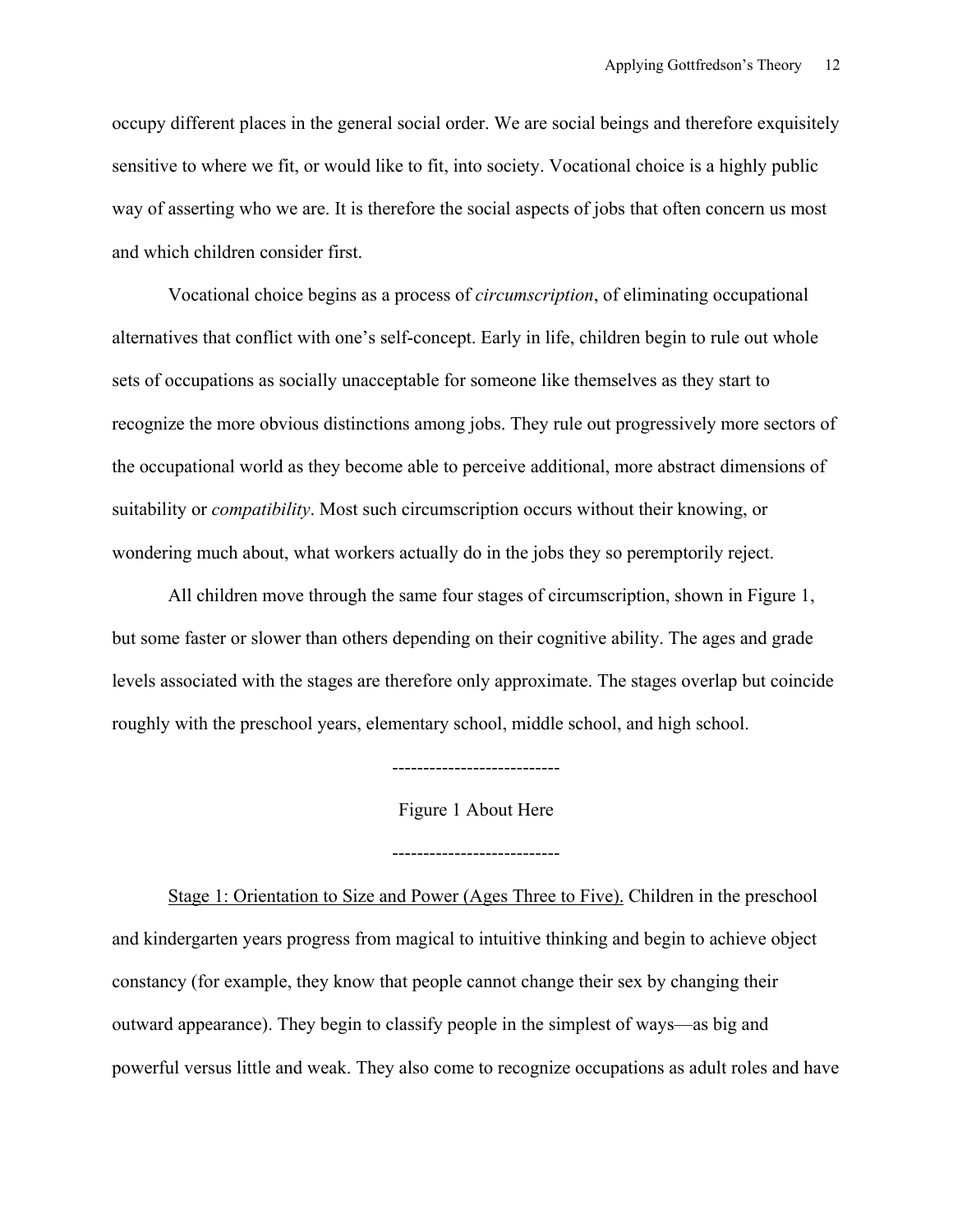ceased reporting that they would like to be animals (bunnies), fantasy characters (princesses), or inanimate objects (rocks) when they grow up. As indicated in Figure 1, their vocational achievement is to have recognized that there is an adult world, that working at a job is part of it, and that they, too, will eventually become an adult.

Stage 2: Orientation to Sex Roles (Ages Six to Eight). Children at this age have progressed to thinking in concrete terms and making simple distinctions. They begin to recognize more occupations, but primarily those that are highly visible, either because of frequent personal contact (teachers) or because their incumbents wear uniforms, drive big trucks, and otherwise draw a child's attention. Children also rely on highly visible attributes to distinguish among varieties of people, the most obvious and salient one for them at this age being gender. As concrete thinkers, they distinguish the sexes primarily by outward appearances, such as clothing, hair, and typical activities. Being dichotomous thinkers, children see particular behaviors and roles (including jobs) as belonging to one sex but not the other. Rigid thinking confers a moral status on the dichotomies it creates, and children of both sexes tend to perceive their own sex as superior and to treat sex-appropriate behavior as imperative. Person-job match is therefore perceived in terms of sex role. Although children's views of people and jobs will become more subtle and complex, their naïve early understandings have already turned them toward some possible futures and away from others.

 Children are also starting to determine more of their own experiences (choosing friends, play activities, and role models) and thus the direction in which they develop. The cultural menus from which they make such choices also become larger with age. Girls and boys tend to be offered and prefer different experiences. Cultures have somewhat different expectations for the two sexes and those cultural differentials, whatever they are, may be reinforced by persisting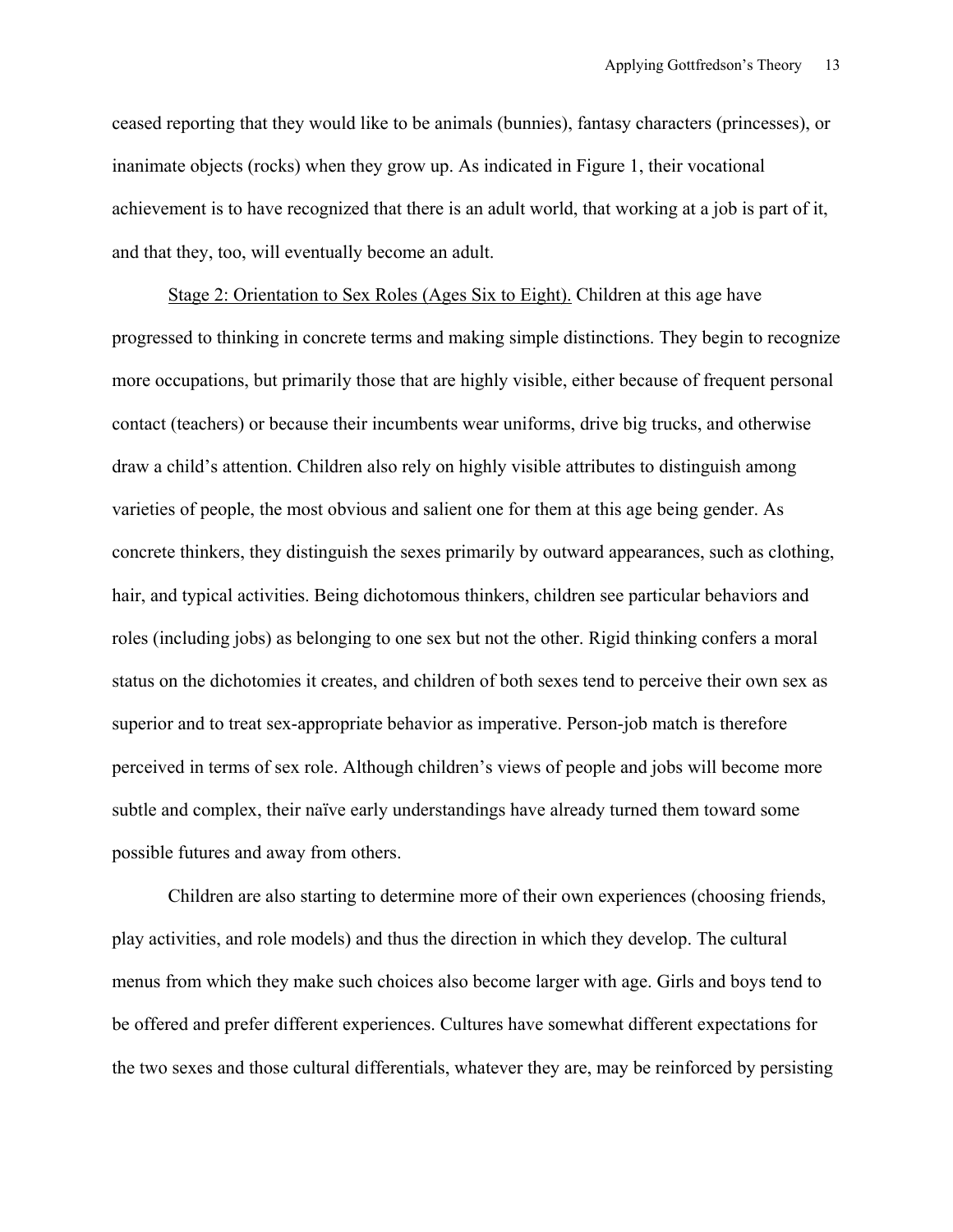genetically-conditioned sex differences in activity, preference, and behavior. Culture alone does not sustain gender differences in occupational aspirations (say, working with people rather than things), as any parent who has tried to interest sons in dolls and daughters in trucks is likely to testify. But culture can contribute to sex differences by pushing genetically diverse individuals to adhere to a common average sextype for their sex. Thus, while nature and nurture will both affect degree of vocational circumscription by sextype, one-size-fits-all cultural prescriptions encourage many poor person-job fits because the members of both sexes are genetically diverse and therefore many do not fit the prescribed average.

Stage 3: Orientation to Social Valuation (Ages Nine to Thirteen). By Stage 3, our thousand children are able to think more abstractly. They recognize more occupations, because they can now conceptualize activities they cannot directly see, for instance, that people who "sit at desks, answer phones, and write things on the computer" may actually be carrying out quite different economic functions (e.g., secretaries, managers, journalists, and research analysts).

They have also become aware of status hierarchies and more sensitive to social evaluation, whether by peers or the larger society. By age nine (grade 4), youngsters start to recognize the more obvious symbols of a person's social class (clothing, speech, behavior, possessions brought to school), and by age thirteen (grade 8) most rank occupations in prestige the same way adults do. Children now array occupations two-dimensionally, by prestige level as well as sextype. Whereas they had earlier aspired to jobs low and high alike, Figure 1 illustrates that they now rank those same occupations quite differently. This shows up especially in boys' aspirations, as illustrated in Figure 1, because jobs sextyped as masculine happen to vary more in social status than do jobs typed as feminine.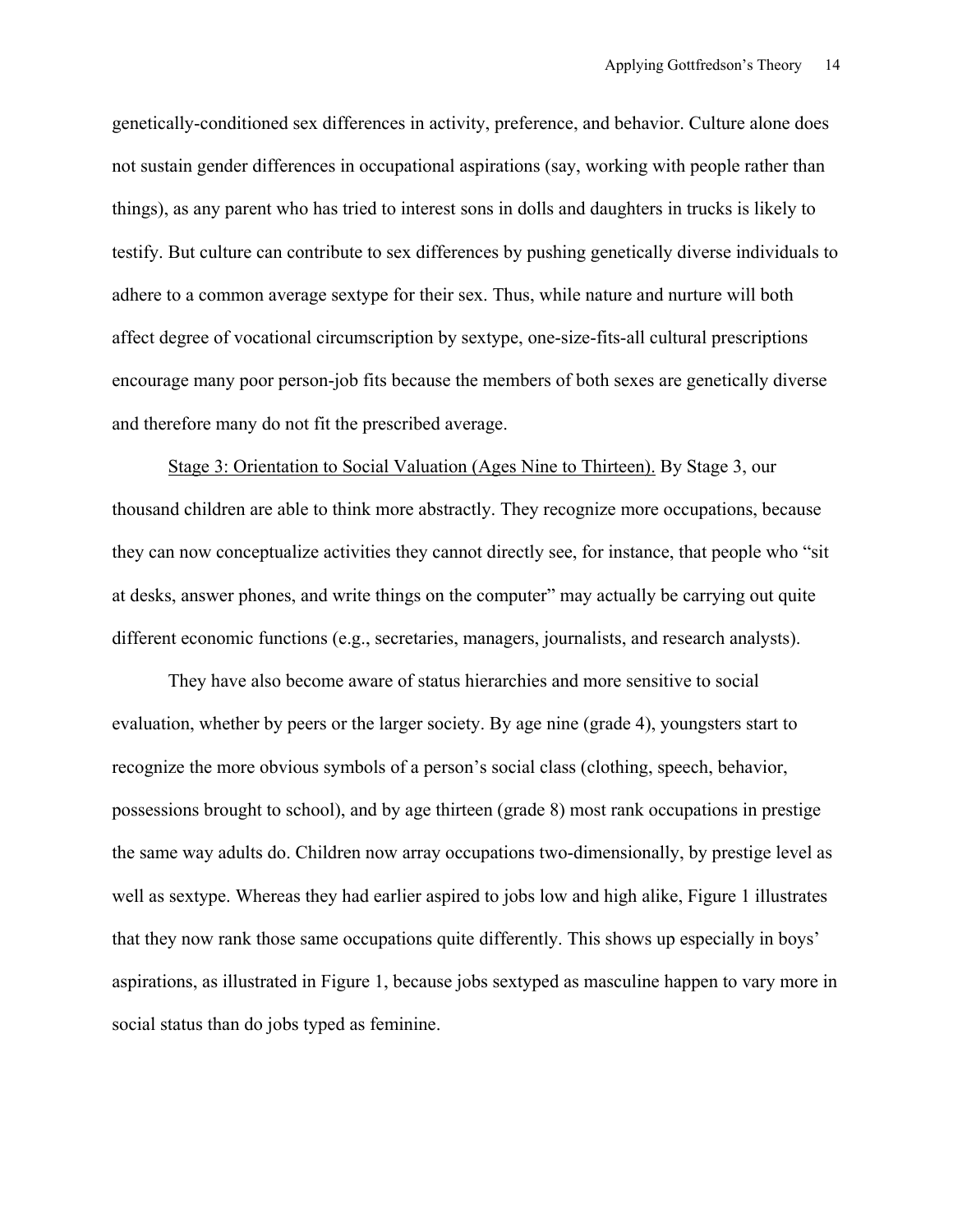Children have, in addition, come to understand the tight links among income, education, and occupation. A job's place in the occupational hierarchy affects how workers live their lives and are regarded by others, and one's chances of climbing the hierarchy depend heavily on academic accomplishment. In other words, children see that career choice enters them into a competition to get ahead, or at least make a respectable showing.

 Children have therefore begun to identify floors and ceilings for their aspirations. They cease considering work that their families and communities would reject as unacceptably low in social standing, such as driving a garbage truck. Higher social class families set a higher floor (*tolerable-level boundary*) for acceptability. On the other hand, children seldom aspire to the highest level occupations. Rather, they rule out occupations that are too difficult for them to enter with reasonable effort or that pose too high a risk of failure if they try. They base this *tolerable-effort boundary* mostly on their academic ability. Years of schooling have relentlessly exposed students' differences in intellectual capability and left few with much doubt about their ability relative to classmates and their odds of educational and occupational advancement.

 By the end of Stage 3, then, children have blacked out large sections of their occupational map for being the wrong sextype, unacceptably low level, or unacceptably difficult. The territory remaining in the map is the child's zone of acceptable alternatives or *social space*. Figure 2 provides two hypothetical examples, one for a middle class girl (Panel A) and one for a working class boy (Panel B). (The occupations shown are just a small sample of the common cognitive map that all groups share.) This girl, like most others, has ruled out occupations to the far left of the map as too masculine (engineer, building contractor, hardware sales, police officer), while the boy has ruled out occupations toward the right as not masculine enough (bank teller, librarian, receptionist, dental hygienist, nurse). Being middle class, the girl has also ruled out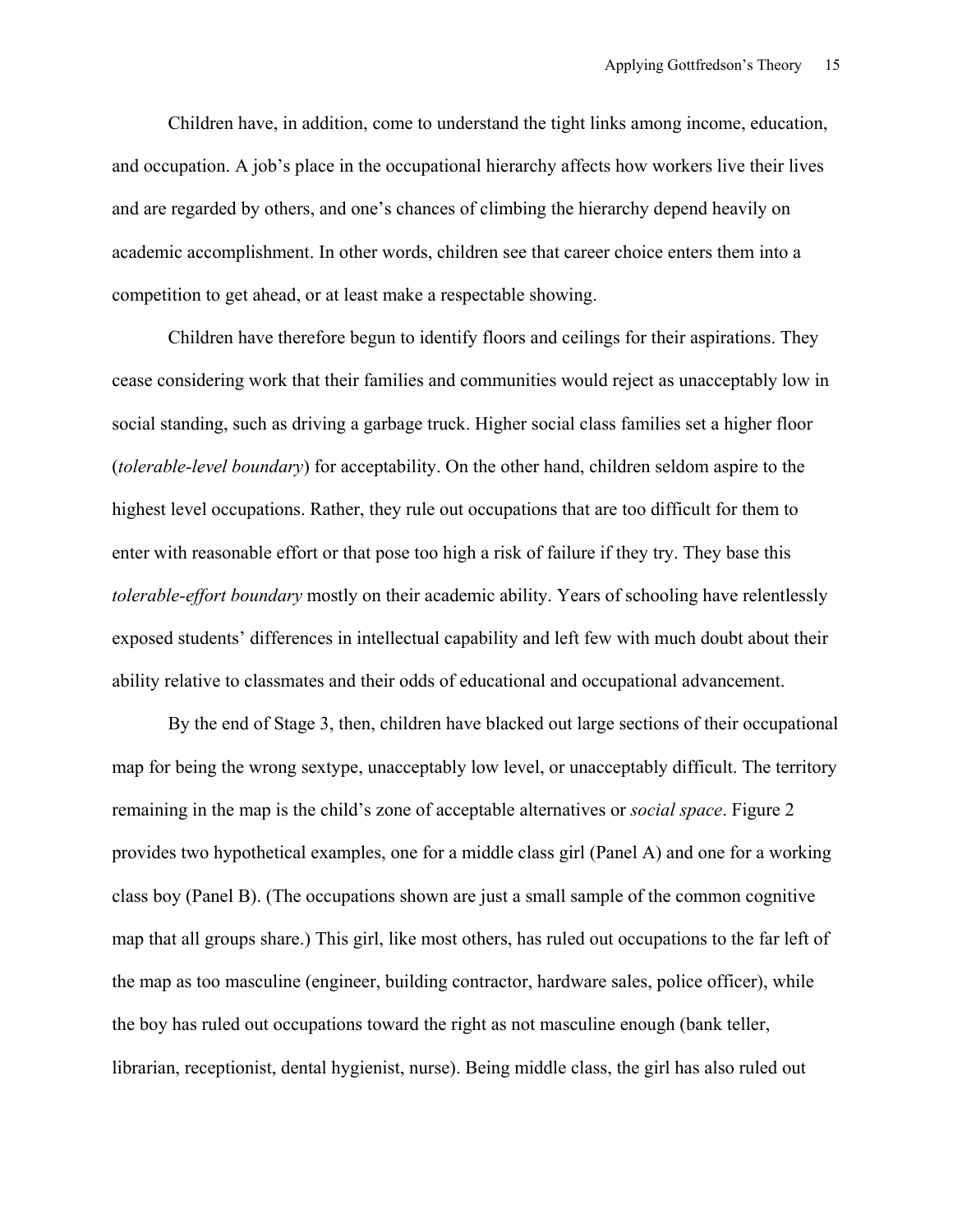careers in the lower third or so of the occupational hierarchy because few people in her social circle hold such jobs or consider them worthy careers. In working class neighborhoods, jobs at that level are more common and their incumbents more likely to be thought successes, so it is typical that the working class boy would extend his zone of acceptable alternatives into a lower stratum of occupations. The boy's tolerable-effort boundary may be lower than the middle class child's for two reasons. First, children from lower social class families tend not to be as academically talented as children from higher social classes. Second, they are under less pressure and have less support for aiming as high as their abilities could take them. Therefore, even though this boy may be at least as bright as the middle class girl, he may not see that his talent could open more difficult doors or why he should even make the extra effort. From his social vantage point, jobs need not be as high level to be good enough.

---------------------------

Figure 2 About Here

---------------------------

Vocational choice to this point therefore seems to be mostly a byproduct of wanting to belong, be respected, and live a comfortable life as defined by one's reference group. It is not a search for personal fulfillment on the job, but for a job that will provide a good life when not at work. The job sectors that children no longer see as appropriate for themselves become paths closed to them, at least psychologically, even when those occupations might be more congruent with their personal interests. Unless prompted to do so, the children are not likely to seek out or pay attention to information about the options they have peremptorily rejected. While circumscription greatly eases the cognitive burden of vocational choice, it can foreclose the experiences necessary for knowing whether one might, in fact, have the interest and ability for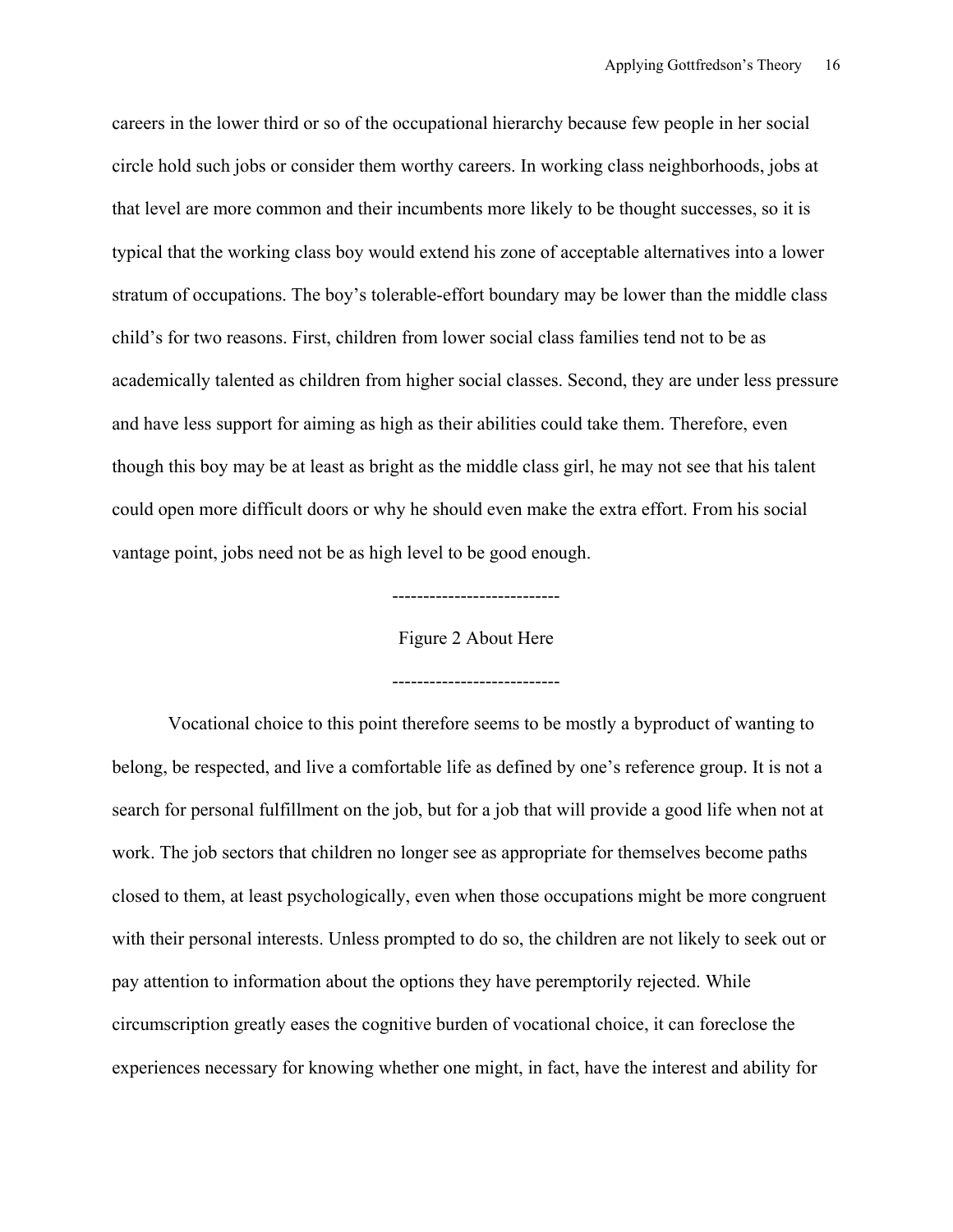such work. To the extent that individuals' tolerable-effort and tolerable-level boundaries reflect expectations set by their birth niche, irrespective of their own attributes, individuals are less likely to pursue alternatives as far from their origins or as close to their own interests as they might otherwise do.

Stage 4: Orientation to Internal, Unique Self (Ages Fourteen and Older). Vocational development erupts into conscious awareness during Stage 4. In earlier stages, it has consisted mostly of the pre-conscious elimination of unacceptable alternatives. Now, however, adolescents engage in an increasingly conscious search among the remainder, the occupations in their social space, for occupations that would be personally fulfilling. That is, they begin thinking about which careers would be compatible with their more personal, psychological selves.

Continued cognitive growth has enabled adolescents to apprehend better the abstract, internal, unique aspects of individuals and occupations, such as the interests, abilities, and values exercised while performing different jobs. They are therefore able to distinguish different fields of work, and know that both worker personalities and economic functions differ from one field to another. Although the distinctions captured by Holland's typology of personality and work (Realistic, Investigative, Artistic, Social, Enterprising, and Conventional), shown in Figure 1, remain somewhat inchoate in their minds, they now become salient factors in person-job match.

The matching process has thereby become more multidimensional, which makes it more difficult. Adolescents must also begin factoring in non-vocational goals and obligations which will affect career planning. Many girls will ponder how to balance home and work life, and many boys how to generate sufficient financial support and security for a family. Moreover, many adolescents still struggle to know what their specific vocational interests, abilities, and goals are, partly because many of their vocationally-relevant personal attributes are not yet fully formed.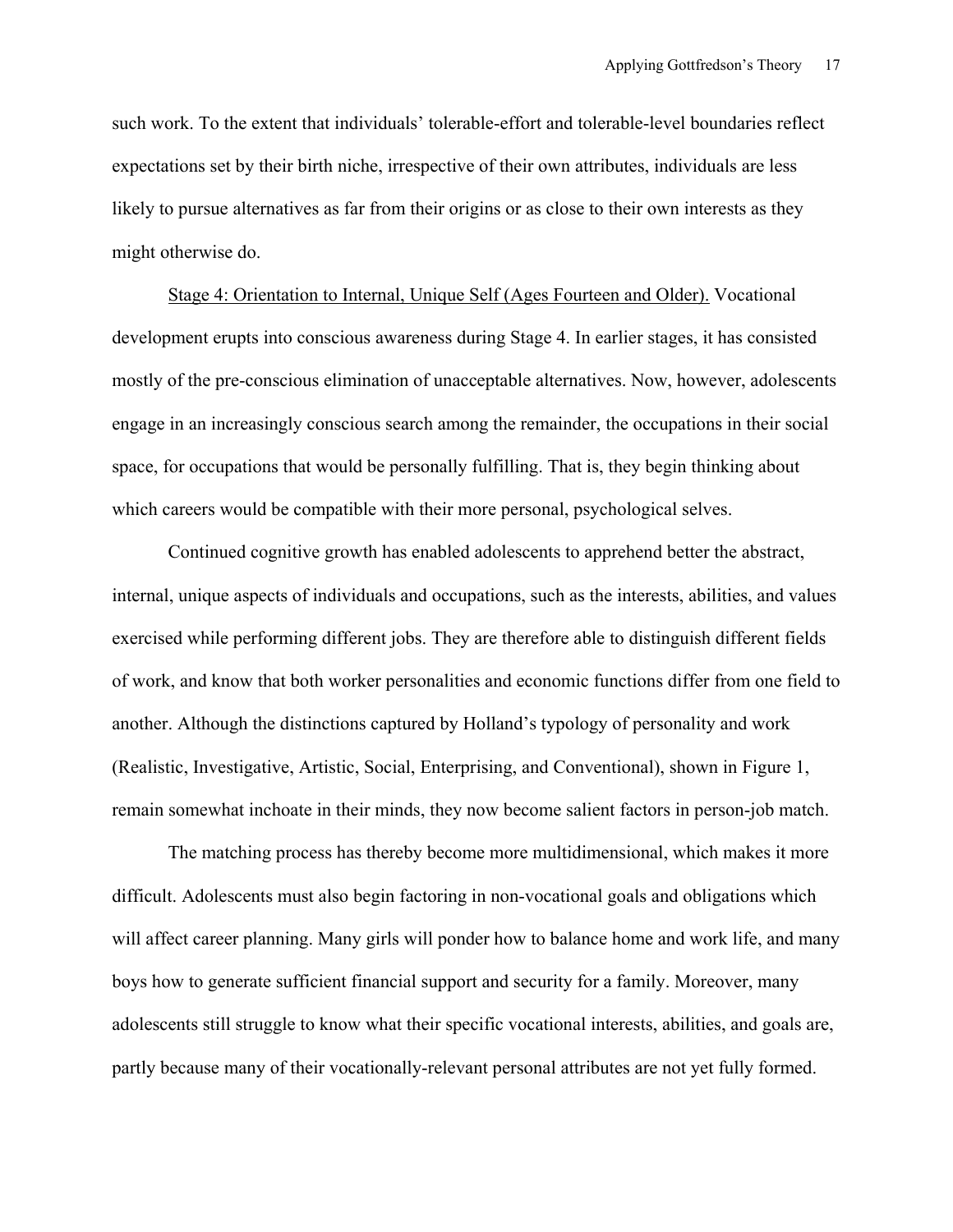As discussed earlier, personal attributes that are directed toward specific cultural ends including vocational interests, values, attitudes, and special abilities—are less formed by adolescence than are the highly general traits of ability and personality, because the former depend more on specific relevant exposure and experience that are not so universally available.

Career development becomes more difficult and anxiety provoking when our thousand adolescents are called on to make vocationally-relevant decisions, such as which courses to take and credentials or training to seek. As a result, they must now consider what workers actually do on the job, the qualifications they must possess, and how to obtain them. If prompted, most can name a most favored choice, their *idealistic aspiration*. But the occupations most attractive to them may not be the most readily available. *Realistic aspirations* are the somewhat less desirable but still acceptable occupations that individuals think they could actually get. The difference between idealistic and realistic aspirations is that the latter have been modulated by the perceived *accessibility* of occupations. Both kinds of aspirations tend to change as the adolescent learns more about how compatible and how accessible different occupations really might be. Therefore, any series of expressed aspirations, whether idealistic or realistic, is really just a sampling of the occupations from the individual's social space. Even those named spontaneously as the least acceptable tend to be drawn from—and signal—one's social space.

One risk at this stage of development is that young people have not gotten, or will not get, sufficient experience for testing their vocational interests and abilities, especially for occupations they have ejected from their social space long before. Another risk is that, owing either to external pressure or to ignorance, anxiety, or inaction on their part, they may commit themselves to a choice before they really know the options accessible to them.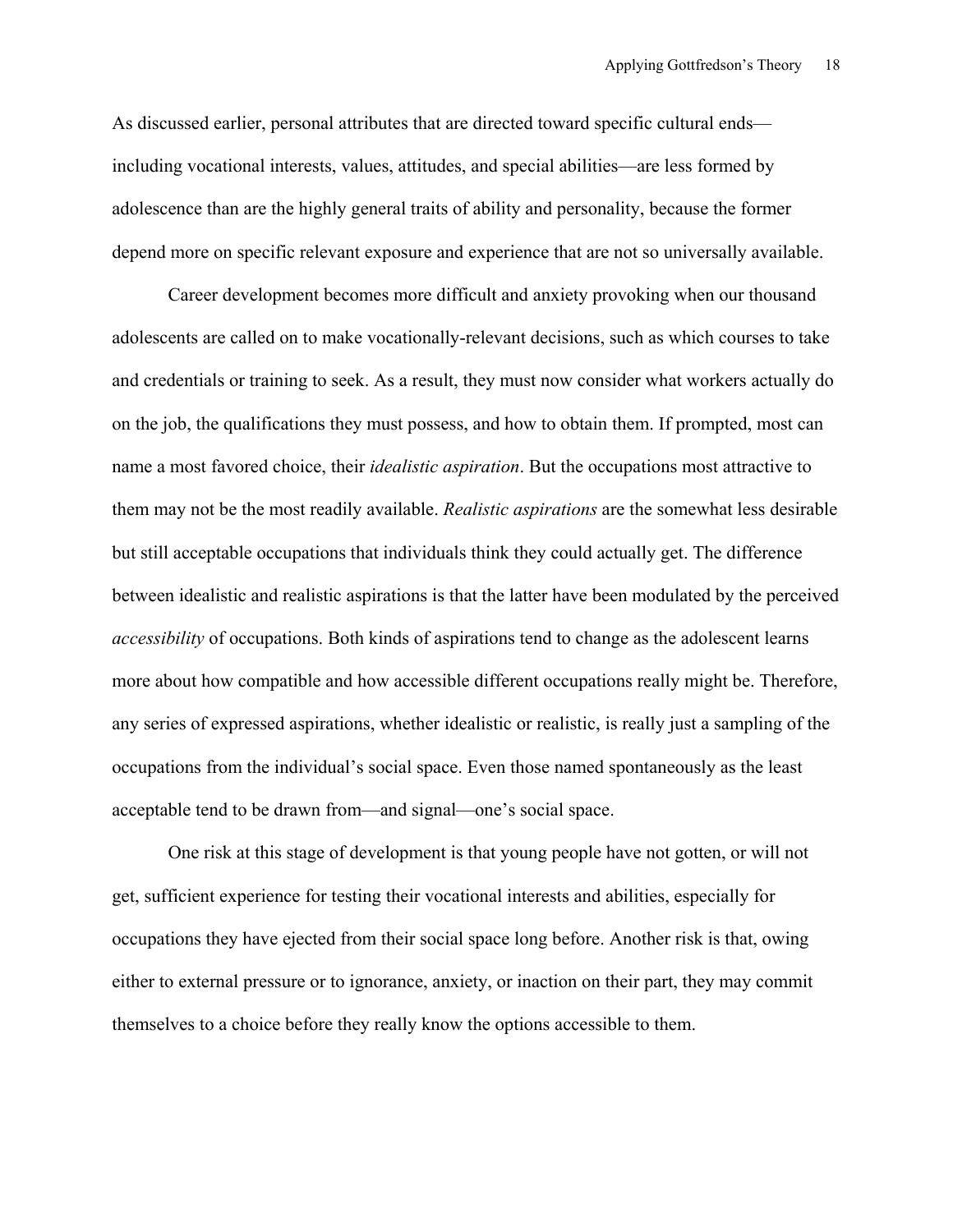#### Compromise

Whereas circumscription is the process by which youngsters progressively eliminate from consideration occupations they think unacceptable for themselves, *compromise* is the process by which they begin to relinquish their most preferred alternatives for less compatible but more accessible ones. When weighing the relative merits of the more attractive alternatives in one's social space, the process is called vocational *choice*. When forced to select among the minimally acceptable, choice shades into *compromise*. When forced to consider unacceptable alternatives, compromise is painful and no longer seems a matter of choice, but of barriers to choice. I focus below on three factors in the compromise process. Why do young people know so little about the accessibility of the work they prefer? How does their own behavior increase or decrease its actual accessibility? And which dimensions of person-job compatibility are they most and least willing to relinquish when they have to settle for less favored or unacceptable alternatives?

Truncated Search, Limited Knowledge. With age, children become increasingly aware of major social and psychological attributes which they then use to judge the suitability of different occupations for people like themselves. Individuals possess far less knowledge, however, about the accessibility of their preferred alternatives. Indeed, information on which jobs and training programs are actually available and how to enter them is highly specific to particular times, places, and occupations, time-consuming to locate and learn, and quickly outdated. Gathering it takes time and effort. People tend to minimize their search costs by seeking information primarily for the occupations that interest them most, only when they need to make a decision, and mostly from sources they already know and trust, such as family and friends.

While cutting search costs, this also limits the amount and kind of information that young people gather. They tend to know relatively little about the accessibility of different kinds of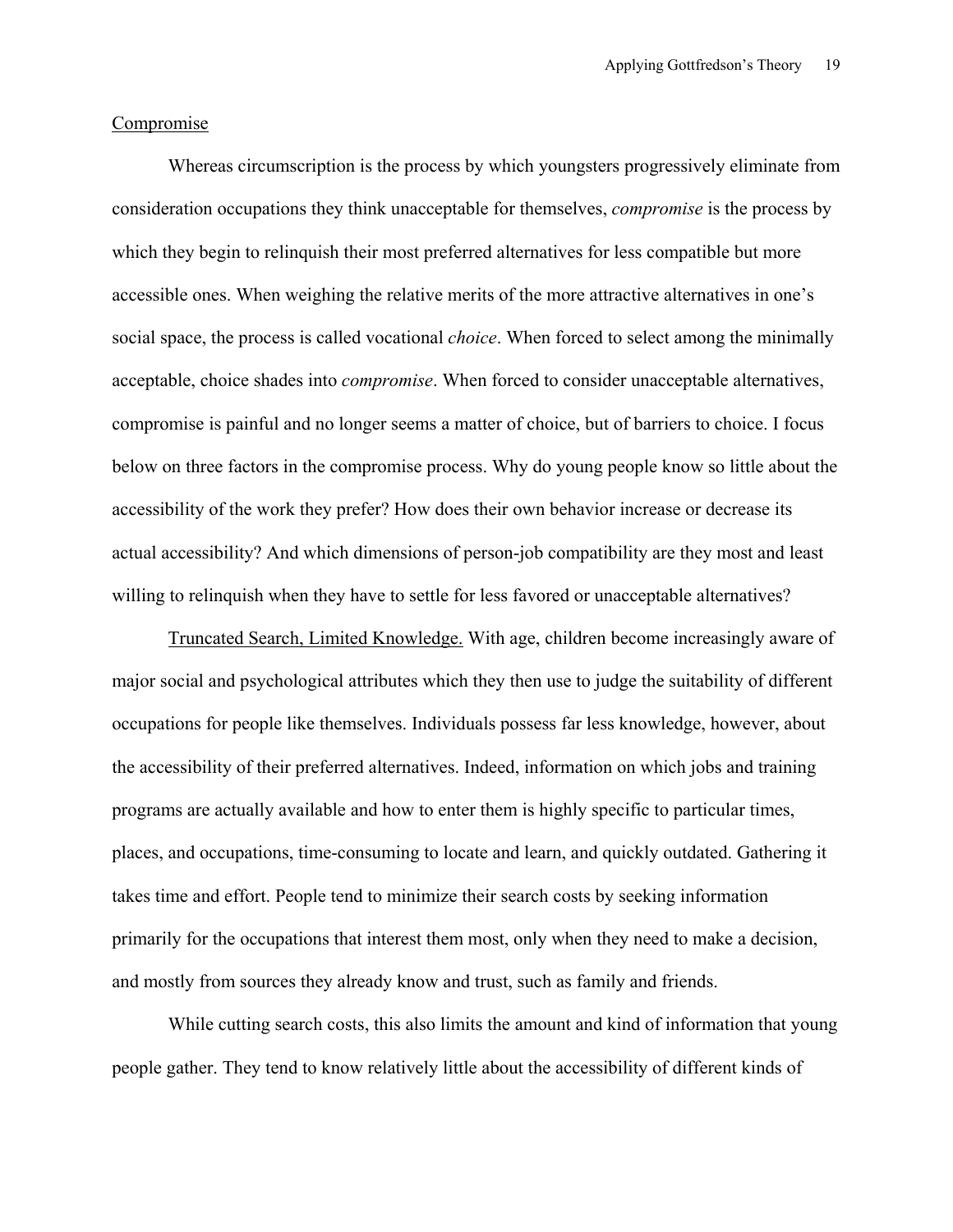postsecondary education and work, which limits their options. What they learn is fairly narrow and contingent on the particular people and opportunities in their social circle, making them less likely to move very far from their birth niche, even when that might suit them better.

Bigger Investment, Better Accessibility. Certain jobs simply have not existed in certain times or places, or they have been off limits to certain categories of people. Moreover, there will always be external circumstances, such as the health of the economy or one's family obligations, that constrain one's ability to pursue preferred alternatives. On the other hand, one's social niche may also provide special support which opens or reveals new opportunities: for example, wellconnected family members, well-informed compatriots, and ready access to career counseling and information services.

Very importantly, however, one's opportunities also depend somewhat on one's own behavior. First, as noted above, jobs and training programs are effectively inaccessible when one remains ignorant of openings and how to apply for them. People learn more and expand their options when they are active seekers of information, not just passive consumers of it. Second, jobs can become more accessible when people take action to make themselves more competitive relative to other applicants, for example, by getting relevant experience or additional training. They further increase their opportunities when they actively mobilize support or assistance in pursuing their aims. Seldom are opportunities laid out for us, cafeteria-like. We must often search them out or create them ourselves. Initiative matters.

Thus, the more freedom people have in uncovering opportunities and enhancing their competitiveness, the more that differences in personal skill, initiative, and persistence will matter for opening up options, surmounting barriers, and reducing the need to compromise. The partially self-generated nature of opportunity and constraint is suggested, as mentioned earlier,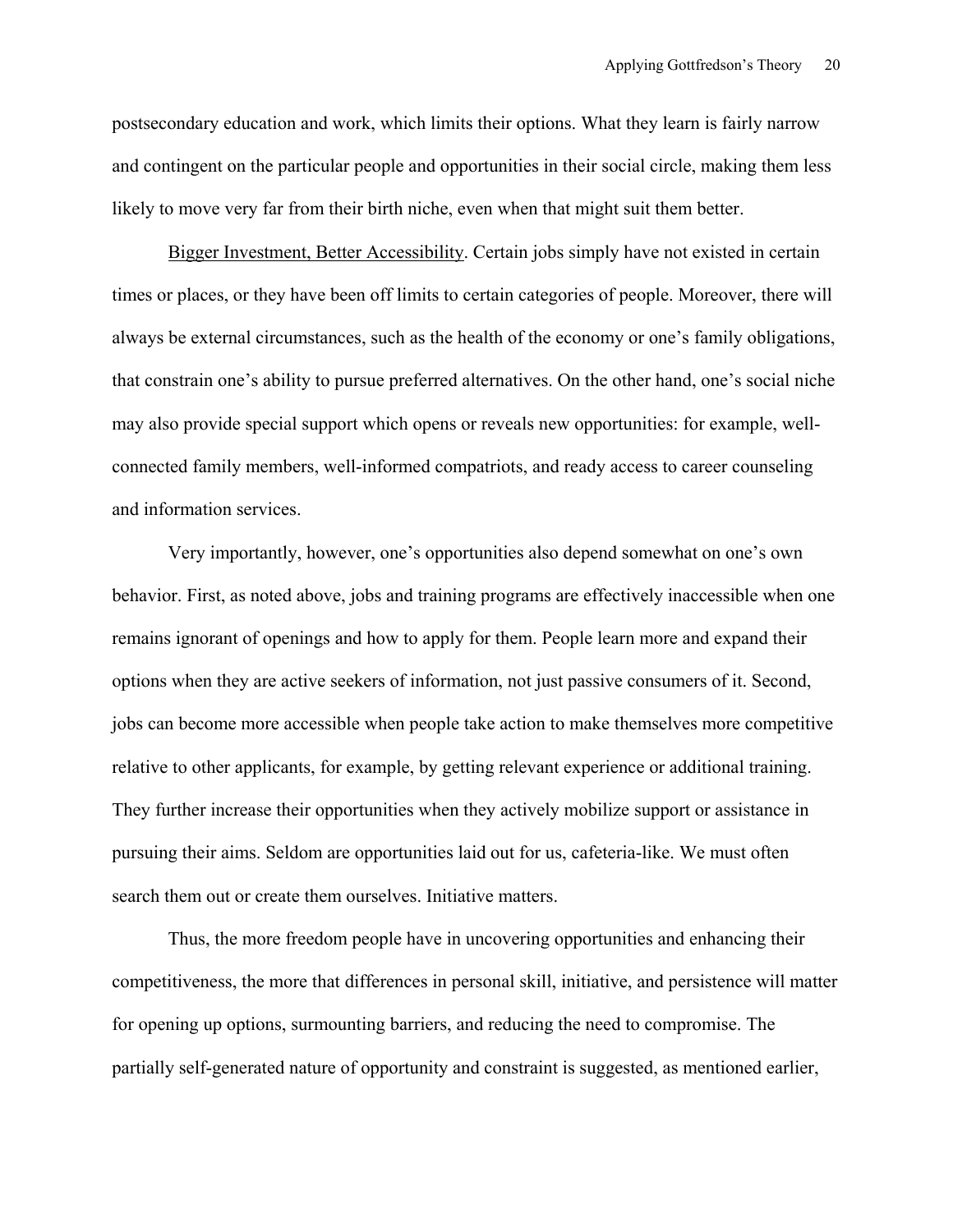by the moderate heritability of social support and life events. Individuals who just sit and wait for opportunity to knock are less likely to ever get the knock, and they abdicate much opportunity for directing their own development.

The Good Enough, or Not Too Bad. People look for compatible jobs from among those that seem accessible, or could be made so. Compatibility rests on people finding jobs that provide a good match with the sextype, level, and field of work they prefer. They seek good matches, not the best possible, because the "good enough" is sufficient, easier to determine, and more feasible to locate.

When good matches are not available, individuals must decide which dimensions of match to relinquish. The dimensions closest to the core of the self-concept seem to be relinquished last. These are also the earliest dimensions of match, with sextype being first, prestige level second, and field of work (clerical, scientific, artistic, etc.) last. When faced with options that are all unacceptable in either sextype, level, or field, those of acceptable sextype (i.e., not outside the tolerable sextype boundary) will therefore tend to be preferred over those that are not. When all available alternatives are at least minimally acceptable in sextype, people will usually opt for an acceptable level of work rather than their most preferred field of work. Only when both sextype and prestige level are minimally acceptable (i.e., the occupations are within their social space) will individuals opt to maximize fit with their vocational interests rather than further enhancing prestige level or sextype.

Stated in reverse, individuals will pick a job from their social space that fits their vocational interests, if any is accessible. If not, they will shift to a different line of work rather than seek the same type of work outside their social space, that is, one of unacceptable prestige or sextype. People will look outside their social space only when they see no accessible options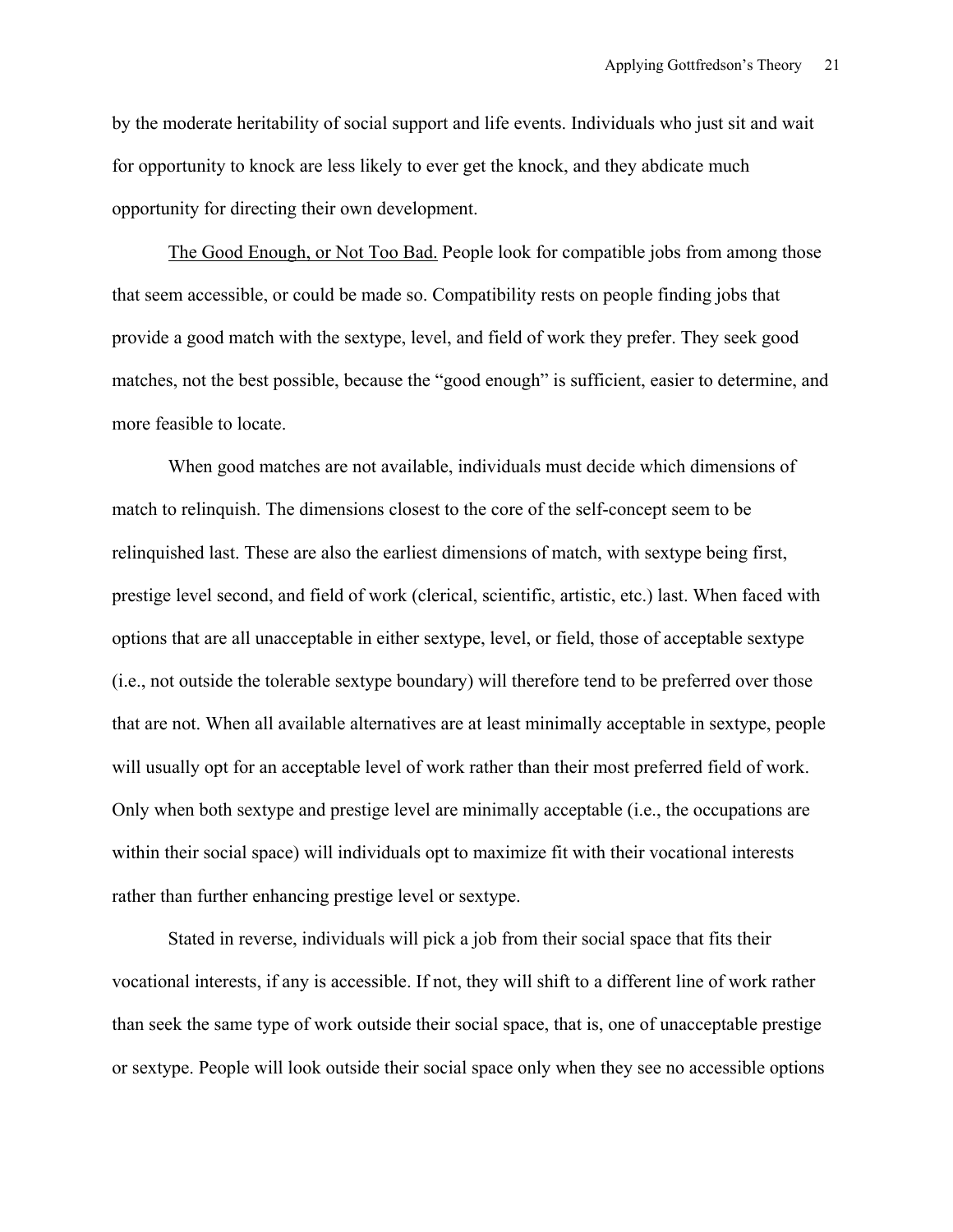within it. In such cases, they will push their tolerable-level boundary further out than they will their tolerable-sextype boundary. For example, if the girl in Figure 2 is unable to implement any of the alternatives in her social space, she is more likely to entertain lower prestige work as a receptionist or teller than more masculine work (engineer, pharmacist) that is comparable in level to her idealistic aspiration (librarian). Likewise, if the working class boy is unable to become a police officer or mechanic, he is more likely to compromise by seeking to be a construction worker or sales representative than to take an office job. Both youngsters are perhaps compromising more than they need to, either because they needlessly circumscribed their choices at an earlier age or because they lack knowledge about the opportunities potentially available to them.

Individuals differ greatly in the personal traits that encourage exploration, optimism, and persistence, especially in the face of opposition and defeat, but all individuals have it within their power to improve their options. In short, the compromise process is another crucible of selfcreation, whether through our action or inaction.

#### Empirical Support

The circumscription and compromise theory was derived from synthesizing evidence across a variety of disciplines, primarily vocational assessment, career choice, job performance, status attainment (sociology), mental ability, and behavior genetics. The empirical support for its specific processes and stages is provided in the original statement of the theory, two revisions, and related articles (Gottfredson, 1981, 1986, 1996, 1999, 2002; Gottfredson & Lapan, 1997).

The founding evidence for different aspects of the theory varies in amount and quality, ranging from the much replicated and meta-analyzed (patterns of vocational interests and aspirations, cognitive growth and diversity, heritability of behavior, and social inequalities) to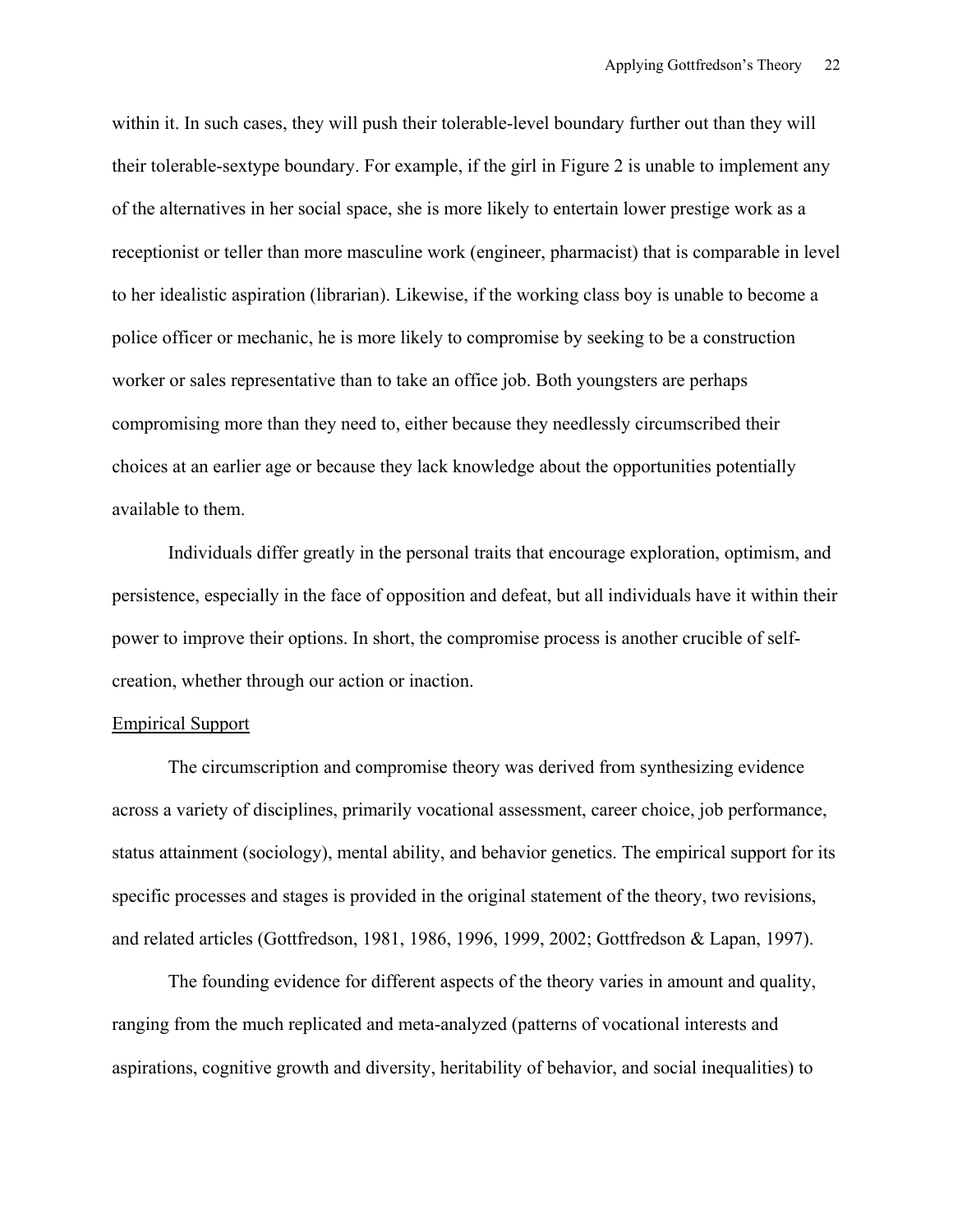the sparsely reported (priorities in circumscription and compromise). It is the latter elements of the theory which have received the most attention in subsequent tests of the theory (see Gottfredson, 1996, 2002; Vandiver & Bowman, 1996, for reviews). Some researchers have claimed to confirm the theory (mostly with regard to circumscription) and others to disconfirm it (mostly with regard to compromise). These tests have not been very informative one way or the other, however, because they tend not to assess well, if at all, individuals' self-designated social spaces. In order to trace either circumscription or compromise, it is essential to know which occupations, sampled from the full range of work, individuals consider unacceptable vs. acceptable.

The validity of theories or their specific parts are most effectively assessed when they make *falsifiable* predictions. They receive their strongest support when they suggest novel, *nonobvious* predictions that are subsequently confirmed. Their utility relative to competing theories can be judged by confronting them head-to-head where they make *different* predictions about the same phenomenon, say, which interventions will be most effective and why.

For instance, my theory predicts that career interventions will effect more change when they target narrow, specific attributes rather than highly general ones. In contrast, social learning theory (Krumboltz, 1994) would seem to predict no difference in the effectiveness of teaching general vs. specific vocational interests, skills, and attitudes, or perhaps even that teaching the former would be more effective precisely they are more broadly generalizable. To take another example, to the extent that assessed self-efficacy is malleable, my theory predicts that improving it will depend on improving actual competence; to the extent that it is stable, the measures in question will be tapping an enduring *personality* trait, specifically, positive affect. In contrast, sociocognitive process theory (Lent & Hackett, 1994) appears to conceive self-efficacy as an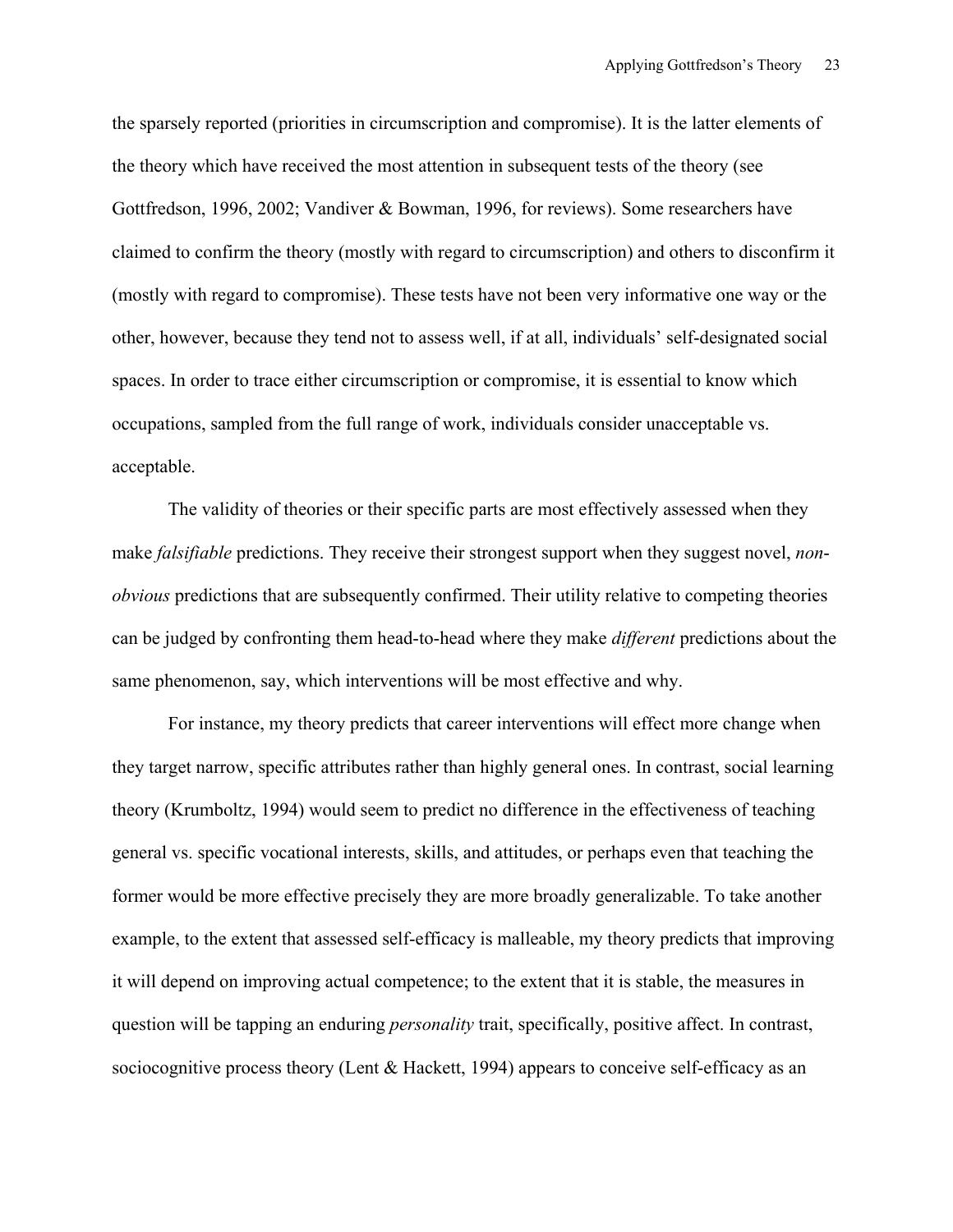attribute that can be directly raised without first improving competence but which, after enhancement, will lead individuals to develop more such competence. Were these and other such theoretical contests to be held, not only could they profile the strengths and weaknesses of different theories, but also guide intervention strategies.

### THE PRACTICAL CHALLENGE

 What use, then, can career counselors make of the circumscription and compromise theory? What might it suggest for promoting the future work satisfaction and satisfactoriness of our thousand newborns? While the theory seeks to explain demographic patterns in career development, its purpose is to help individual persons, whether singly or in groups. This is the traditional aim of career counseling: to help individuals clarify and implement their visions of a satisfying career life, even if parents or social engineers might prefer something different.

The theory shares many assumptions with other vocational theories (Gottfredson, 1981), so it leads to many of the same recommendations. But it also highlights special challenges that require mobilizing old tools in new ways. For instance, how can we help clients identify genetic resources and constraints that we can never directly observe? How can we help adolescents reexamine the merits of childhood choices they now take for granted, but without seeming to denigrate them? How can we encourage realism in vocational options without quashing hope and opportunity? And how can we provide clients the complex information they need for identifying and implementing good choices without overwhelming them?

 Moreover, we lack much evidence about which kinds of career interventions are most effective. There is meta-analytic evidence, however, indicating that interventions are more effective when they require sustained personal reflection and engagement (written exercises); help build a support network; and provide individualized feedback, information about the world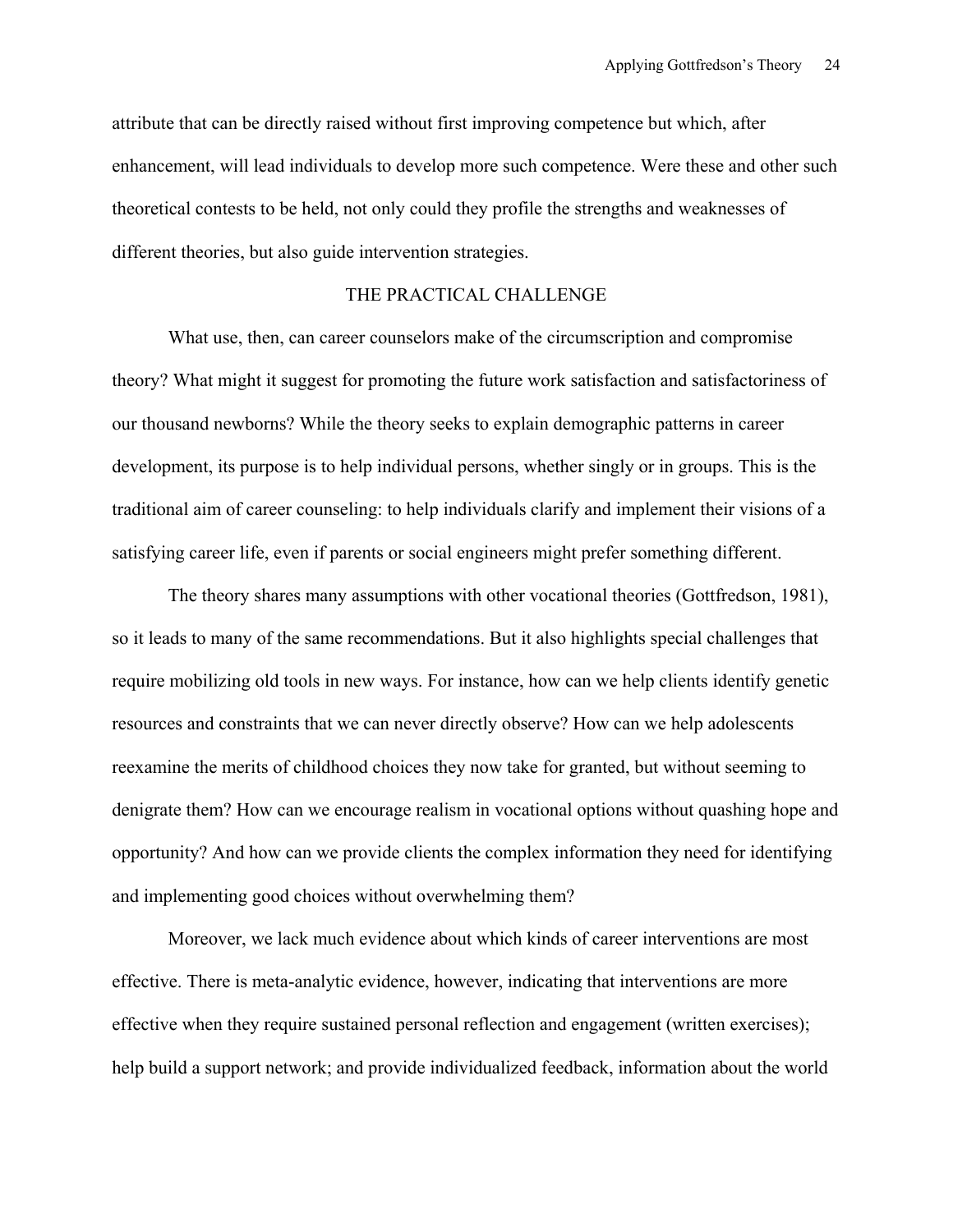of work, and real-life models of effective career-related behavior (Brown & Ryan Krane, 2000). The career guidance and counseling system outlined below therefore emphasizes these features.

#### APPLYING THE THEORY: OBJECTIVES, STRATEGIES, AND TOOLS

Each of the theory's four developmental processes poses special risks and points to a particular class of counselee behaviors that can be optimized to reduce those risks and enhance development. As indicated in Table 1, cognitive growth points to effective learning; selfcreation, to adequate experience; circumscription, to self-insight; and compromise, to wise selfinvestment. Two counselor strategies are provided below for each of the four behaviors to be optimized. I discuss each strategy's application with students from three age ranges corresponding roughly to Stages 2-4 of the theory: elementary, middle, and high school/college. Different interventions are appropriate for the different ages, so cells 1-9 in the table sample the sorts of activities and resources that are useful for each stage of development. Counselors will want to consider others too (e.g., Niles & Harris-Bowlsbey, 2002; Zunker, 1998).

Table 1 About Here

--------------------------

--------------------------

Effective learning (cells 1-3) and adequate experience (cells 4-6) are important at all ages because they are the foundation for self-insight and wise self-investment. Self-insight is best addressed beginning in middle/junior high school, when children have developed more capacity for it (cells 7-8). Self-insight is essential, in turn, for wise self-investment, which should be stressed beginning in senior high school, when the need for making and implementing decisions becomes urgent (cell 9). Table 1 is, essentially, a guide for compiling and deploying a comprehensive counseling and guidance toolkit for different developmental ages.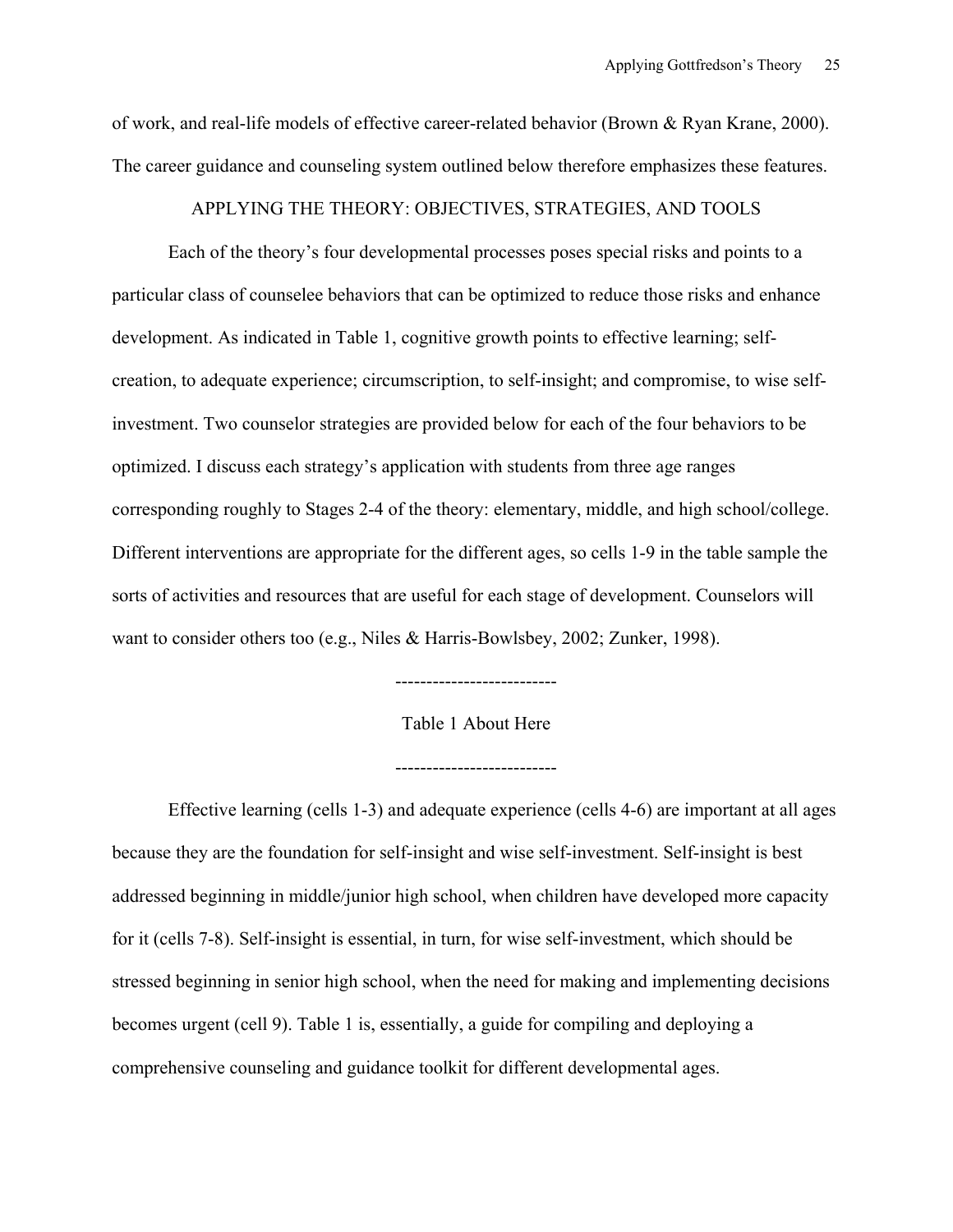The theory suggests that effective career counseling will provide not only coaching in life-long self-development and self-agency but also "problem-solving consultants" (Savickas, 1996, p. 191). For reasons of space, I focus here on the system's use in enhancing development and preventing problems during the school years. I limit discussion of its use for diagnosis and treatment in adolescence and beyond (Gottfredson, 2002) to indicating where my eight strategies coincide with the six "questions" in Savickas' (1996) framework for solving career problems. Optimize Learning

 The major risk that youth face in the cognitive development process is failing to develop adequate knowledge for sound decision making because the cognitive demands for acquiring and integrating it are so high. This leads, in turn, to undue circumscription and compromise—to constricted opportunity. The practical challenge this poses for counselors is therefore: How can they optimize counselees' learning and use of complex information, in complex environments, when making career life decisions?

Vocational counseling psychology has always put a high premium on developing and conveying information about self and work. What the cognitive growth process points up, however, is that information and instruction must be kept commensurate with counselees' cognitive capabilities. Attaining commensurability requires appreciating not just that children grow in mental age as they mature, but also that tasks differ greatly in their cognitive complexity and that individuals of the same chronological age differ enormously in mental age. Cognitive differences among both tasks and individuals influence the effectiveness of counseling interventions. Roselle and Hummel (1988) found, for example, that less intellectually able college students used the computerized guidance system DISCOVER II less effectively and appeared to need more structure and discussion with the counselor.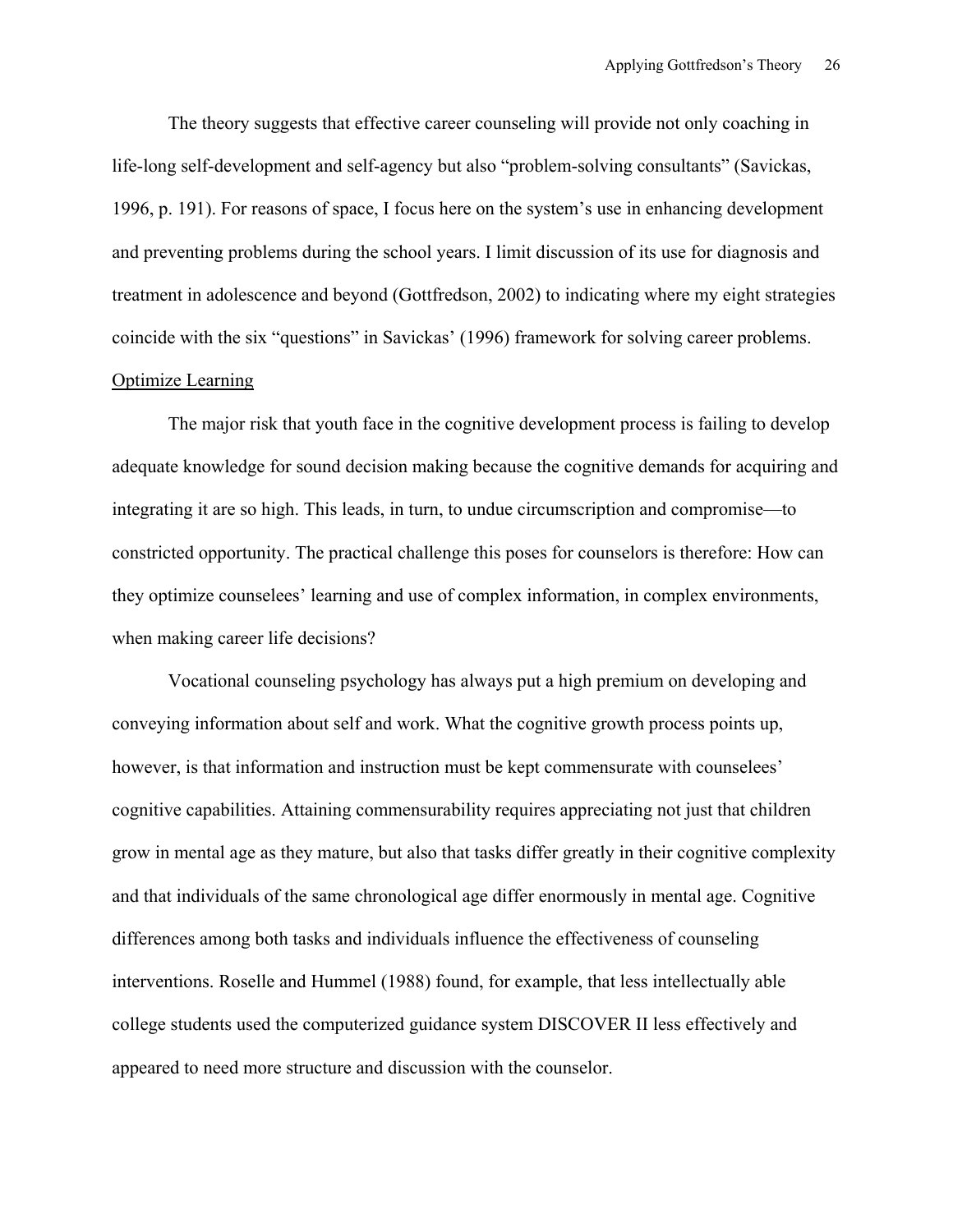Figure 3 helps illustrate two strategies for dealing with these cognitive constraints.

---------------------------

Figure 3 About Here

---------------------------

 A. Reduce Task Complexity. The Y-axis in Figure 3 represents differences in task complexity. Cognitive demands are greater when the information to be processed is more voluminous, abstract, multifaceted, ambiguous, uncertain, changing, novel, and embedded in extraneous material. Information processing is also more demanding when it requires more inferences, dealing with conflicting tasks and unclear means-ends relations, identifying which operations to use, and navigating other such complexities (Gottfredson, 1997; Kirsch, Jungeblut, & Mosenthal, 1994). More complex tasks are more difficult to learn and perform well than are simpler tasks, and thus pose a particular challenge in guidance.

The X-axis represents the cognitive differences among children, specifically, in their mental age. As children advance in chronological age, they also grow in mental age (until late adolescence or their early twenties). They thus become able to perform progressively more complex cognitive tasks, as described earlier. The diagonal line stands for the level of task complexity that is best suited, pedagogically, to individuals of different mental ages. To illustrate, the A and C in Figure 3 represent individuals confronted with tasks that are, respectively, much too difficult and much too low level to facilitate development. Perhaps person C (mental age 15) has been asked to explain the concept of life goals and person A (mental age 9) to balance conflicting ones. B and D, in contrast, are persons presented with different tasks but ones commensurate with their (different) abilities (mental ages 12 and 18). These two individuals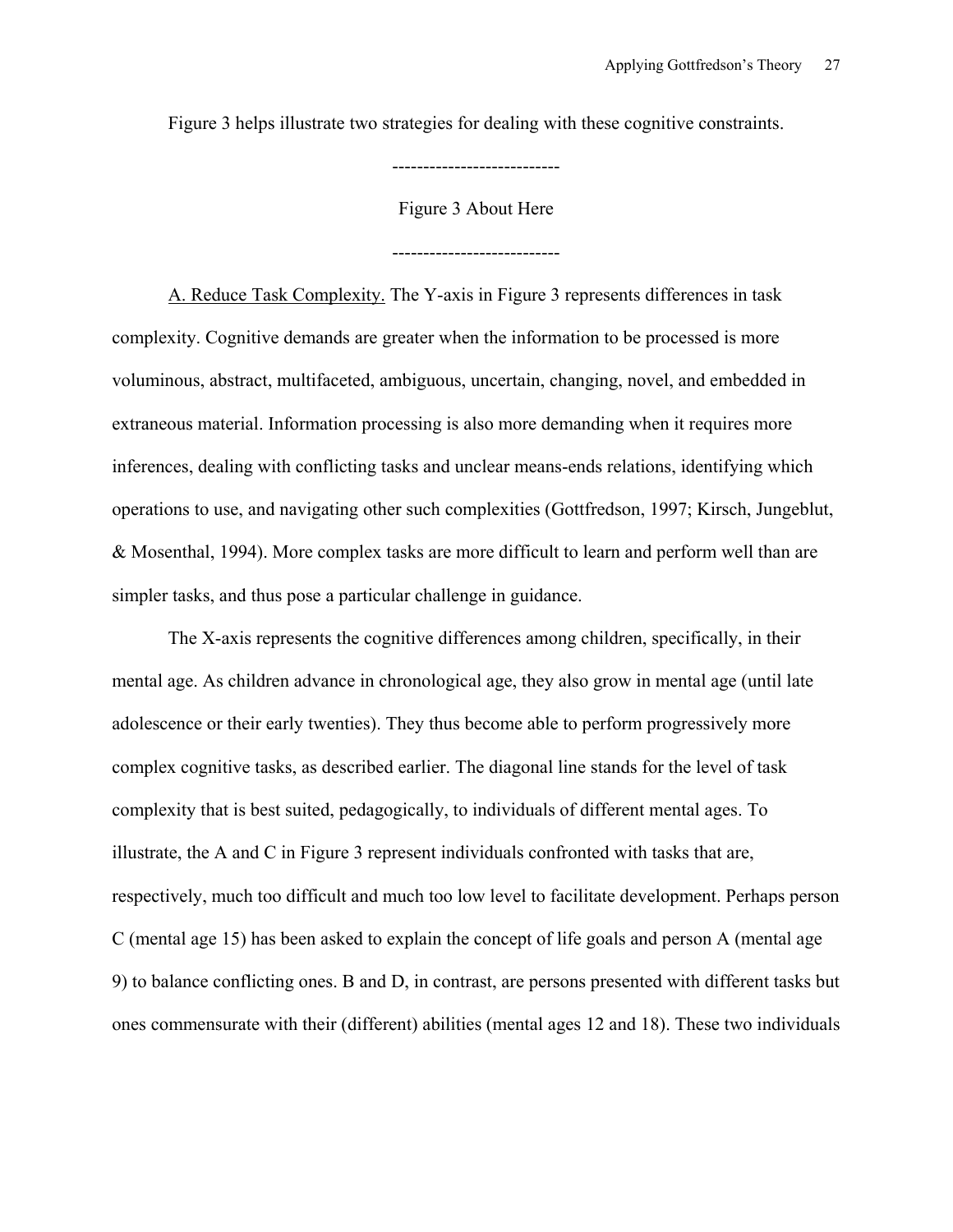will learn more from tackling their ability-congruent tasks than will A and C from their abilitymismatched exercises.

Counselors cannot raise anyone's mental age (general intelligence level) because no such technologies exist, but they can adjust the cognitive demands of the assistance they provide and offer additional cognitive support when task complexity cannot be reduced. Career information and activities are often inherently complex, such as locating job opportunities and integrating goals to create a career life plan. Career libraries, job banks, typologies of occupations grouped by similarity and difference, and instruction in decision-making strategies are among the many ways long used to reduce the cognitive burden on counselees. Another way to reduce that burden is to provide cognitive scaffolding for accomplishing complex tasks, for example, by breaking tasks such as identifying interests and making decisions into smaller steps, sequencing them across grade levels in an age-appropriate manner, and making the process more concrete and experiential. The lists of behavioral objectives for each grade level in comprehensive K-12 career guidance programs illustrate this principle, perhaps because they are integrated with academic instruction (e.g., Gysbers & Henderson, 1994, App. A).

A careful analysis of the complexity and comprehensibility of career materials and interventions would likely reveal, however, that some of their complexity is needless. For instance, exercises may be more complicated than necessary, too abstract, or their vocabulary difficult. Health researchers have discovered this to be the case with health education materials, which tend to be written several grade levels above the reading comprehension capabilities of the average person. They have also documented that many patients fail to comply with essential treatment regimens because they do not understand prescription labels, health forms, and physicians' instructions, which failure increases their morbidity and mortality (Gottfredson,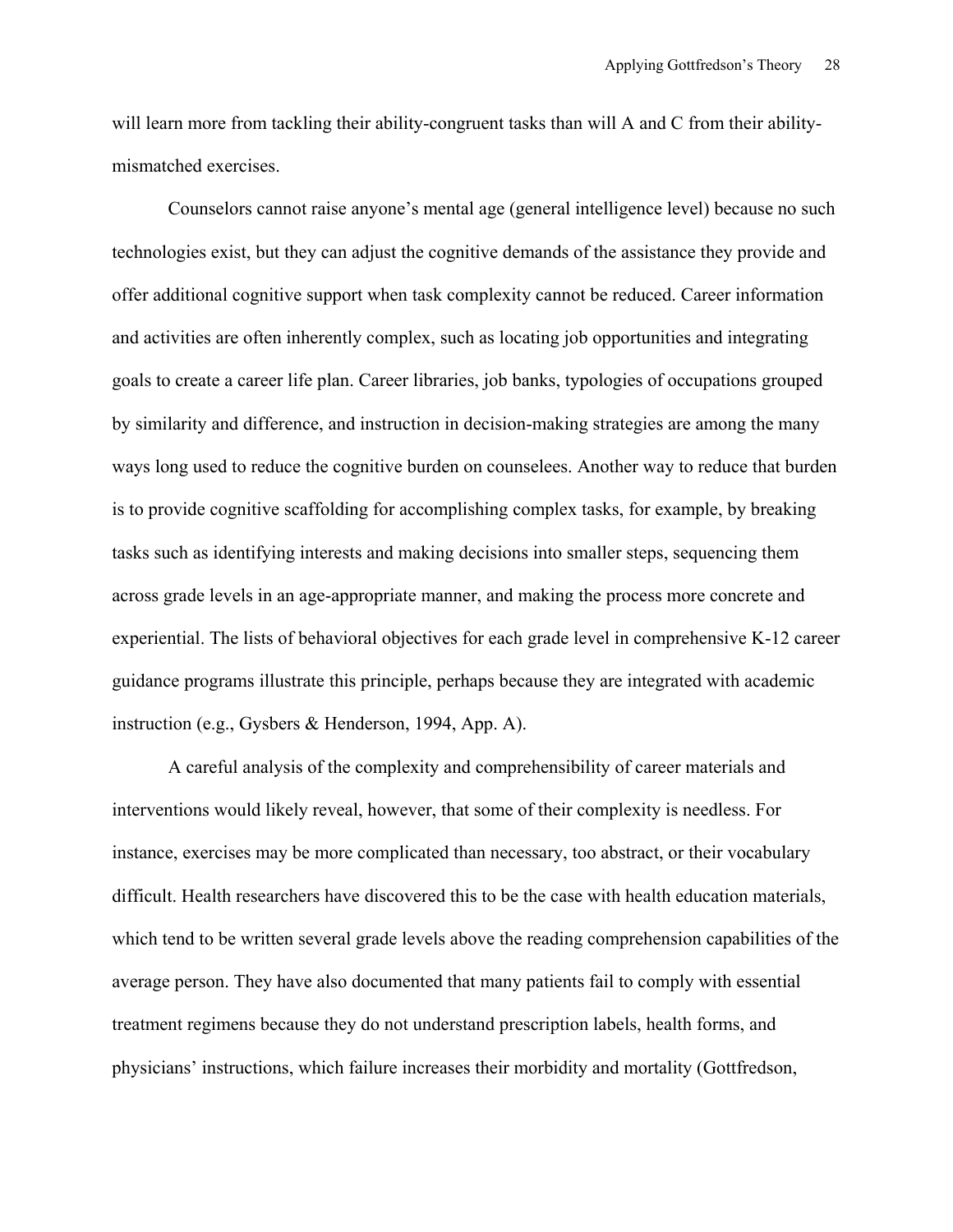2004). Like health care providers, counseling and guidance personnel need to verify—not presume—that their communications are being understood, because clients are loathe to volunteer that they do not understand. Service providers should also take care not to mistake lack of ability for lack of motivation.

General guidance on typical levels of cognitive competence at different grade levels can be gleaned from the National Assessments of Educational Progress (NAEP), especially in reading. The latest NAEP Trend Series data (National Center for Education Statistics, 2000) show that the average American 9-year-old is just becoming able to locate facts and draw inferences from simple written material (mean NAEP reading score of 212); at age 13, the average child is starting to identify facts in lengthy material and to identify main ideas and draw inferences from passages in literature, science, and social studies (mean of 260); and typical 17 year-olds are on the threshold of (but not yet) understanding complicated passages in their school subjects and analyzing and integrating less familiar material (mean of 288). Cells 1-3 in Table 1 summarize the task complexity level that is appropriate for the average student at each of three broad levels of schooling. They guide the selection of counseling tools for optimizing the three other key behaviors (cells 4-9).

B. Accommodate Cognitive Diversity. Many children are not average, of course, but years behind or ahead of their age-mates in cognitive ability. Consider, for example, that the average NAEP reading gap between 9- and 17-year-olds, 76 points on a scale of 0-500, is comparable to the range of scores spanned by the middle two-thirds of students *within* both these age groups (roughly a 2-SD within-age difference). This 76-point mean age difference is also comparable to the reading gap between the  $25<sup>th</sup>$  and  $90<sup>th</sup>$  percentiles within all three NAEP age groups, which gaps are, respectively, 185 to 259, 234 to 308, and 261 to 341 for students aged 9,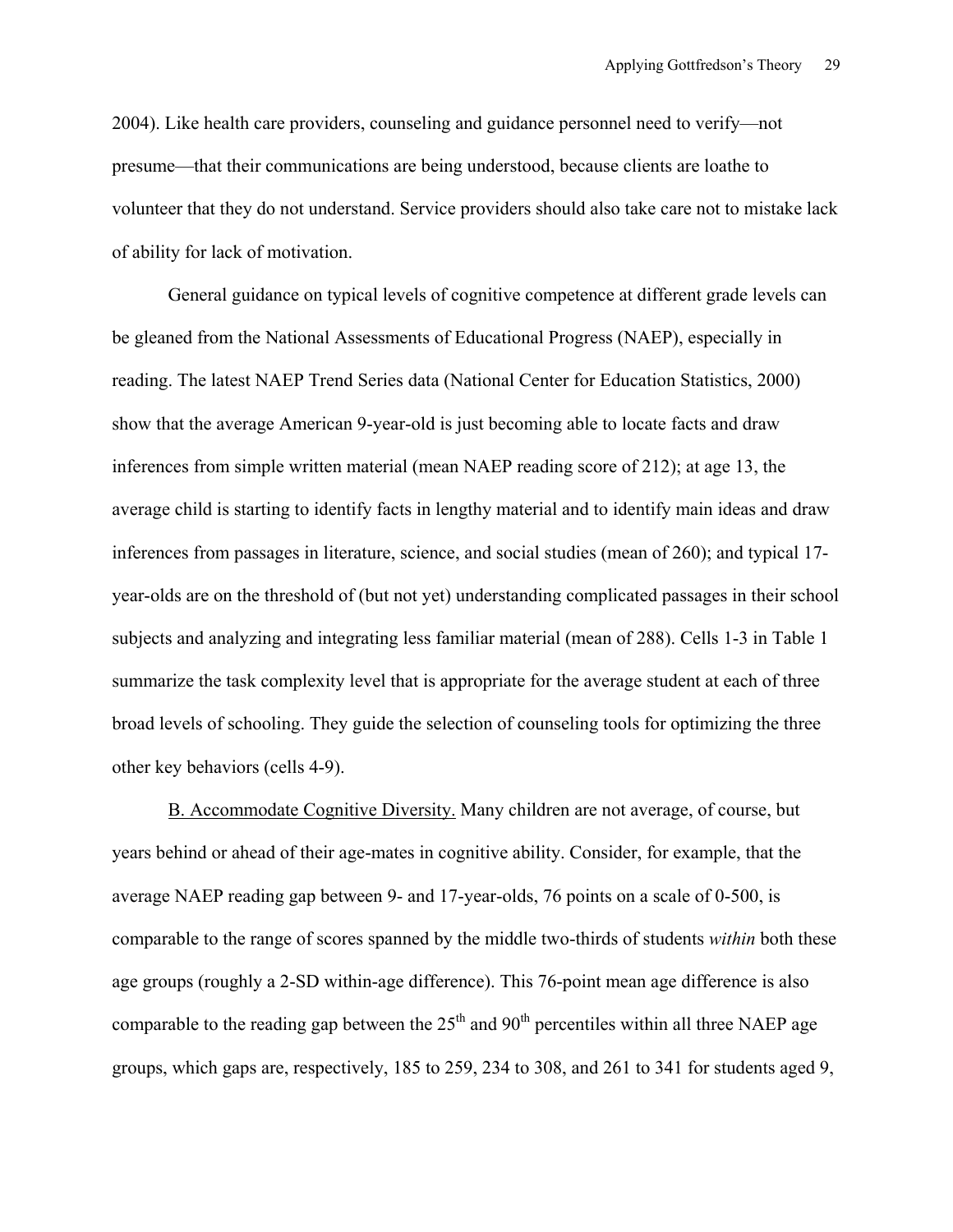13, and 17 (National Center for Education Statistics, 2000). Note also that the top 10% of 9-yearolds already reads at the  $25<sup>th</sup>$  percentile for 17-year-olds despite being eight years younger. So does the average 13-year-old (mean score of 260), despite having four fewer years of schooling. Clearly, materials that are ability-commensurate for the average individual will not be effective for the many who are markedly more able or less able than their age-peers. Virtually any school cohort of 13-year-olds will span the entire nine-year mental-age range depicted in Figure 3. The range will be higher and narrower among college students but still wide.

One-size-fits-all instruction and assistance works no better in career education than in academic, health, or other kinds of education. As documented in both military training and the public schools, less able individuals learn better when the material to be learned is simple, concrete, non-theoretical, complete, step-by-step, highly structured, repetitive, one-on-one, and involves hands-on activities rather than book learning (Snow, 1996; Sticht, Armstrong, Hickey, & Caylor, 1987). However, this kind of instruction impedes learning among more cognitively able individuals, who learn best when material is more theoretical, not so atomized and prestructured, and allows them to reorganize and assimilate information in their own way.

This finding explains why it is so difficult to provide effective group instruction to cognitively diverse individuals. What helps some students will fail to help—or will stifle—others in the group. While school teachers can accommodate less able students by omitting or delaying introduction of the most complex tasks in a curriculum (say, algebra), the obligations of imminent adulthood (finding a job) afford counselors and their clients no such luxury. Moreover, those obligations come all the earlier for struggling students, because they are more apt to leave school early or not seek postsecondary education. Such students can be provided assistance in a simpler, more concrete, experiential format with additional cognitive scaffolding. They have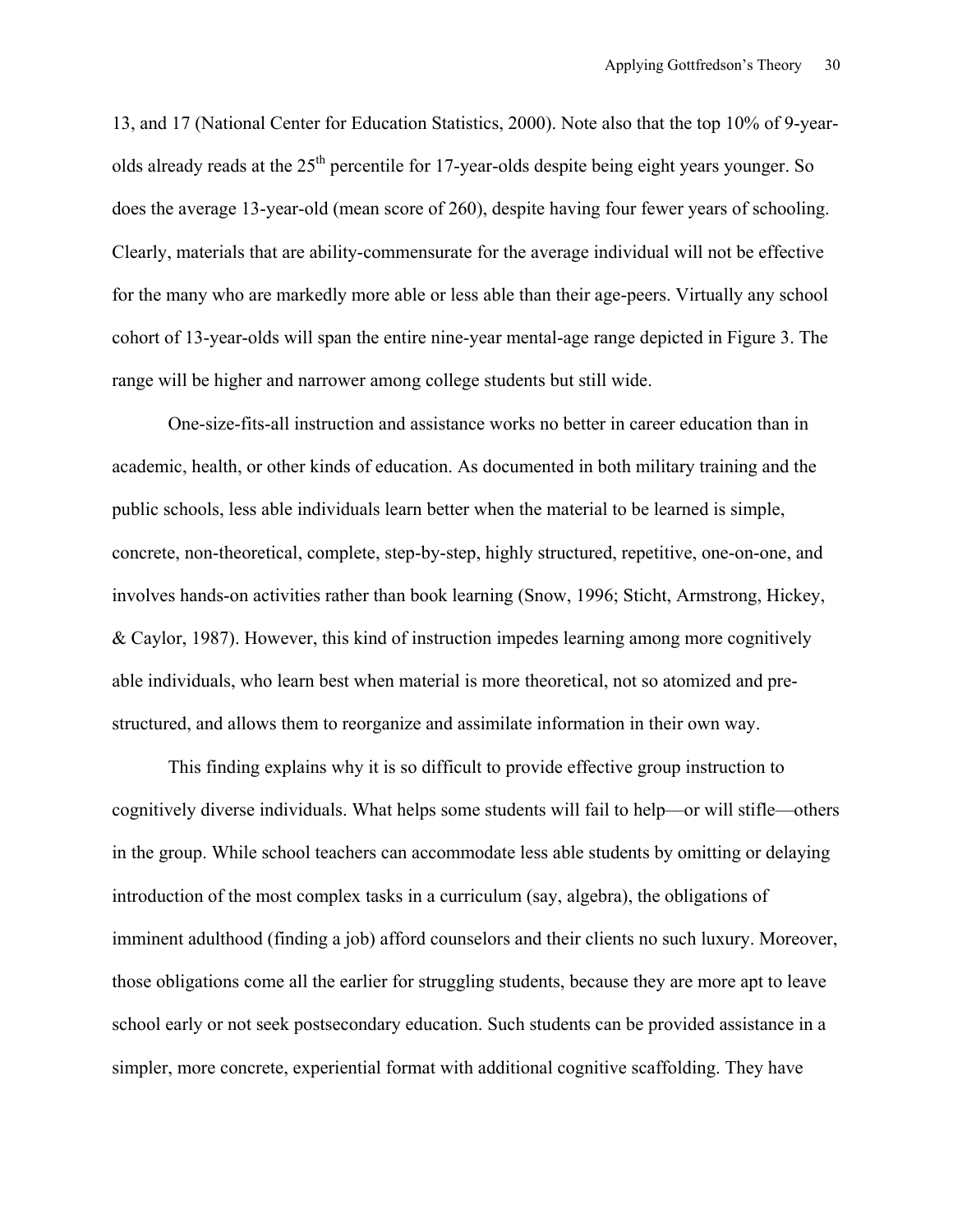difficulty generalizing what they learn to new situations, but most can readily learn domainspecific skills and practical knowledge with sufficient practice. Hands-on experience is an important teacher also because, as discussed next, no guidance program can teach the intimate personal knowledge to which only the individual is privy.

#### Optimize Experience

 The major risk for youth in the self-creation process is failing to experience a varied enough set of activities, whether directly or vicariously, to develop and know their careerrelevant personal traits, particularly their vocational interest and aptitude profiles. As described earlier, people's most general traits of ability and personality are consolidated and known to them via engaging the world in daily life. Designated as P in Figure 4, these traits appear to require only universally-available experience to emerge. People's more culture- and occupationspecific trait constellations, skills, habits, and attitudes are developed and known, however, only via involvement in relevant, non-universal activities, precisely because they are domain-specific and culture-bound. These are the traits (P-E in Figure 4) that embed a person in the culture, and vice versa. The practical challenge that the self-creation process poses for counselors is, then: How can they increase the likelihood that young people will gain sufficient exposure and experience to know what their career potentials really are?

Figure 4 About Here

---------------------------

---------------------------

 C. Provide Broad Menus of Potential Experiences. Counseling interventions cannot create vocational interests or abilities for which there is no genetic support, but they can help young people discover whether or not they possess those foundational resources. Most important,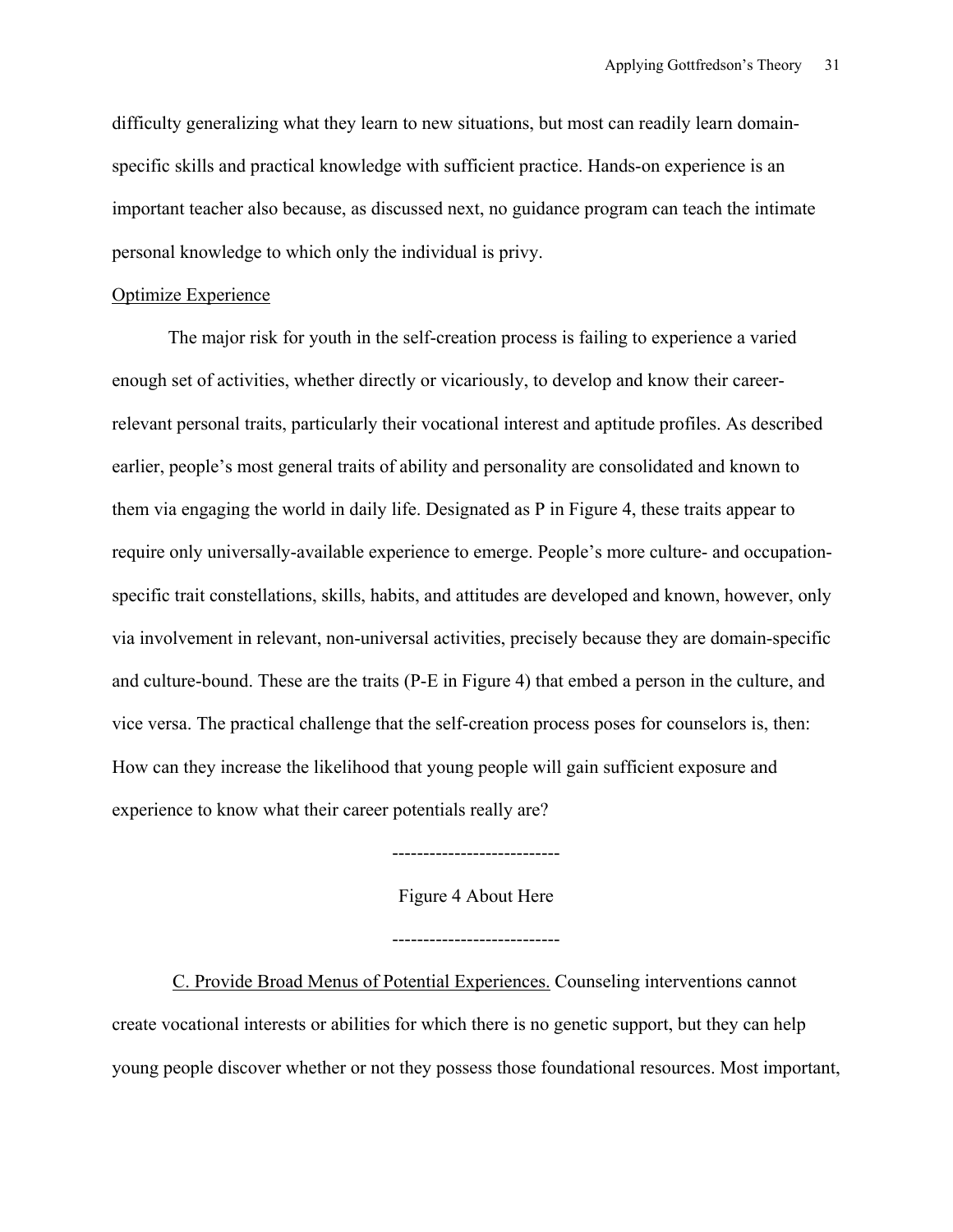counselors and guidance systems can provide a broad menu of possible experiences and encourage individuals to sample ones new to them. Children tend to be exposed to somewhat different occupations depending on their birth niche, so systematically exposing all students, from kindergarten on, to all sectors of the common cognitive map of occupations (Figure 2) helps to broaden their horizons. In addition, because children tend to ignore information about sectors of work they deem unacceptable, exposing them to the demographic diversity of individuals in those different sectors of work can help to break down self-limiting stereotypes about race, gender, and class.

Many young people will continue to make career choices partly on the basis of gender, race, and social class background, but systematic exposure to occupational alternatives and nonstereotypic workers can reduce their unthinking reliance on such criteria. Reliance on social attributes can also be reduced by alerting students to more pertinent bases for choice, namely, the abilities and interests that different occupations require and reward. Students should therefore be provided vicarious or direct experience from an early age in all major forms of work activity: dealing with data, people, and things. How can such guided exposure and experience be achieved at each developmental stage?

In the early elementary years (cell 4 in Table 1), field trips, videos, guest speakers, career days, job experience kits, school projects, regular class assignments, and the like can show students (or remind them of) the great variety of occupations. Such tools can also acquaint young children with the most general features of work: what workers do on jobs, how they get them, the kinds of settings they work in, why they work, and how their jobs affect their personal lives as well as the economy. Children in the early elementary grades orient most to the sextype of work and do not yet grasp the relevance of interests and abilities. Guidance systems neither can nor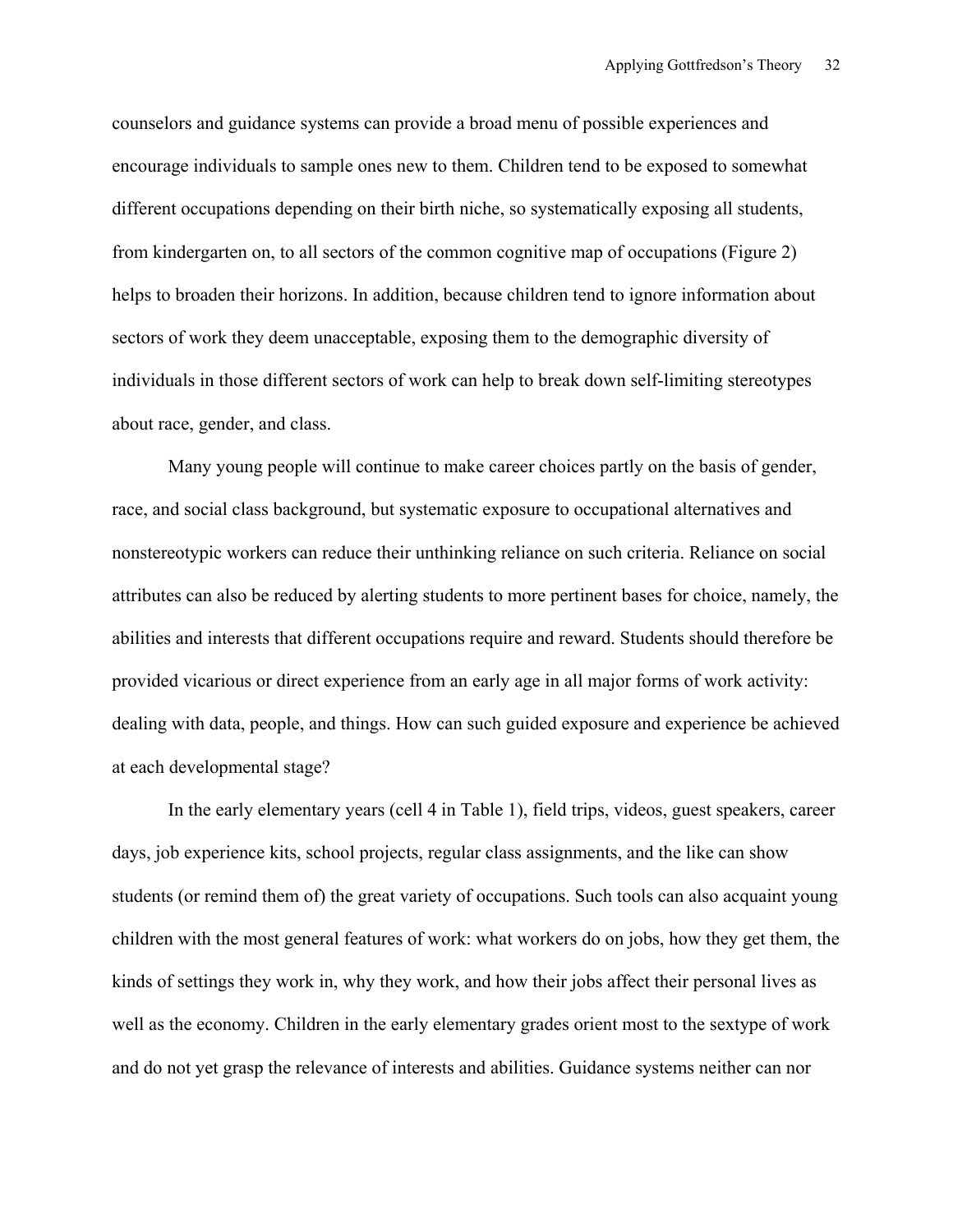should instruct students that sextyped choices are wrong or less worthy, but they can help keep children's sextype boundaries fluid by providing concrete counter-stereotypic examples. Some children will resonate to live models of nontraditional career choice (female firefighters and male nurses) and others may at least stop ridiculing such options. Providing both sexes simple experience in dealing with data, people, and things may further inhibit reflexive narrowing of occupational aspirations according to the gender of workers rather than the work they perform.

Guidance activities should be commensurate with young children's mental capabilities: short, elemental, discrete, and concrete. They should also allow personal contact and hands-on participation to the extent possible. For example, observing and speaking with workers in crossgender jobs will leave a much stronger impression than merely hearing that such people exist. Inferences and connections between ideas must also remain simple and obvious. Children in the early grades have limited capacity for reflecting on and integrating their experience, so multiyear personal portfolios can be used to record growth and experience for review at older ages. Creating such portfolios can also make career-related exposure seem more salient and reinforce learning.

By middle school (cell 5), children are able to participate in a greater variety of in-class, extracurricular, and at-home activities (e.g., service projects, sports, hobbies, family outings). These activities create new opportunities for students to gauge their facility and satisfaction in working with data, people, and things. Academic classwork already provides good testing grounds for aptness with data and ideas (reasoning, reading, writing, math, and clerical skills), but schools provide only haphazard opportunities for working with people (e.g., leadership, social skills) and yet fewer for working with things (spatial-mechanical skills). Experimentation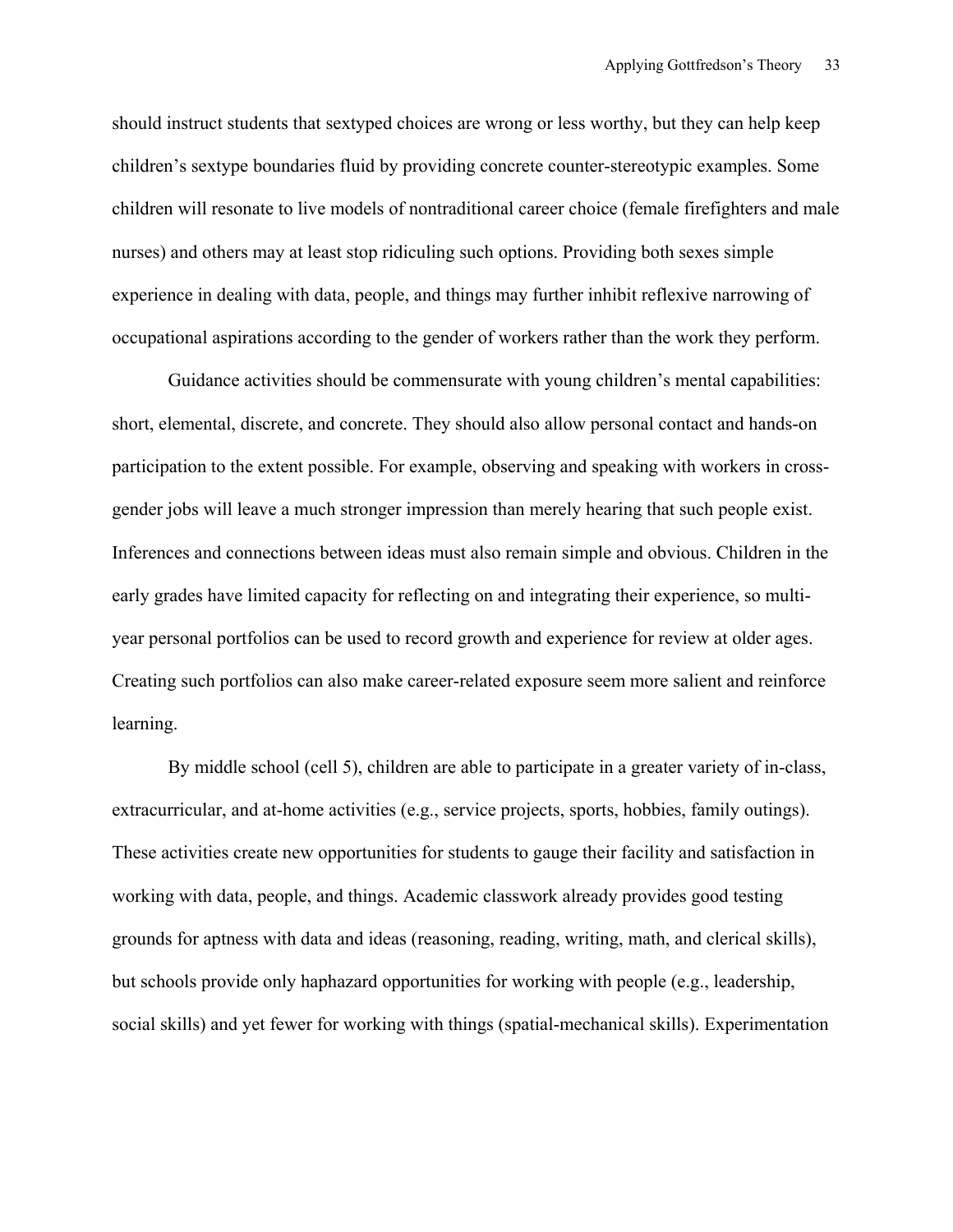in working with people and things need not be extensive, but it is especially important for noncollege-bound students.

Because they are now more cognitively able, middle/junior high school students can be asked to deal with somewhat more abstract information and, moreover, to do so in written exercises. Vicarious experience can be gained, for example, by analyzing work and workers portrayed in novels, biographies, and films. To remain effectively experiential, however, such tasks must provide highly personal involvement and individualized feedback. That is, they must be sufficiently engaging to activate and test students' natural proclivities (P traits) and discover which particular domains of cultural activity attract or repel them most (the P-E trait constellations).

Once again, attention to the pertinent bases for career choice can help forestall undue circumscription. At this age, circumscription involves eliminating options that are either too low level or too difficult. However, children may set their tolerable-level boundaries too high or their tolerable-effort boundaries too low relative to their actual abilities. Some will mistake lack of experience for lack of talent. Some will overestimate their intelligence and others, especially girls, will underestimate it. All are too young, however, for clear profiles of abilities and interests to have emerged. Guided experience in working with data, people, and things at different levels can, however, keep some middle school students from ruling out options that actually might be especially fitting and feasible for them.

As students enter high school (cell 6), part-time jobs, community service, extern and intern opportunities, job shadowing, and the like provide additional valuable experience. They function like job previews, whereby students can discover first-hand the work activities they actually do and do not like and which aptitudes they might have. College students can likewise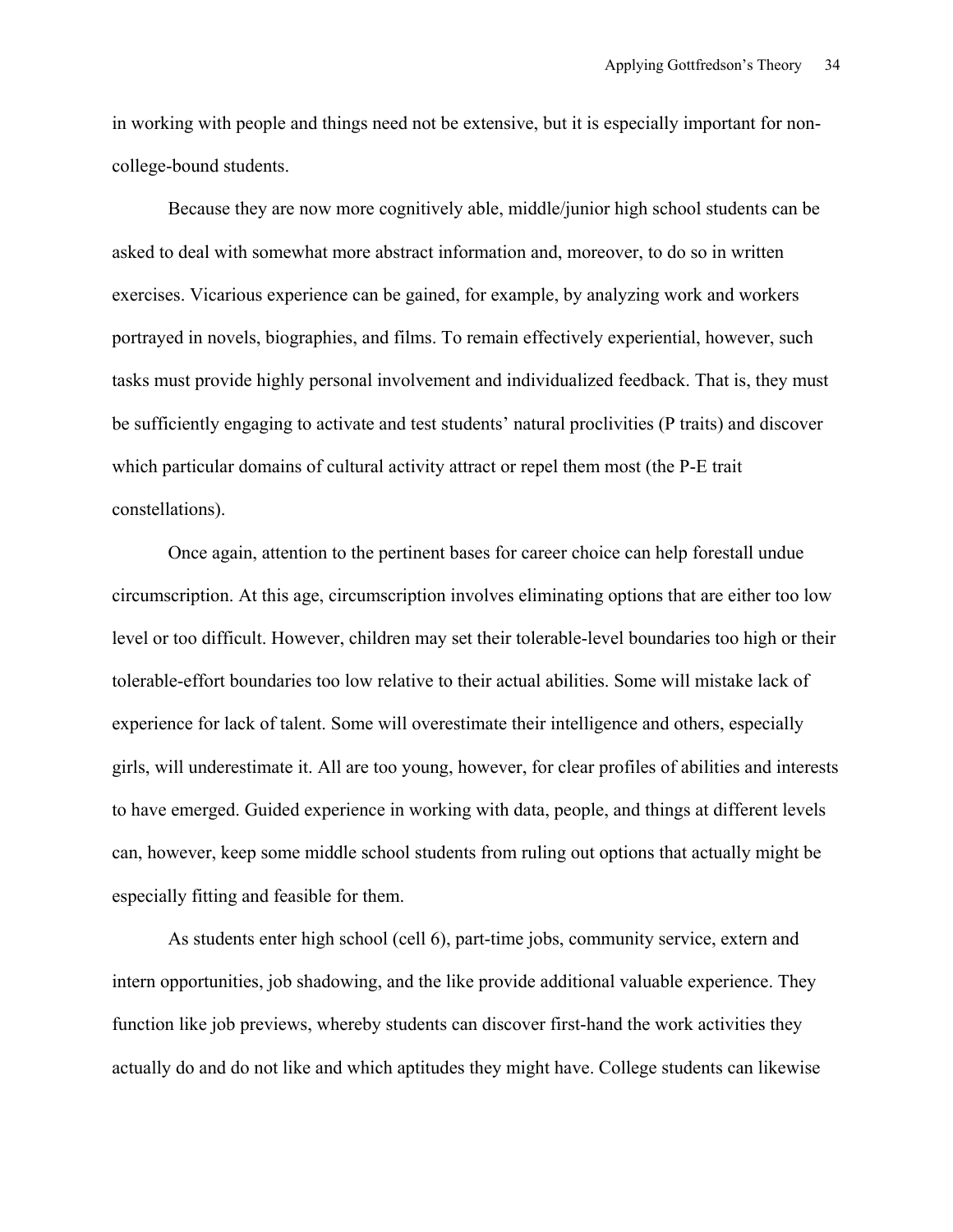benefit from sampling different extracurricular activities and academic courses, including service learning. Only by directly experiencing different forms of endeavor can they know rather than merely imagine which ones they would like, dislike, have or not have a knack for. Experience often teaches students what they do not like and would never want to do. They may need to be reassured that such experience is valuable precisely for that reason and is not wasted.

Experience is authentic self-assessment of a sort that no formal assessment can ever provide. Vocational interest inventories, for instance, can only register the trait constellations that experience has already evoked and begun to consolidate.

D. Promote Self-Agency in Shaping One's Own Experience. Few young people realize the degree to which they direct their own development by daily engaging in some activities rather than others and assuming some roles rather than others. All people, no matter what their genetic and environmental constraints, have the power to mitigate or improve their conditions at all stages of life. That power rests, however, on the active but wise exercise of personal agency.

Counselors can provide experiential lessons in recognizing and beneficially exploiting self-agency. The aforementioned activities for imparting experiential knowledge about self and work can be designed to provide practice in personal agency at the same time. For instance, guidance programs can, in small steps, help elementary and middle school students project themselves into the future, imagine alternative futures, identify their effects on others, and gradually become acquainted with setting and pursuing goals. Such efforts can prime young people to accept rather than avoid developmental tasks and to see themselves as responsible actors rather than passive targets of influence.

Hands-on experience can also help students augment their repertoire of life skills. This, in turn, builds self-confidence because demonstrated competence is the firmest foundation of self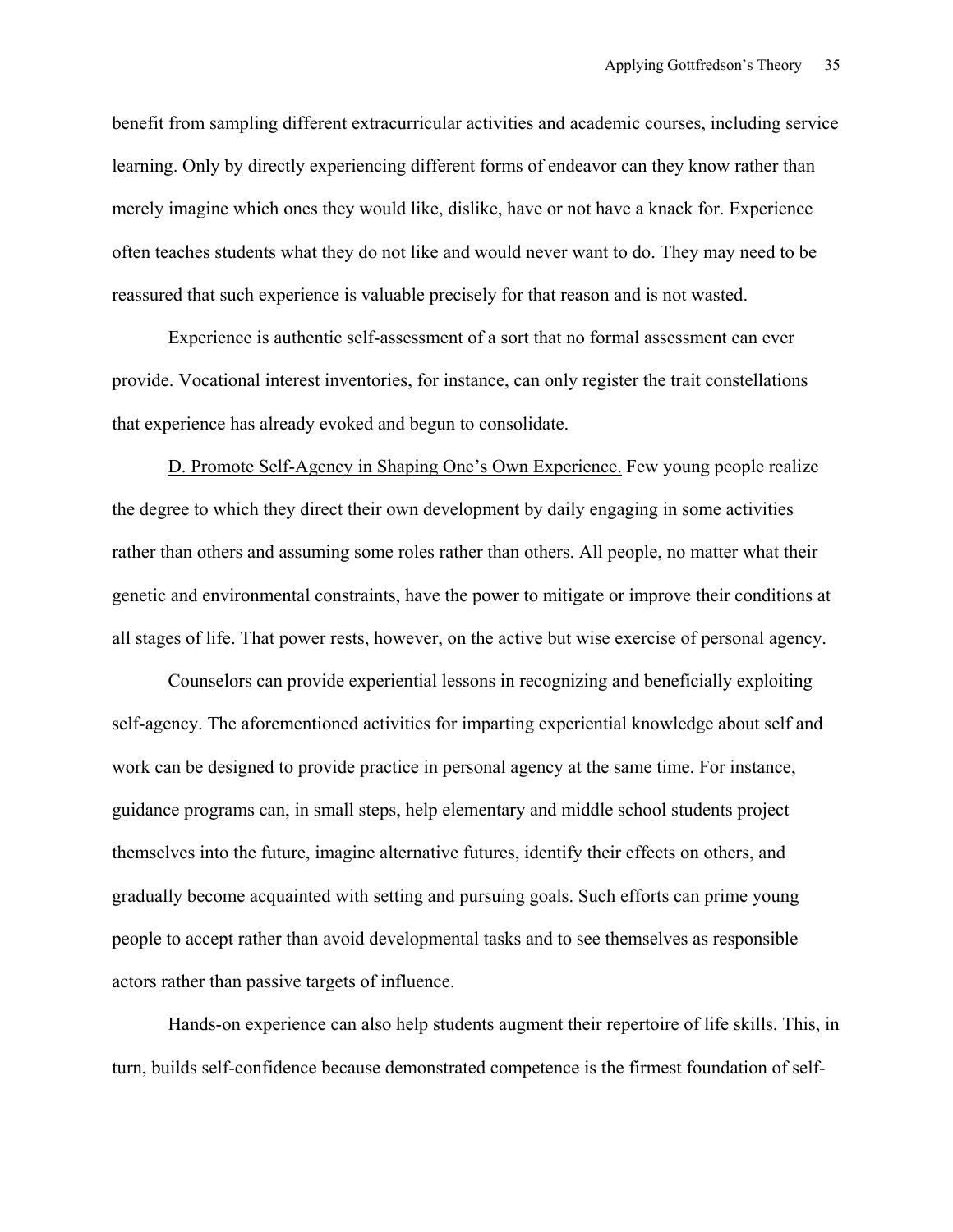efficacy. It may also help them face the life challenges to come by providing exercises in anticipatory coping (Lazarus, 1980). In short, providing practice in self-agency has the potential to cultivate it as an expectation and habit. People differ greatly in their natural tendency to exercise it, however. Persons with generally negative affect (depressive, pessimistic, etc.) will need more experience and support, even to accept that they possess any control over their lives.

 Problems in recognizing and wisely exercising self-agency seem to be addressed by the "career education" and "career therapy" questions in Savickas' (1996) framework, because both address problems in personal agency: How do I shape my career? How can work help me grow as a person?

#### Optimize Self-Insight

Formulating career choices that are compatible with one's goals, interests, and abilities depends on one knowing what the latter are and identifying careers that actually fit them. As just noted, the major risk for young people when narrowing or circumscribing their choices is prematurely foreclosing good options and otherwise stunting their development for lack of selfknowledge. Experience does not automatically result in insight, so the practical challenge for counselors is: How can they help counselees to gain insight from their previous behavior and experience, and then to conceptualize a future career life that is both fitting and feasible for them?

E. Promote an Inventory and Integration of Information About Self. Counselors can elicit and help counselees take stock of what they already know or can demonstrate about themselves. Figure 4, introduced earlier, shows the three types of self-knowledge to be sought: one's highly stable general traits of personality and ability (P); one's more domain-specific, more malleable attributes such as goals, attitudes, interests, skills, habits, and beliefs (P-E); and the external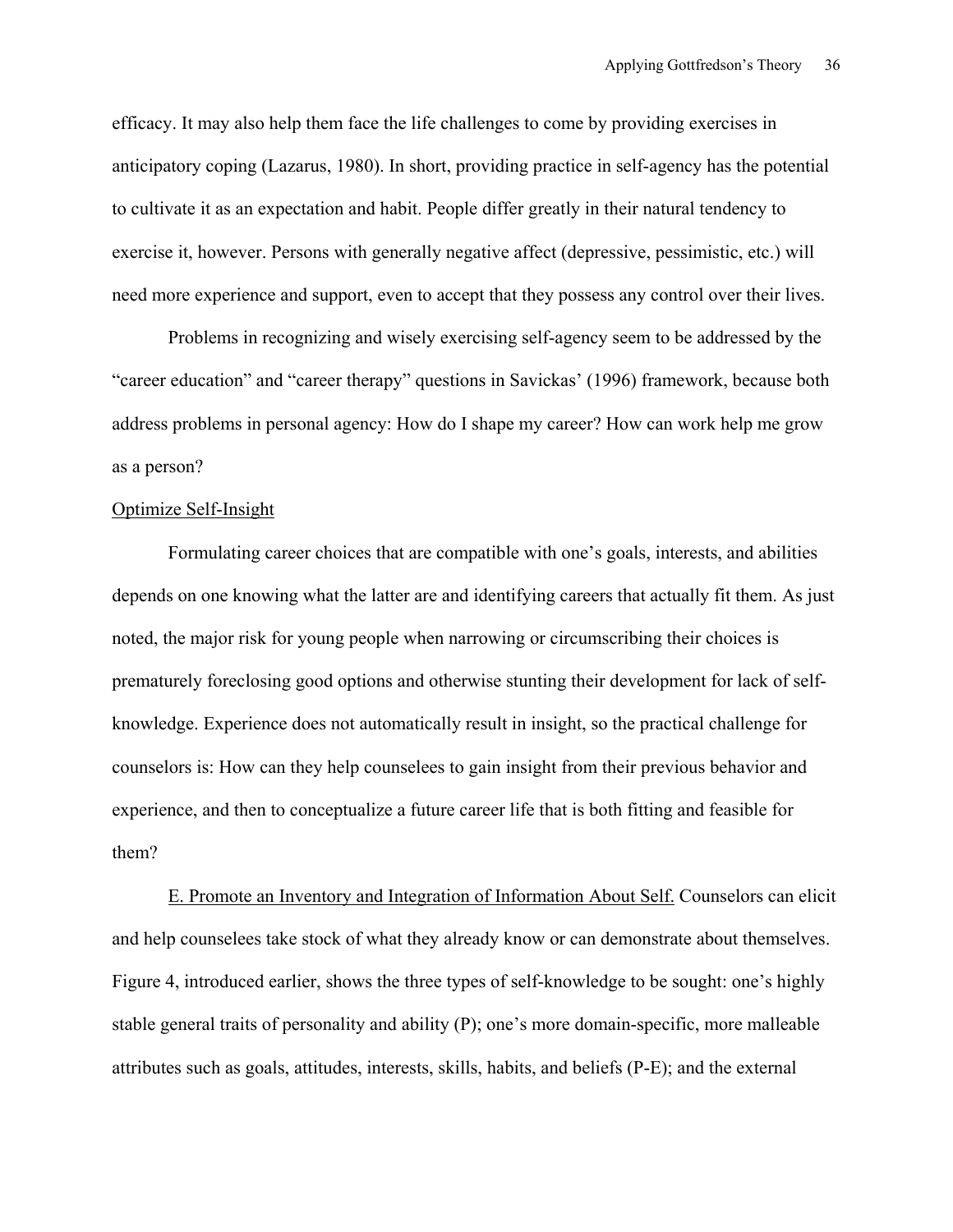opportunities, expectations, support, and obligations one has created or evoked for oneself (E-P, or extended phenotype).

By middle/junior high school (cell 7), students have become capable of cataloguing their more obvious personal attributes and of making simple generalizations about themselves, others, and jobs. They already have a store of experience to reflect on, especially if they have been exposed (or exposed themselves) to varied activities. Exercises requiring them to review that experience can help them discern the consistencies in their behavior, including patterns in their choice of activities and friends, reactions to events, and effects on others. Having them identify their major strengths and weaknesses, likes and dislikes, hopes and fears, accomplishments and goals can also help them recognize that they do, in fact, have enduring traits and potentials to develop (and perhaps proclivities to suppress). These exercises can therefore help students understand that they have an internal unique self, even if they cannot yet see it clearly. They can also teach that such attributes—the differences among individuals *within* a gender, race, or class, not the differences *between* groups—are most pertinent in career choice.

Middle school students still define themselves largely by their social attributes, however, and therefore still conceive the compatibility of careers largely on that basis. It is thus a good time to have them look at which sorts of occupations they have excluded from their selfdesignated social space. Structured exercises can expose students' tolerable sextype, prestige, and effort boundaries by asking them to rate the compatibility of occupations sampled from all major sectors of work (e.g., Gottfredson & Lapan, 1997; Lapan, Adams, Turner, & Hinkelman, 2000; Turner & Lapan, this volume). Their spontaneously generated likes and dislikes will not be sufficient for exposing these boundaries. Having students then explain why they have rejected the occupations they have can reveal beliefs they take for granted but perhaps should not, such as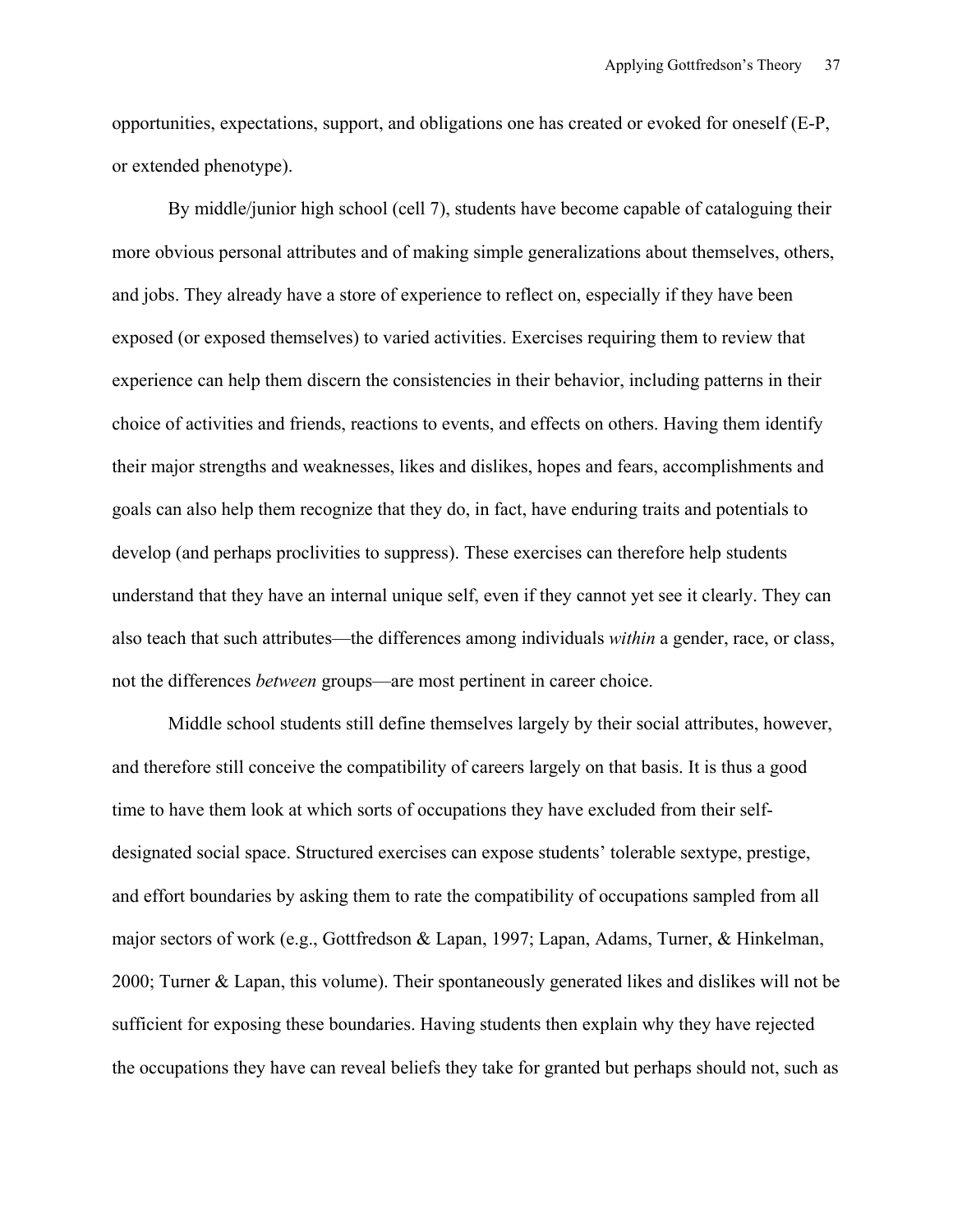that people with their social attributes (gender, class, religion, etc.) "don't do" that type of work. For example, the hypothetical girl in Figure 2 might find that her interests and abilities are actually compatible with being a journalist, an option that she may have ejected from her social space years before because she had wrongly assumed that it was too difficult or otherwise out of reach for her.

A review of options rejected as too high or too low can also reveal two potential birthniche problems: under-aspiration and the effort-ability squeeze. Children from lower class families tend to be brighter than their parents, but they do not aspire to commensurately more prestigious occupations. Jobs below their ability level are sufficient to be successful in their social circles, causing many to set unduly low tolerable-effort boundaries. Others fear estranging themselves from family and friends by moving, for example, from blue-collar backgrounds into white-collar work (Lubrano, 2003). In contrast, children of high achieving parents tend to have high aspirations, but they tend not to be as bright as their parents. Many will therefore feel compelled to seek careers that are near or beyond the limits of their capabilities; that is, their tolerable-level boundaries may bump up against their tolerable-effort boundaries. Both types of children may gain insight into their career choices and anxieties if queried why they have rejected some occupations as too low level and others as too high.

 By high school (cell 8), students are both more able and more eager to know their unique internal selves. Self-insight can be fostered by having adolescents generate and review four types of career-related information about themselves: their current abilities, interests, life goals, and impact on their personal environments. Many formal assessment tools are available for measuring personal traits, especially core personality and ability (P) traits and domain-specific attributes such as vocational interests and values (P-E). I am not aware of any assessments of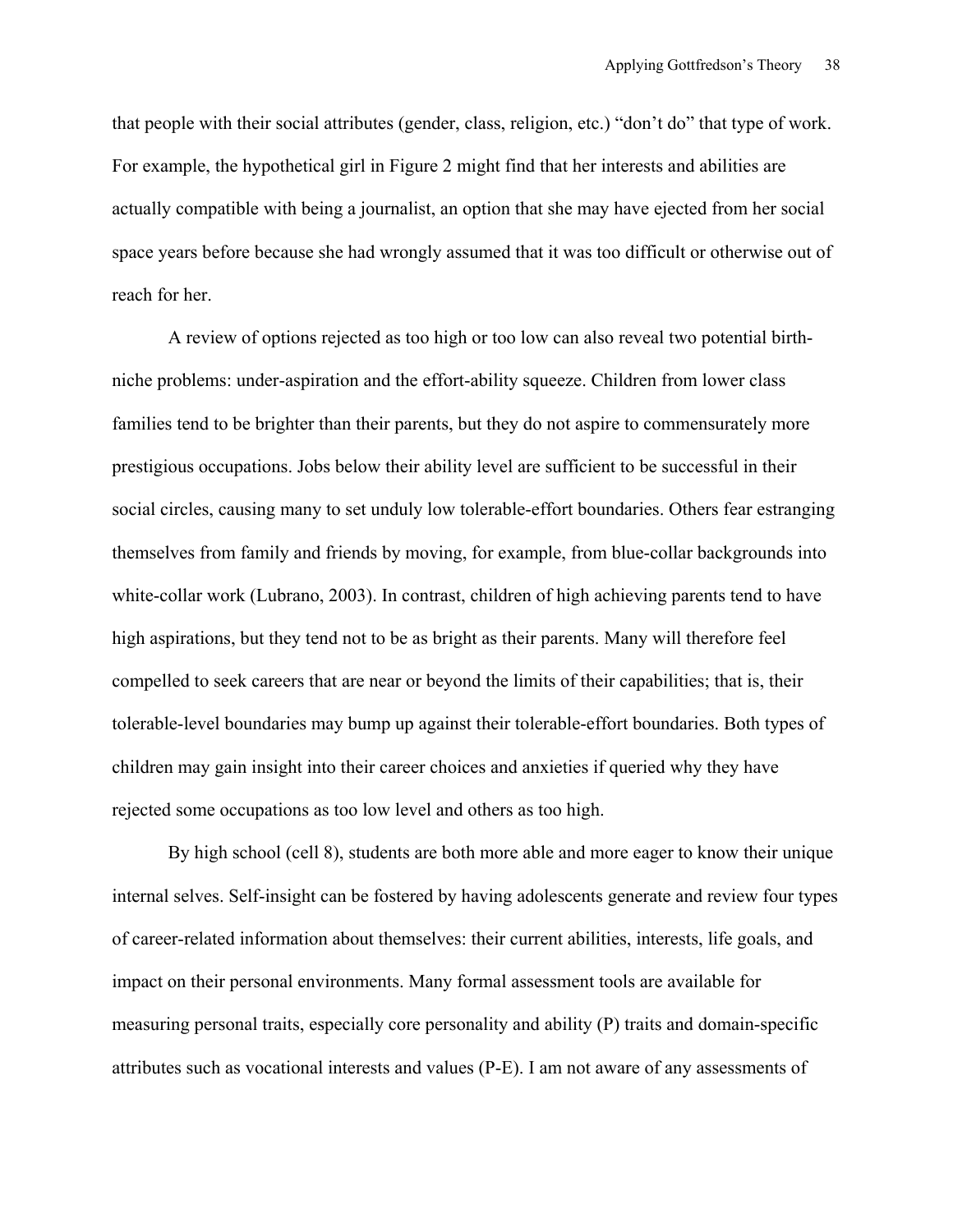extended phenotypes, at least ones conceived as such, but it is nonetheless essential that young people assess the merits of the extended phenotypes they have been constructing for themselves.

Formal assessments are effective tools, but not the only ones, for uncovering proclivities and potentials. Counselors can structure other opportunities (written exercises on life goals, group discussions of past experience, etc.) to help individuals gain self-insight. Moreover, formal assessments, which deliver ready-made results as if captured by a magic eye, may not be the best means of teaching young people that they are works in progress and that they possess considerable control (and responsibility) over the form they take.

Gathering and integrating information to form an accurate self-concept coincides with Savickas' (1996) "career counseling" question: Who am I? He discusses the variety of tools for addressing such concerns.

F. Promote Sound Conception of a Fitting and Feasible Career Life. If self-insight is gained by abstracting the self from the flow of daily activities over time and place, then making fitting career life choices is akin to deciding where and how to embed that self in social life. Choosing an occupation is not just picking a job but a *career life*, that is, committing oneself to a way of life, developing a social niche, connecting oneself to the culture in some ways rather than others. Good career decision making therefore requires more than assuring that one's interests and abilities are compatible with a job's requirements and rewards. It also requires balancing occupational preferences with other life roles and obligations, current or expected. The aim of such examination is not to identify the one best career (a chimera, in any case), but to set a favorable direction and avoid big mistakes.

Middle/junior high school students (cell 7) can be introduced to such considerations by simple exercises that have them, for example, enumerate the different life roles and life choices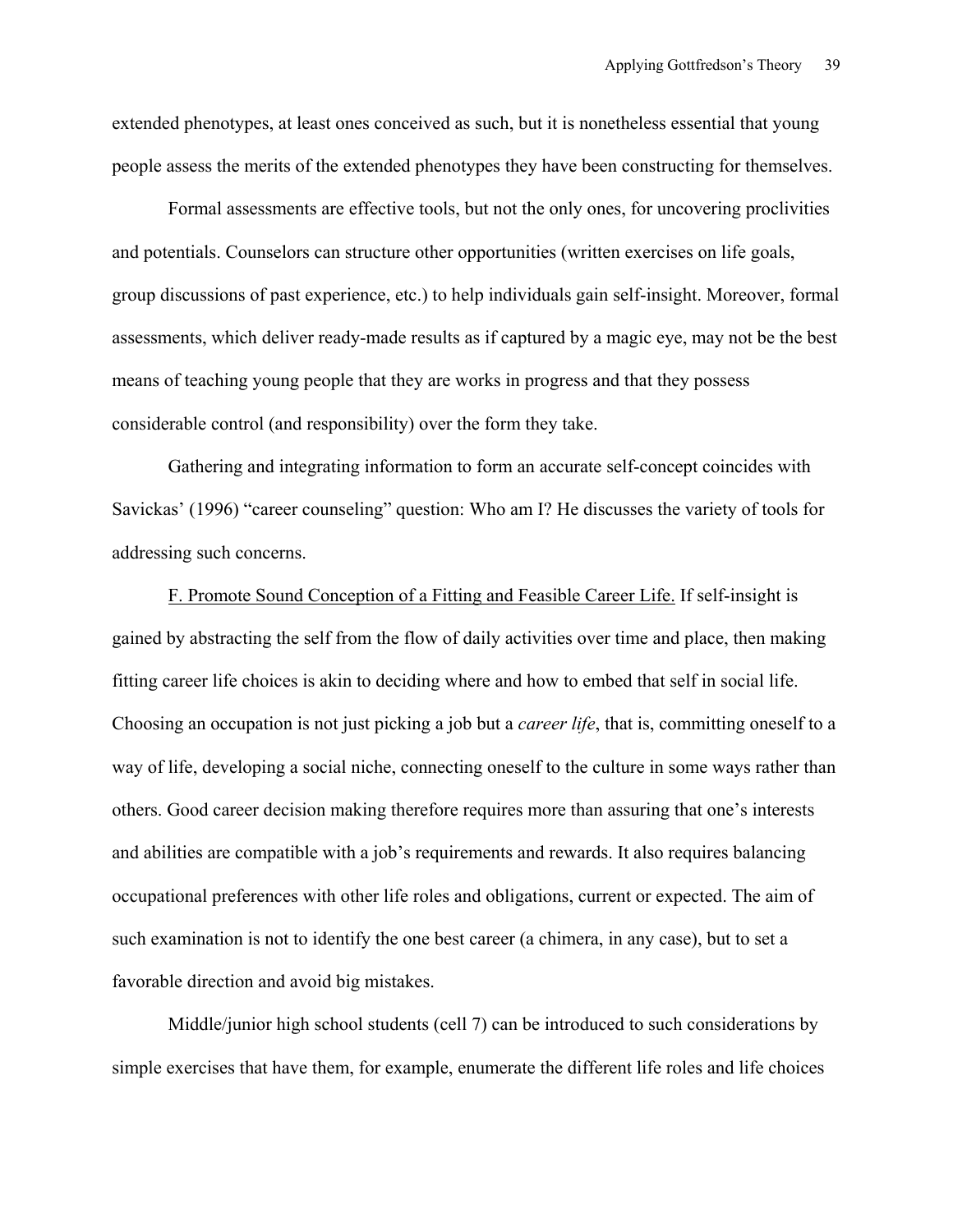they observe, document that jobs in their community require different skills and reward different interests, evaluate the life decisions that literary characters or others have made, and speculate about how workers' jobs and family lives affect each other.

High school and college students (cell 8) need to start constructing tentative career plans while still in school because poor educational decisions can effectively block some paths in life. They have already ruled out many occupations as potential careers for themselves, and they now need to pick one option from their social space. A first step is to identify occupations entailing activities and rewards that would satisfy someone with their interests and then determine whether they have, or can acquire, the abilities and skills necessary to get the job and perform it well.

Vocational psychologists have developed a wide variety of computerized systems (e.g., DISCOVER, SIGI), occupational classifications (e.g., Holland's 6-category RIASEC typology), and vocational interest inventories (e.g., Strong Interest Inventory, Self-Directed Search) for matching people's interests to occupations (Gore & Hitch, this volume; Prince & Heiser, 2000; Ryan Krane, this volume). There are relatively few such tools for assessing person-job match on the basis of abilities (e.g., O\*NET, 2004, http://online.onetcenter.org). However, a review of the job aptitudes literature suggests that both people and jobs can be classified in terms of general ability *level* and ability *profile* (Gottfredson, 2003). Jobs requiring only average intelligence (e.g., most crafts, clerical, sales, and protective service work) are distinguished primarily by whether they also draw on mechanical-spatial ability (mostly Holland's Realistic work), extraversion (Social and Enterprising work), or clerical speed and conscientiousness (Conventional work). (There is relatively little mid-level Artistic or Investigative work). Jobs requiring above average general intelligence (mostly college-entry jobs) are distinguished primarily by whether they require an ability profile tilted toward verbal rather than math aptitude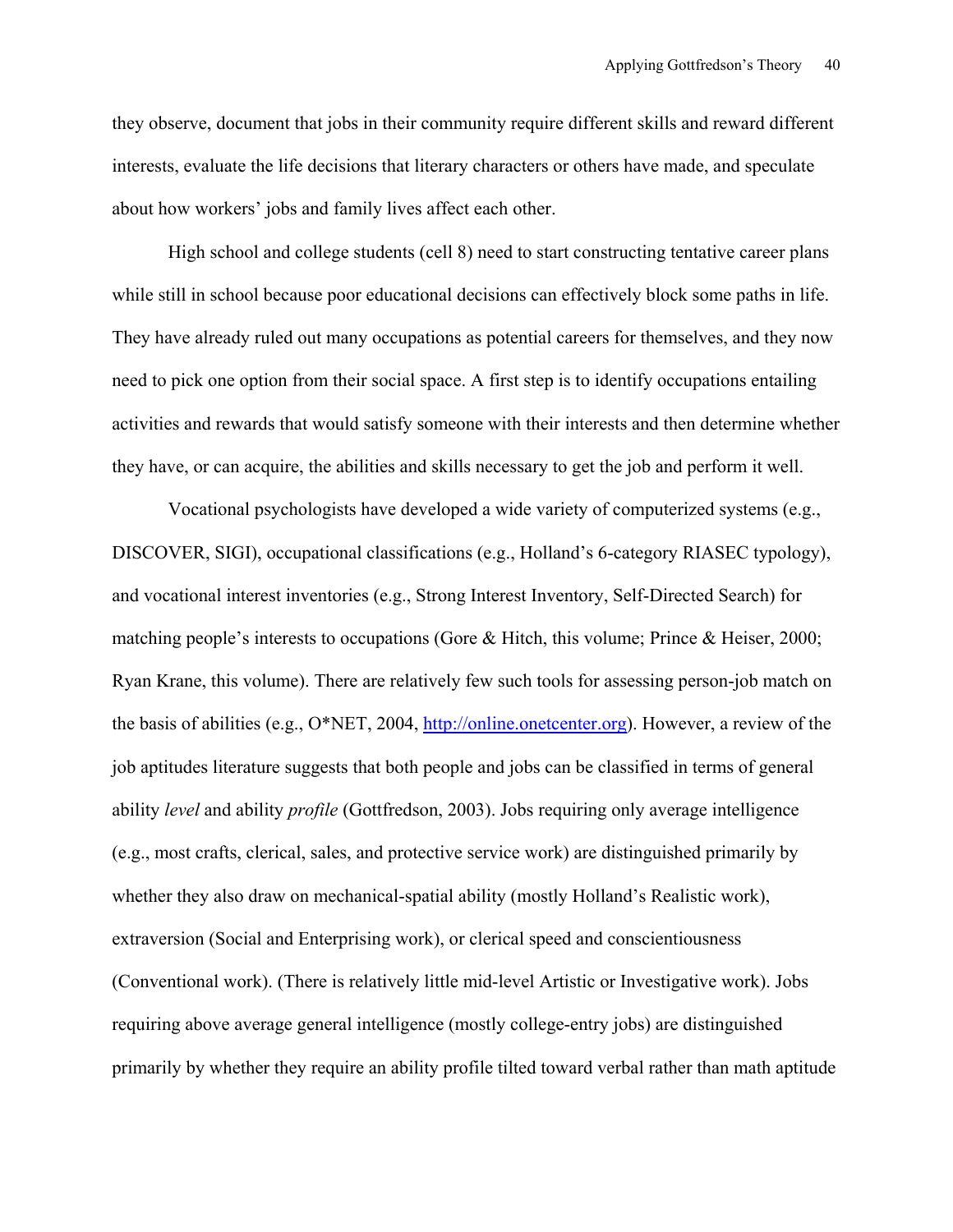(law, the humanities), a tilt toward math (medicine, mathematics, the biological and social sciences), or a tilt toward math+spatial ability (engineering, hard sciences). These are not independent intelligences, but more like different "flavors" of general intelligence. As noted earlier, schools provide ample opportunity to gauge intelligence level and certain differences in profile shape (clerical, math, and verbal abilities). Special efforts must be made, however, to ascertain whether students are strong in mechanical-spatial aptitude, which tends to be higher among males.

Not all occupations that are compatible with one's interests and abilities necessarily mesh, however, with one's non-work life goals and obligations. Although there are no goalintegration algorithms comparable to the RIASEC system for matching interests with jobs, workshops and other aids can provide practice in clarifying goals, opportunities, and barriers; balancing competing goals and needs; compiling a career life plan; and so on (e.g., Zunker, 1998).

Many students become anxious and seek help when they are required to make, not just imagine, career life decisions. Counseling psychologists have therefore paid particular attention to helping individuals who are having difficulty making good career decisions, or any at all (e.g., undecided students). Helping clients develop a fitting and feasible career life plan is the "vocational guidance" question in Savickas' (1996) framework: What shall I choose? Optimize Self-Investment

 Perhaps the most difficult challenge counselees face is implementing a career choice, that is, locating and obtaining the training or job that will initiate the chosen career life. Success in doing so depends on the accessibility of the preferred option, which depends in turn on many factors in constant motion, including one's personal qualifications and liabilities, available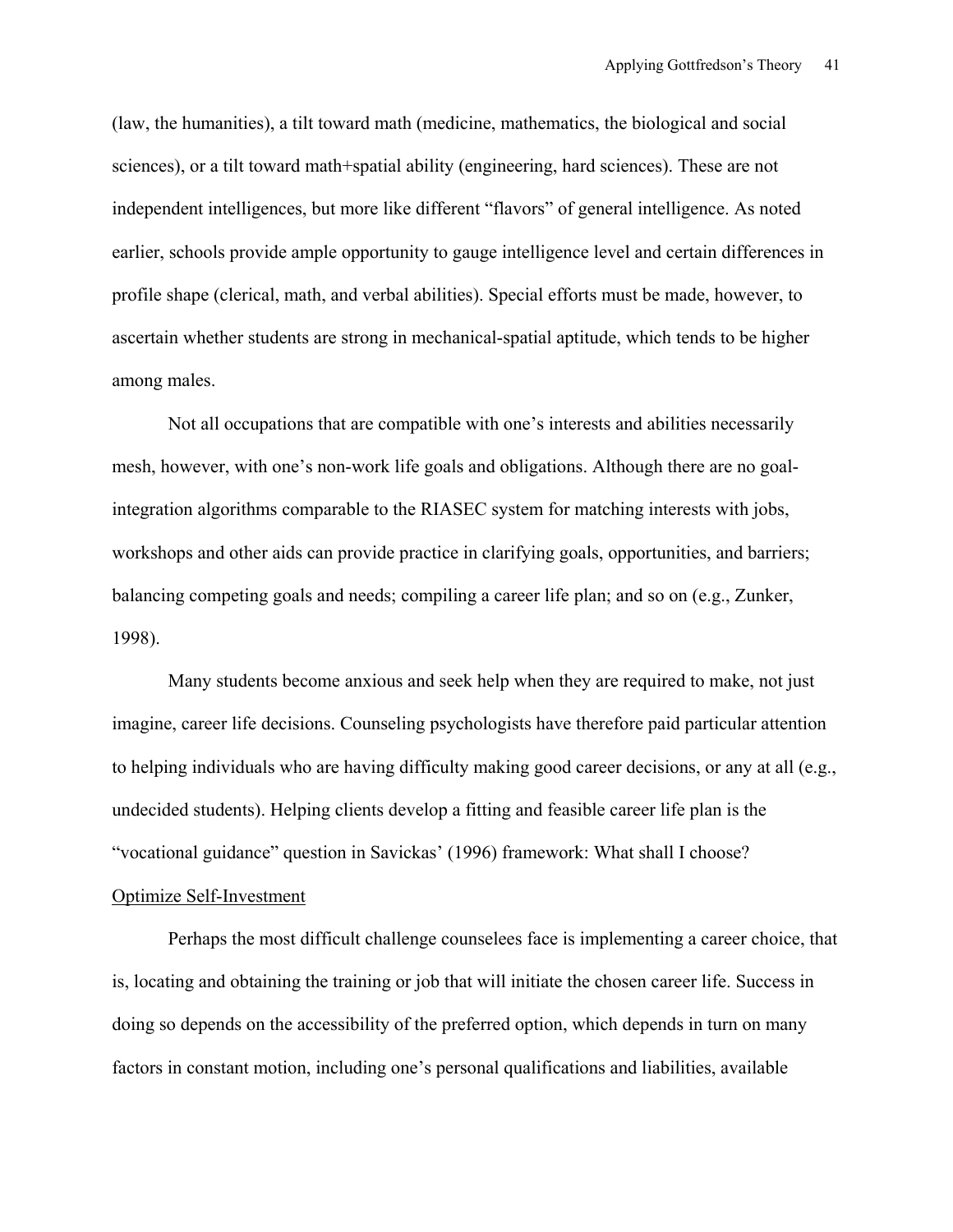openings, and competition for them. The preferred career may not be a realistic choice, necessitating compromise. The risk in this process is that individuals will make unnecessary or unwise compromises because they are not aware of, or do not take, opportunities to improve the accessibility of the career lives they seek. The practical challenge for counselors is: How can they help individuals assess and increase the odds of implementing their preferred options?

G. Facilitate Appraisal of the Accessibility of Preferred Career Life. Implementing a career choice means investing oneself in efforts toward that end. Just as with any other investment, it requires committing time, effort, and material resources to locate good investment opportunities. Any investment also imposes opportunity costs, because resources are finite: investing in some things means *not* investing in others. Moreover, time and resources will be lost if poorly invested.

Appraising the accessibility of different career options is costly because the requisite information is scattered, constantly changing, multifaceted, and often hard to interpret. Job banks, occupational projections, catalogs of training programs, and placement services can reduce the cost by providing up-to-date information about openings currently or soon available in different lines of work (cell 9). The foregoing resources can also be used in assessing a client's chances of selection by providing profiles of the entry standards and competitors against which the client will be judged. Realism also requires an accounting of one's competing obligations, access to social and financial support, and personal risks and tradeoffs involved in pursuing the preferred option. How good a bet is it, *really*? Its relative merits can be judged, and prudence served, by appraising the merits of acceptable back-up or safety-net alternatives. The aim of such appraisal is to have individuals, singly or in groups, identify their constraints. It sets the stage for exploring ways they might mitigate or bypass them.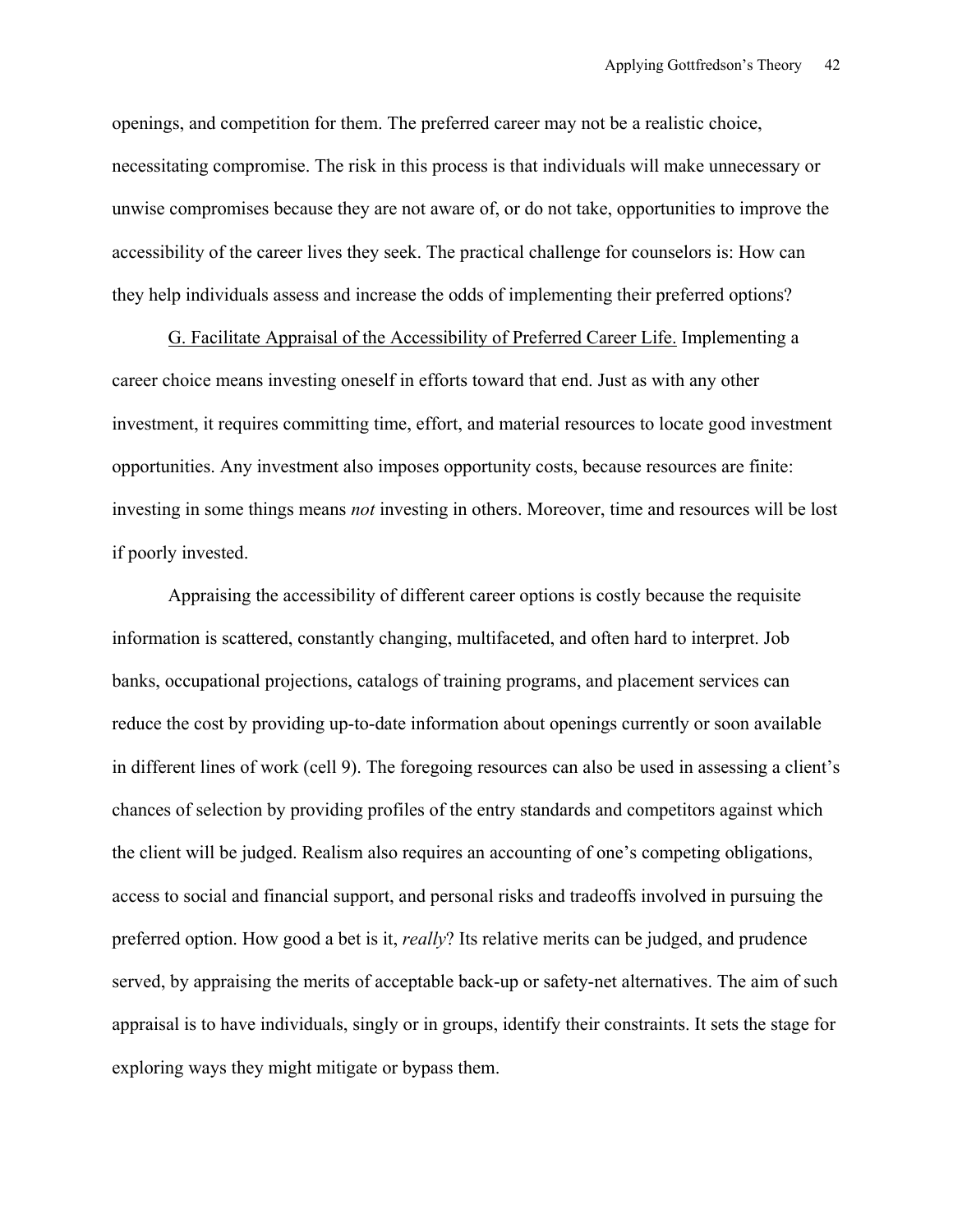H. Promote Self-Agency in Enhancing Self, Opportunity, and Support to Implement Plans. Getting into and succeeding at one's preferred career life is rarely, if ever, a sure thing. It is therefore prudent to try to increase the odds in one's favor, especially when they are low to begin with. This requires enhancing one's qualifications, mobilizing support, or creating new opportunities for oneself.

We cannot expect to change our intelligence, temperament, and other core (P) traits, but we can learn to play to our strengths and avoid situations that bring out our flaws. Our narrower, more specific (P-E) attributes are more malleable, however. We can therefore invest in ourselves by developing new skills, beneficial habits, and strategies for coping with specific situations. The same is true of our social circumstances; some are effectively fixed but others can be changed. There is always leeway for shaping the environment, and certainly one's own life niche (extended phenotype), by creating new opportunities, generating or defying expectations, building support networks, and incurring or deflecting obligations.

 For instance, an inventory of clients' strengths and weaknesses, social advantages and barriers, will identify much that they can highlight, modify, or mitigate. If not very competitive for a particular job or educational program, they can acquire relevant experience and skills training (using the tools in cell 6 of Table 1). Counselees can also become more effective applicants by learning how to write good resumes or how to dress and prepare for interviews. They can identify more job opportunities inside and outside their birth niches by consulting career centers as well as compatriots; generate additional emotional, social, and financial resources by seeking out mentors, advisors, and scholarships; gain confidence as well as contacts by getting more work experience, either paid or volunteer; and ease anxieties by developing contingency plans.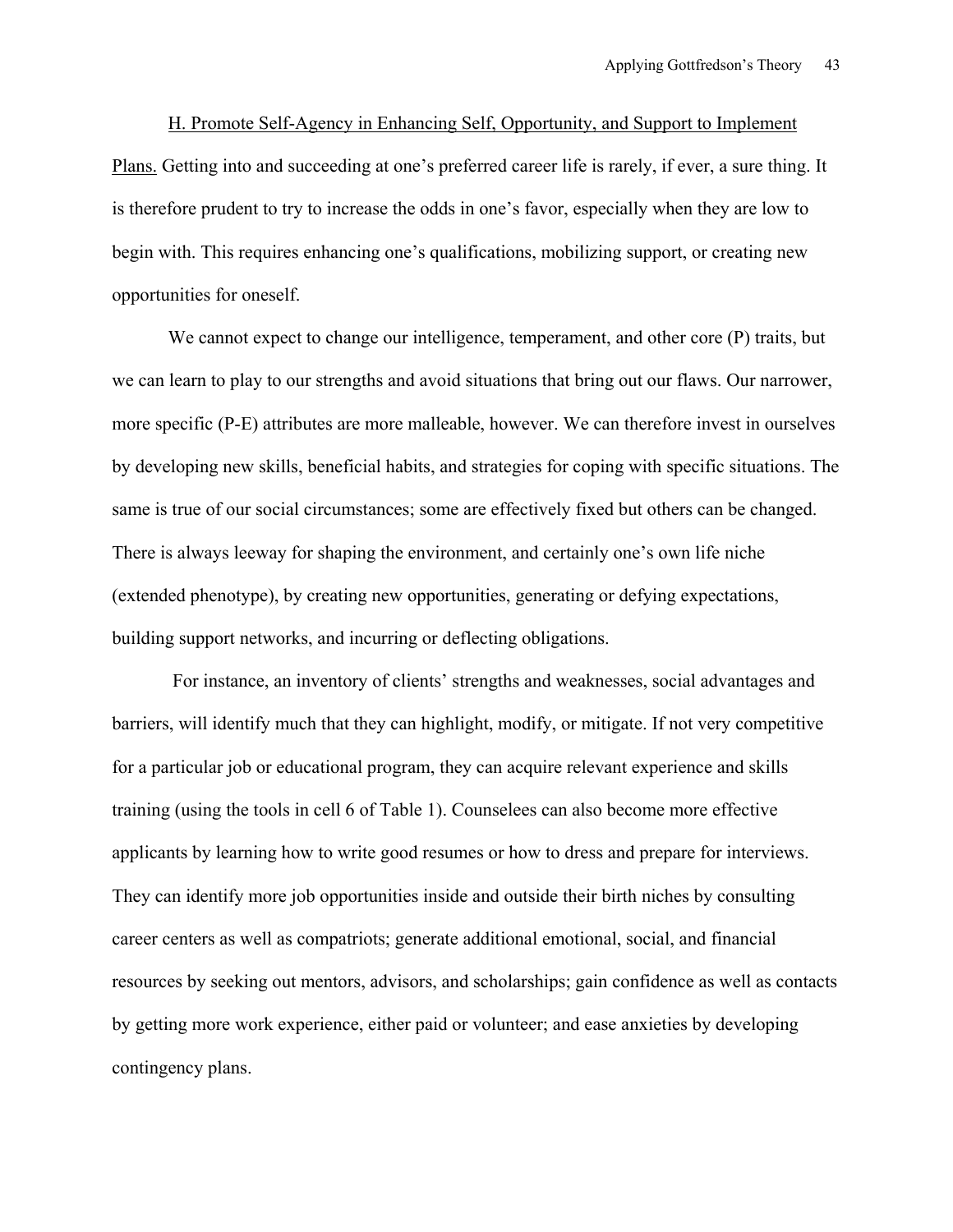Once again, there are large individual differences, this time in seeking out and grasping opportunity. Whereas some counselees show initiative, optimism, and energy in seeking out good options and overcoming barriers, others let circumstances govern their fate. Whereas some are quick to spot and take advantage of opportunities, others are overwhelmed by the cognitive or emotional demands involved. Counselors will need to provide more emotional and logistic support for the latter. They will also need to work with some counselees to suppress destructive or distasteful behavior, such as extreme impulsiveness, aggressiveness, hostility, or lying, by encouraging them to get skills training (change themselves directly) or avoid the experiences and settings that trigger the behavior (change their environments).

 The foregoing self-investment strategies relate to Savickas' (1996) "occupational placement" question: How do I get a job? When they are used to aid persons already working, they relate to his "position coaching" question: How can I do better?

#### **CONCLUSION**

 Dealing with the barriers in life is difficult. The freedom to choose can be yet more daunting, however, when stakes are high and conditions uncertain. The gift of occupational choice, albeit constrained, poses big challenges for our thousand newborns. Confused or overwhelmed, some will drift with the currents of their birth niche, thereby abdicating the opportunity and responsibility to direct their lives. Others will gradually exercise control, but too late to avoid irreversible loss of opportunity. Career counselors can help clients use their freedom to answer the challenges it poses. As outlined here, they can first help individuals avoid unnecessary, self-limiting circumscription and compromise. They can then help individuals identify and wisely invest the genetic and social resources at their disposal to fashion gratifying career lives.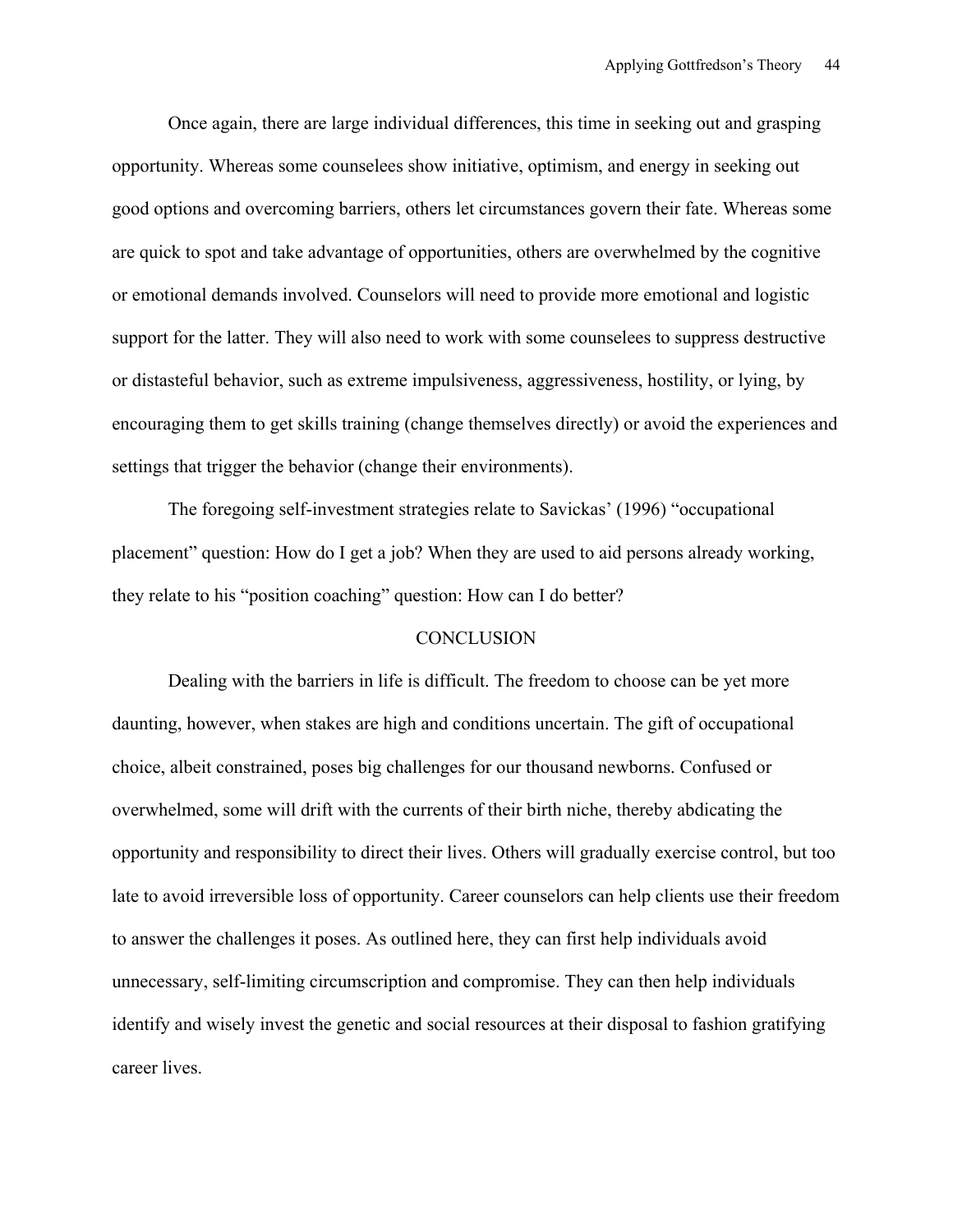#### REFERENCES

Ackerman, P. L., & Heggestad, E. D. (1997). Intelligence, personality, and interests: Evidence for overlapping traits. *Psychological Bulletin, 121*, 219-245.

Anderson, L. W., & Krathwohl, D. R. (Eds.) (2001). *A taxonomy for learning, teaching,* 

*and assessing: A revision of Bloom's taxonomy of educational objectives.* New York: Longman.

Bergmann, C. S., Plomin, R., Pedersen, N. L., McClearn, G. E., & Neselroade, J. R.

(1990). Genetic and environmental influences on social support: The Swedish Adoption/Twin

Study of Aging (SATSA). *The Journals of Gerontology: Psychological Sciences, 45,* P101-P106.

Betsworth, D. G., Bouchard, T. J., Jr., Cooper, C. R., Grotevant, H. D., Hansen, J.-I. C.,

Scarr, S., & Weinberg, R. A. (1994). Genetic and environmental influences on vocational

interests assessed using adoptive and biological families and twins reared apart and together.

*Journal of Vocational Behavior, 44,* 263-278.

Bouchard, T. J., Jr., Lykken, D. T., Tellegen, A., & McGue, M. (1996). Genes, drives, environment, and experience: EPD theory revised. In C. P. Benbow & D. Lubinski (Eds.), *Intellectual talent: Psychometric and social issues* (pp. 5-43). Baltimore: Johns Hopkins University Press.

Brown, S. D., & Ryan Krane, N. E. (2000). Four (or five) sessions and a cloud of dust: Old assumptions and new observations about career counseling. In S. D. Brown & R. W. Lent (Eds.), *Handbook of Counseling Psychology* (3rd ed., pp. 740-766). New York: Wiley.

Dunn, J., & Plomin, R. (1990). *Separate lives: Why sibling are so different.* New York: Basic Books.

Gore, ., & Hitch, . (this volume).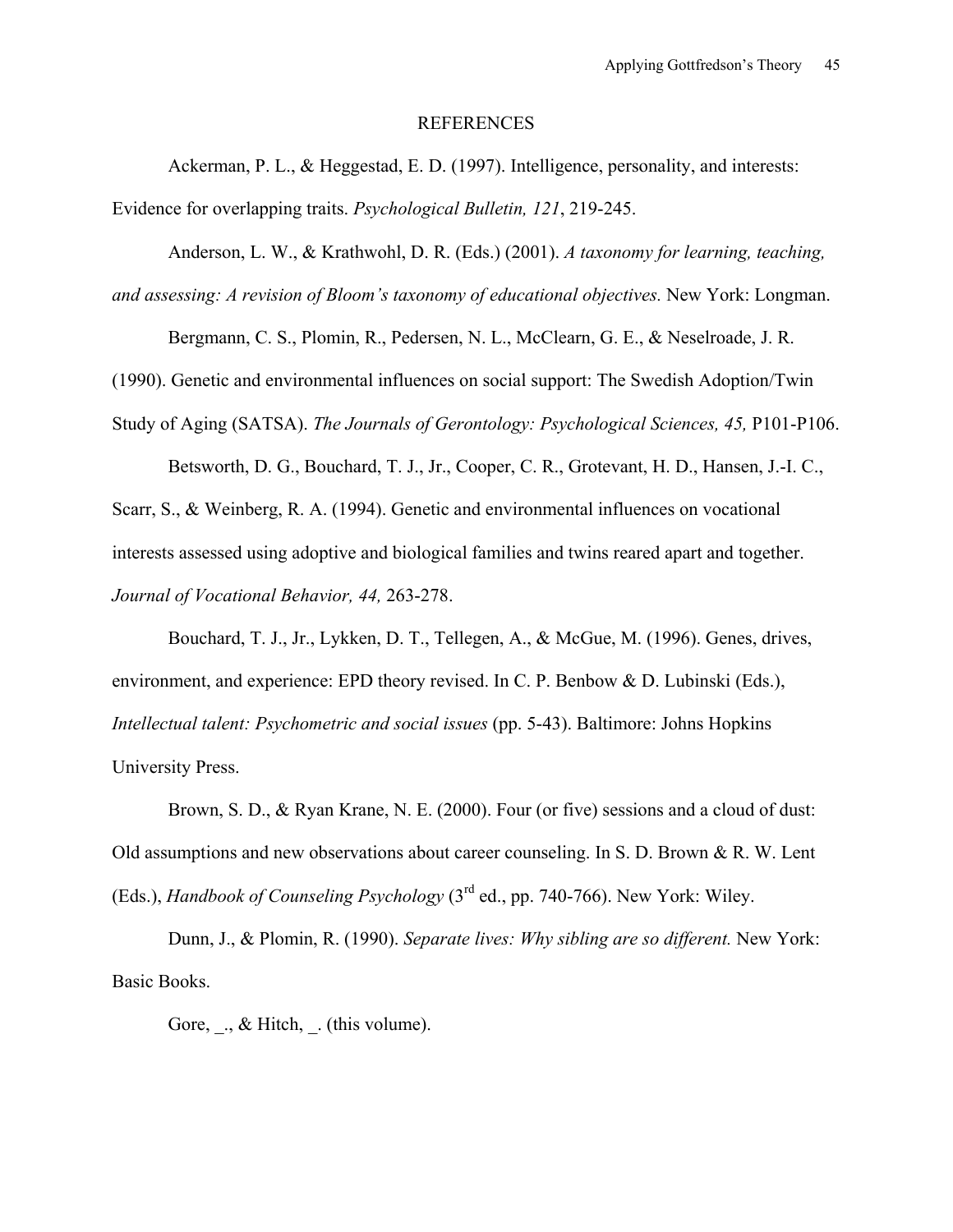Gottfredson, L. S. (1981). Circumscription and compromise: A developmental theory of occupational aspirations [Monograph]. *Journal of Counseling Psychology, 28*, 545-579.

Gottfredson, L. S. (1986). Occupational aptitude patterns map: Development and implications for a theory of job aptitude requirements (Monograph). *Journal of Vocational Behavior, 29,* 254-291.

Gottfredson, L. S. (1996). Gottfredson's theory of circumscription and compromise. In D. Brown & L. Brooks (Eds.), *Career choice and development* (3rd ed., pp. 179-232). San Francisco: Jossey-Bass.

Gottfredson, L. S. (1997). Why *g* matters: The complexity of everyday life. *Intelligence, 24*, 79-132.

Gottfredson, L. S. (1999). The nature and nurture of vocational interests. In M. L.

Savickas & A. R. Spokane (Eds.), *Vocational interests: Their meaning, measurement, and use in counseling* (pp. 57-85). Palo Alto, CA: Davies-Black.

Gottfredson, L. S. (2002). Gottfredson's theory of circumscription, compromise, and selfcreation. In D. Brown (Ed.), *Career choice and development* (4<sup>th</sup> ed., pp. 85-148). San Francisco: Jossey-Bass.

Gottfredson, L. S. (2003). The challenge and promise of cognitive career assessment. *Journal of Career Assessment, 11,* 115-135.

Gottfredson, L. S. (2004). Intelligence: Is it the health epidemiologists' elusive "fundamental cause" of health inequalities? *Journal of Personality and Social Psychology, 86,* 174-199*.*

Gottfredson, L. S., & Lapan, R. (1997). Assessing gender-based circumscription of occupational aspirations. *Journal of Career Assessment, 5*, 419-441.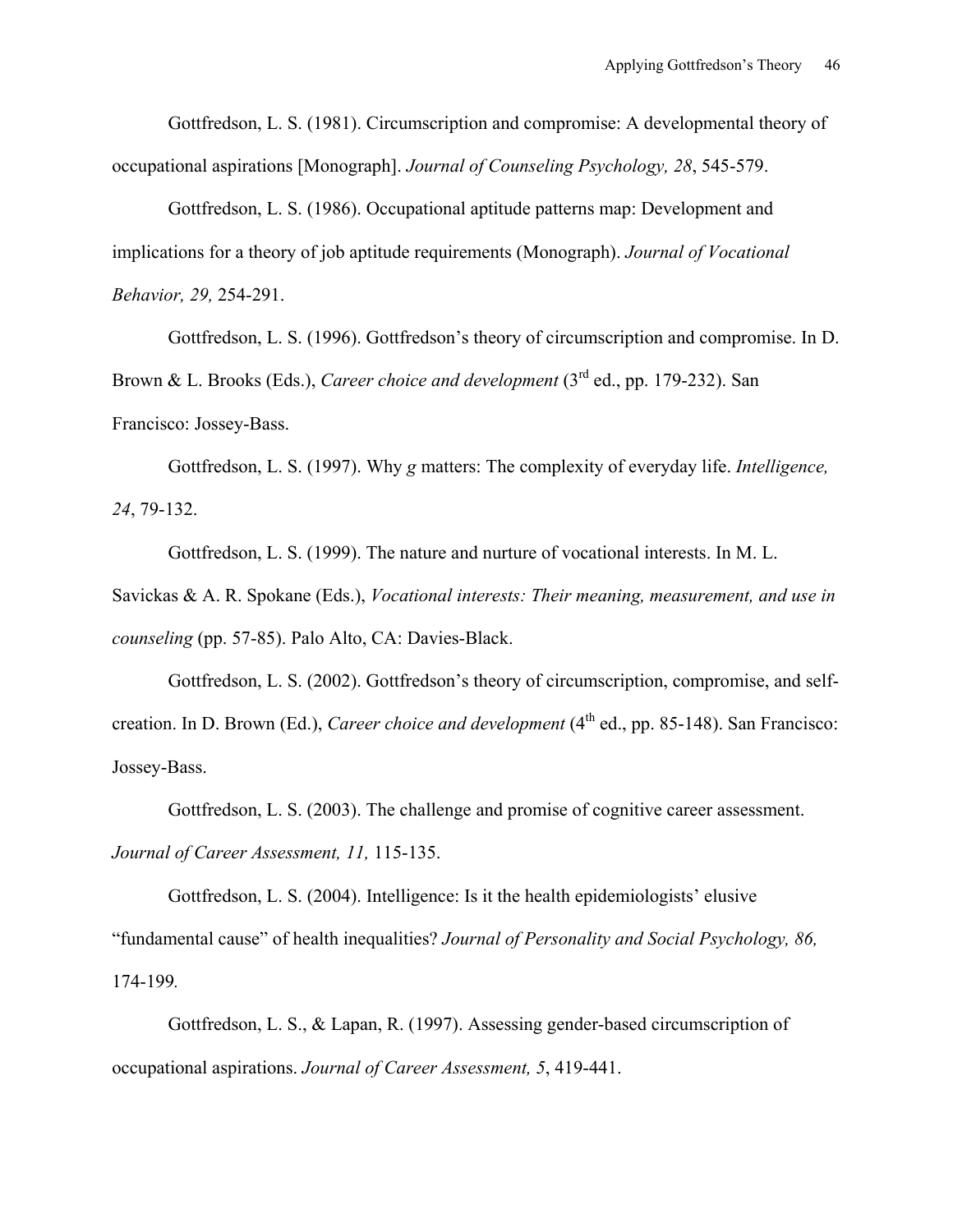Gysbers, N. C., & Henderson, P. (1994). *Developing and managing your school guidance program* (2<sup>nd</sup> ed.). Alexandria, VA: American Counseling Association

Jensen, A. R. (1997). The puzzle of nongenetic variance. In R. J. Sternberg  $\& E$ .

Grigorenko (Eds.), *Intelligence, heredity, and environment* (pp. 42-88)*.* New York: Cambridge University Press.

Kirsch, I. S., Jungeblut, A., & Mosenthal, P. B. (1994). *Moving towards the measurement of adult literacy.* Paper presented at the March NCES meeting, Washington, DC.

Krumboltz, J. D. (1994). Improving career development theory from a social learning perspective. In M. L. Savickas & R. W. Lent (Eds.), *Convergence in career development theories: Implications for science and practice* (pp. 9-31). Palo Alto, CA: Consulting Psychologists Press.

Lapan, R. T., Adams, A., Turner, S., & Hinkelman, J. M. (2000). Seventh graders' vocational interest and efficacy expectation patterns. *Journal of Career Development, 26,* 215- 229.

Lazarus, R. S. (1980). The stress and coping paradigm. In L. A. Bond & J. C. Rosen (Eds.), *Primary prevention of psychopathology: Vol. 4. Competence and coping in adulthood*  (pp. ). Hanover, NH: University Press of New England.

Lent, R., W., & Hackett, G. (1994). Sociocognitive mechanisms of personal agency in career development. In M. L. Savickas & R. W. Lent (Eds.), *Convergence in career development theories: Implications for science and practice* (pp. 77-101)*.* Palo Alto, CA: Consulting Psychologists Press.

Loehlin, J. C. (1992). *Genes and environment in personality development.* Thousand Oaks, CA: Sage.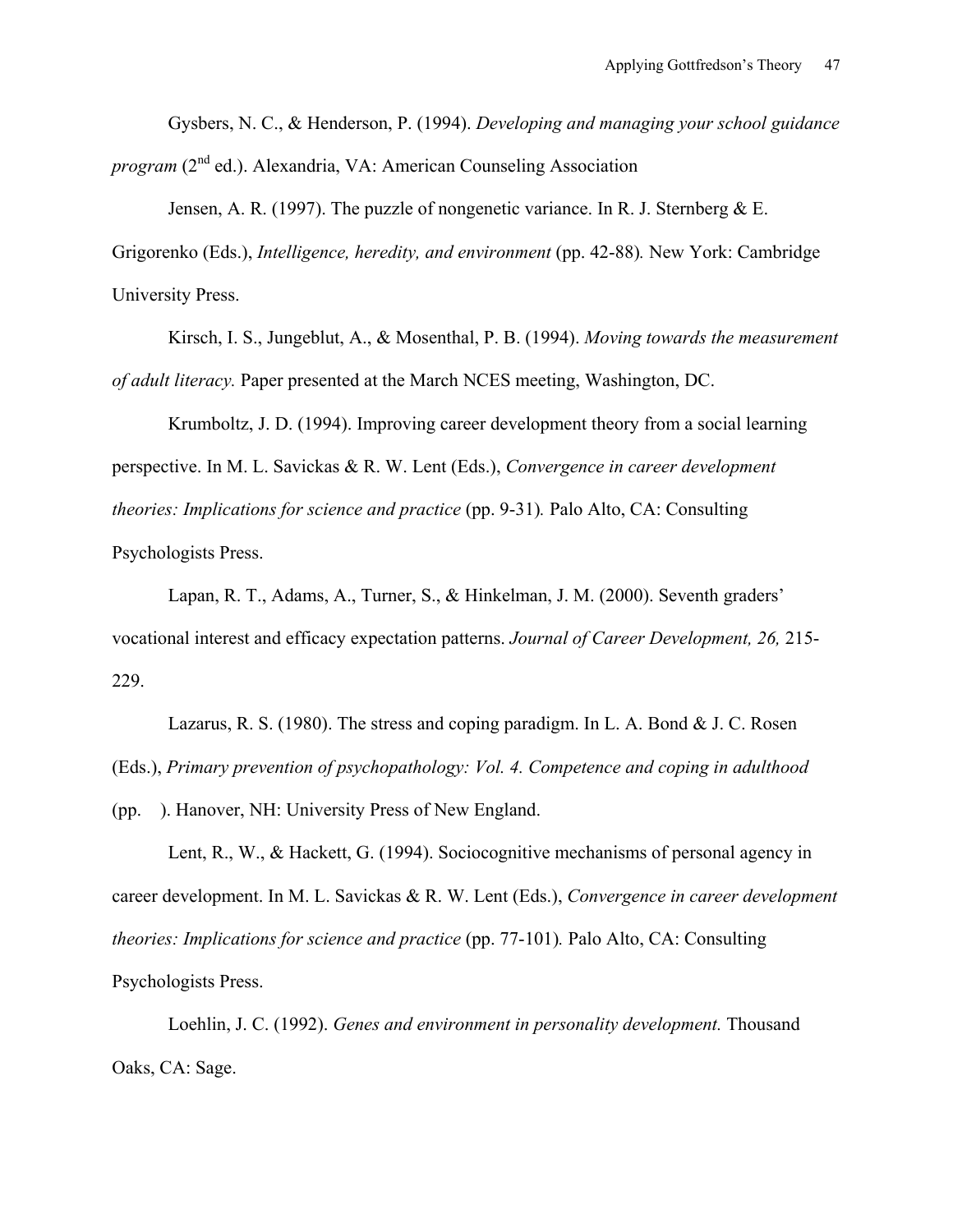Lubrano, A. (2003). *Limbo: Blue-collar roots, white-collar dreams.* New York: Wiley.

Lyons, M. J., Goldberg, J., Eisen, S. A., True, W., Tsuang, M. T., Meyer, J. M., &

Henderson, W. G. (1993). Do genes influence exposure to trauma: A twin study of combat.

*American Journal of Medical Genetics (Neuropsychiatric Genetics), 48,* 22-27.

National Center for Education Statistics (2000, August). *Results over time - NAEP 1999* 

*long-term trend summary data tables.* <http://nces.ed.gov/nationsreportcard/tables/Ltt1999/>

Niles, S. G., & Harris-Bowlsbey, J. (2002). *Career development interventions in the 21st century.* Upper Saddle River, NJ: Merrill Prentice Hall.

Plomin, R., & Bergmann, C. S. (1991). The nature of nurture: Genetic influence on "environmental" measures. *Behavioral and Brain Sciences, 14,* 373-427.

 Plomin, R., DeFries, J. D., McClearn, J. E., & McGuffin, P. (2001). *Behavioral genetics*   $(4<sup>th</sup>$  ed.). New York: Worth.

Plomin, R., Lichtenstein, P., Pedersen, N. L., McClearn, G. E., & Nesselroade, J. R.

(1990). Genetic influence on life events during the last half of the life span. *Psychology and Aging, 5*, 25-30.

 Plomin, R., & Petrill, S. A. (1997). Genetics and intelligence: What's new? *Intelligence, 24,* 53-77.

Prince, J. P., & Heiser, L. J. (2000). *Essentials of career interest assessment.* New York: Wiley.

Roselle, B., & Hummel, T. (1988). Intellectual development and interaction effectiveness with DISCOVER. *The Career Development Journal, 35-36*, 241-251.

Rowe, D. C. (1994). *The limits of family influence: Genes, experience, and behavior.*  New York: Guilford Press.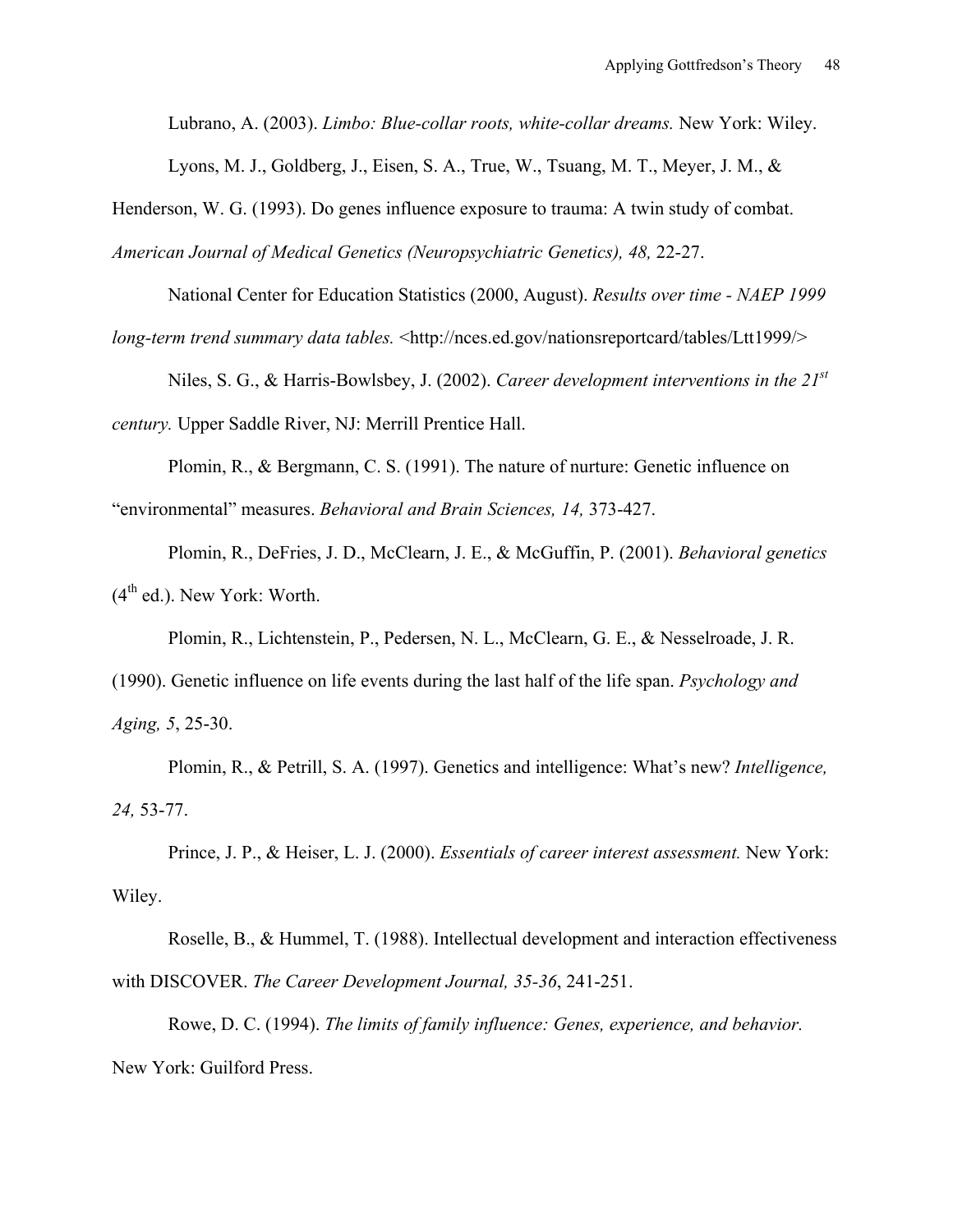Rowe, D. C., Vesterdal, W. J., & Rodgers, J. L. (1998). Herrnstein's syllogism: Genetic

and shared environmental influences on IQ, education, and income. *Intelligence, 26*, 405-423.

Ryan Krane, N. E. (this volume).

Savickas, M. L. (1996). A framework for linking career theory and practice. In M. L.

Savickas & W. Bruce Walsh (Eds.), *Handbook of career counseling theory and practice* (pp.

191-208)*.* Palo Alto, CA: Davies-Black.

Scarr, S., & McCartney, K. (1983). How people make their own environments: A theory of genotype environment effects. *Child Development, 54,* 424-435.

Snow, R. E. (1996). Aptitude development and education. *Psychology, Public Policy, and Law, 2,* 536-560.

Sticht, T. G., Armstrong, W. B., Hickey, D T., & Caylor, J. S. (1987). *Cast-off youth:* 

*Policy and training methods from the military experience.* New York: Praeger.

Tesser, A. (1993). The importance of heritability in psychological research: The case of attitudes. *Psychological Review, 100,* 129-142.

Turner, S., & Lapan, R. T. (this volume).

United States Census Office (1902). *Abstract of The Twelfth Census of the United States,* 

*1900.* Washington, DC: Government Printing Office.

U. S. Census Bureau (2002). *Statistical abstract of the United States: 2002.* Washington,

DC: U. S. Department of Commerce, Economics and Statistics Administration, U. S. Census Bureau.

Vandiver, B. J., & Bowman, S. L. (1996). A schematic reconceptualization and application of Gottfredson's model. In M. L. Savickas & W. B. Walsh (Eds.), *Handbook of career counseling theory and practice* (pp. 155-168). Palo Alto, CA: Davies-Black.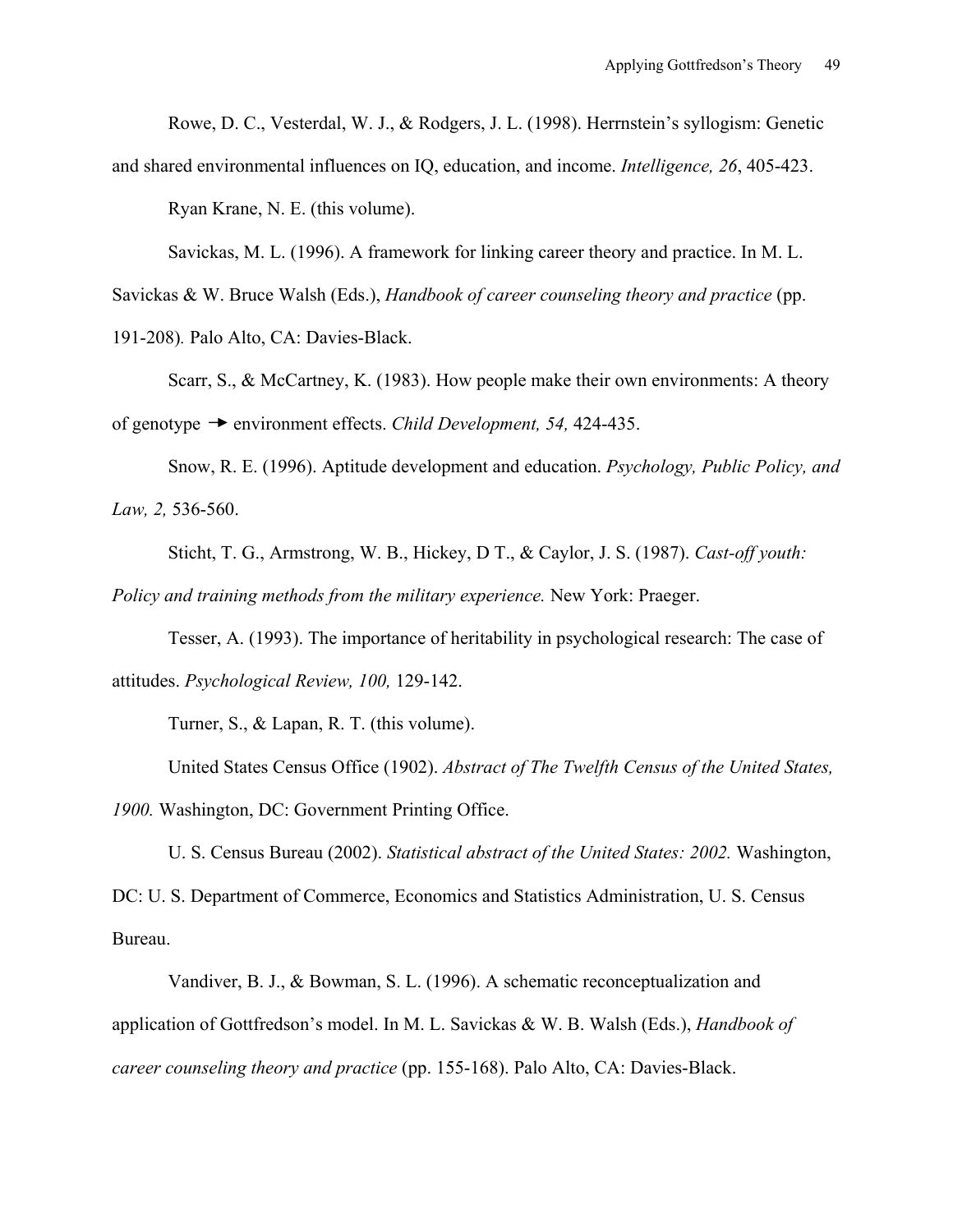Zunker, V. G. (1998). *Career counseling: Applied concepts of life planning* (5<sup>th</sup> ed.). New York: Brooks/Cole.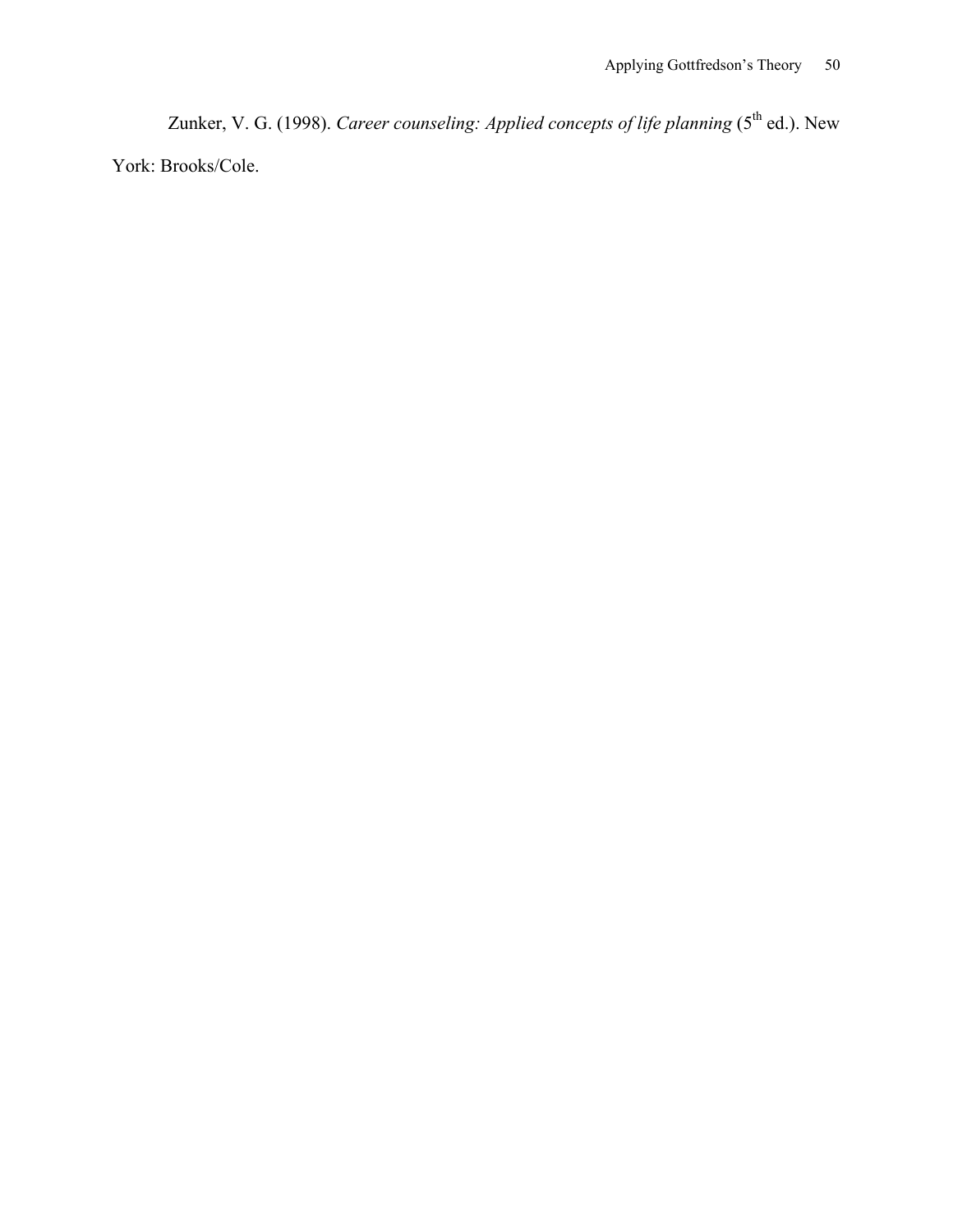#### FIGURE CAPTIONS

Figure 1: Four stages in the circumscription of vocational aspirations. Note: R=Realistic, I=Investigative, A=Artistic, S=Social, E=Enterprising, C=Conventional

Figure 2: Two hypothetical children's self-defined social spaces within the cognitive map of occupations shared by all adults.

Panel A: Middle class girl Panel B: Working class boy

Figure 3: Two variables that influence the cognitive suitability of counseling interventions

Figure 4: Three classes of personal attributes of persons in environments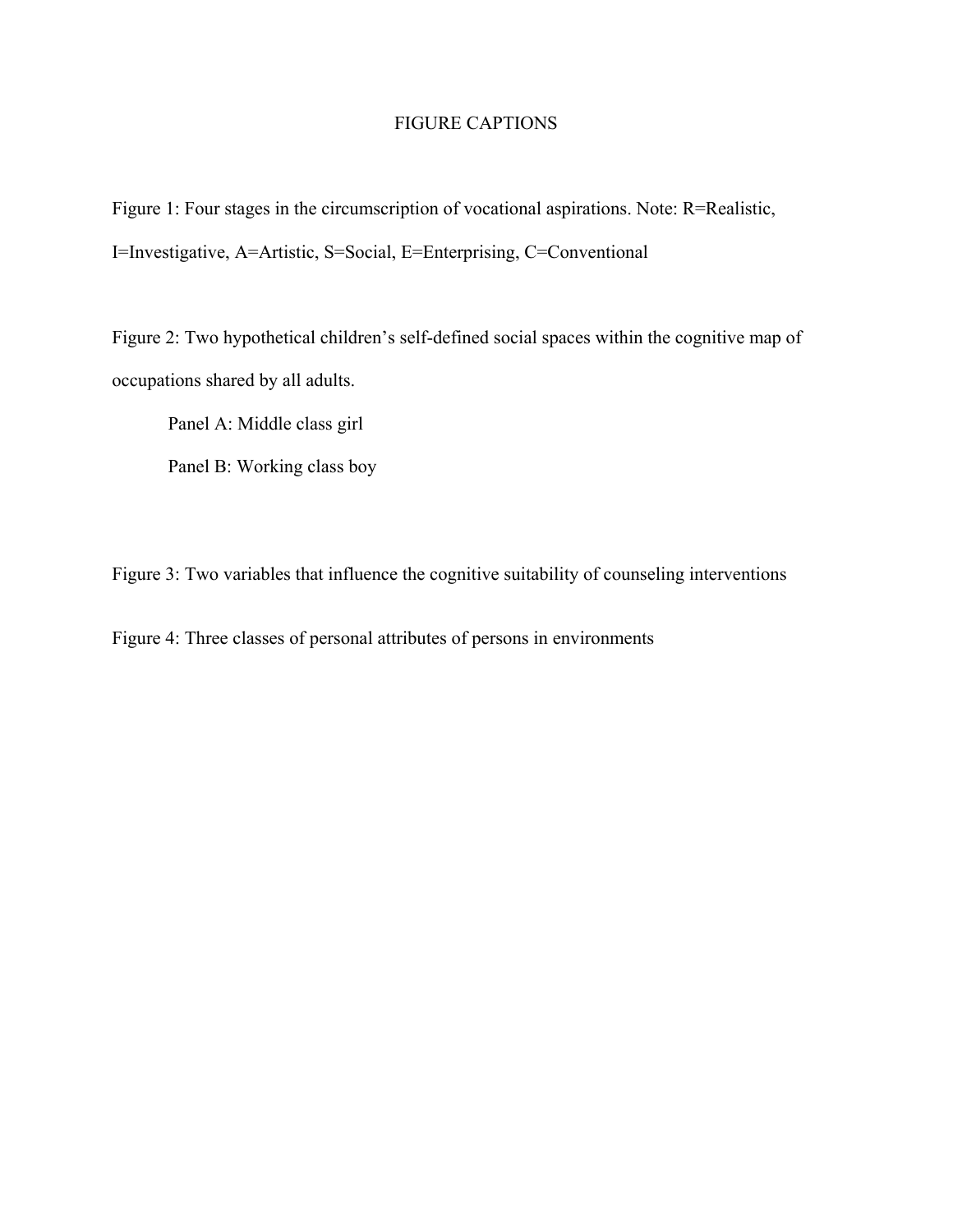Stage 1: Size and Power *(preschool)* 

# Big, powerful Adult roles

**Worker Parent** 

Little, Child

## Stage 2: Sex Roles *(elementary school)*

### Male roles

**Firefighter Truck driver Doctor** 

Female roles

> **Nurse Teacher Secretary**

Stage 3: Social valuation *(middle school)* 



Stage 4: Internal, unique self *(high school and beyond)*

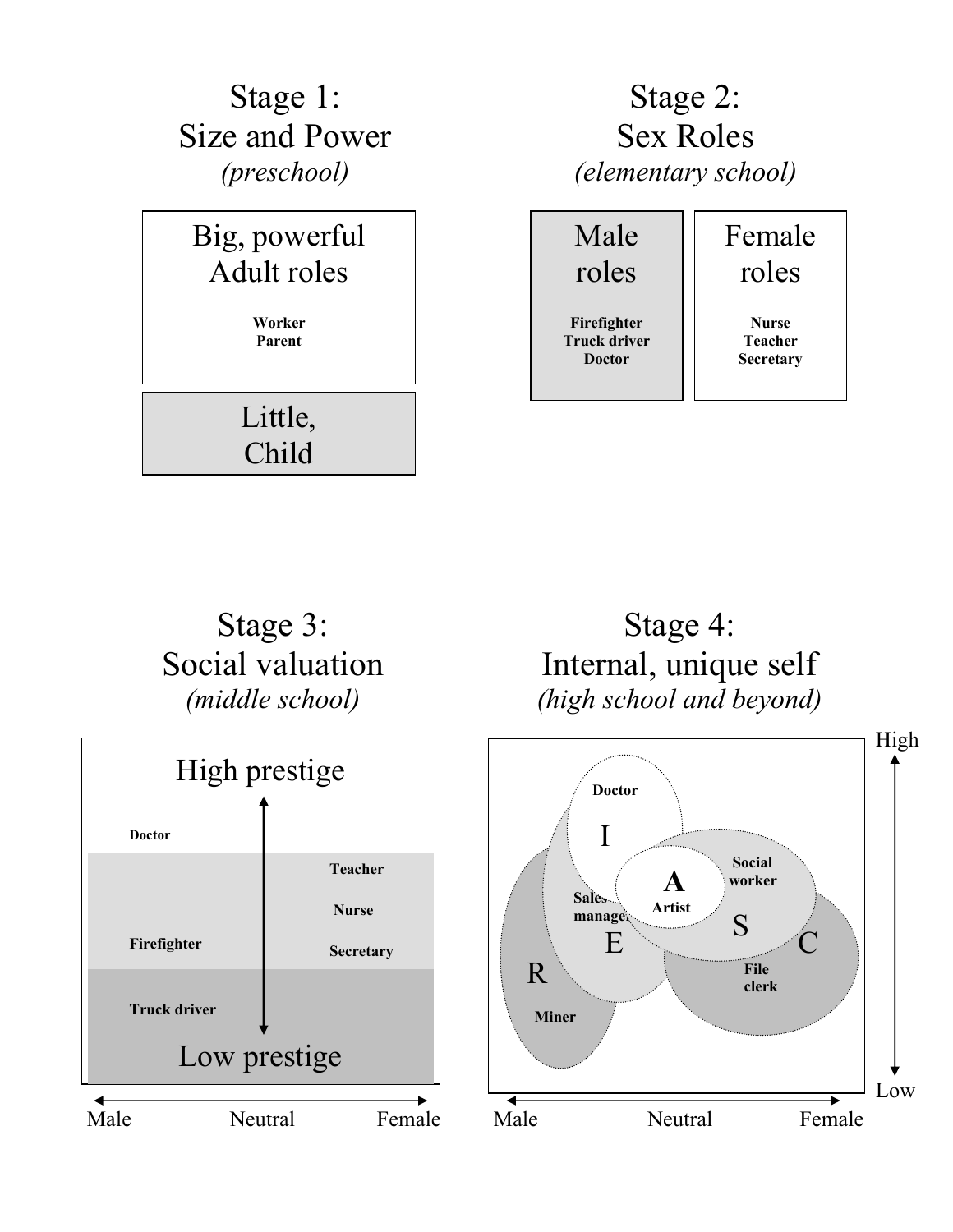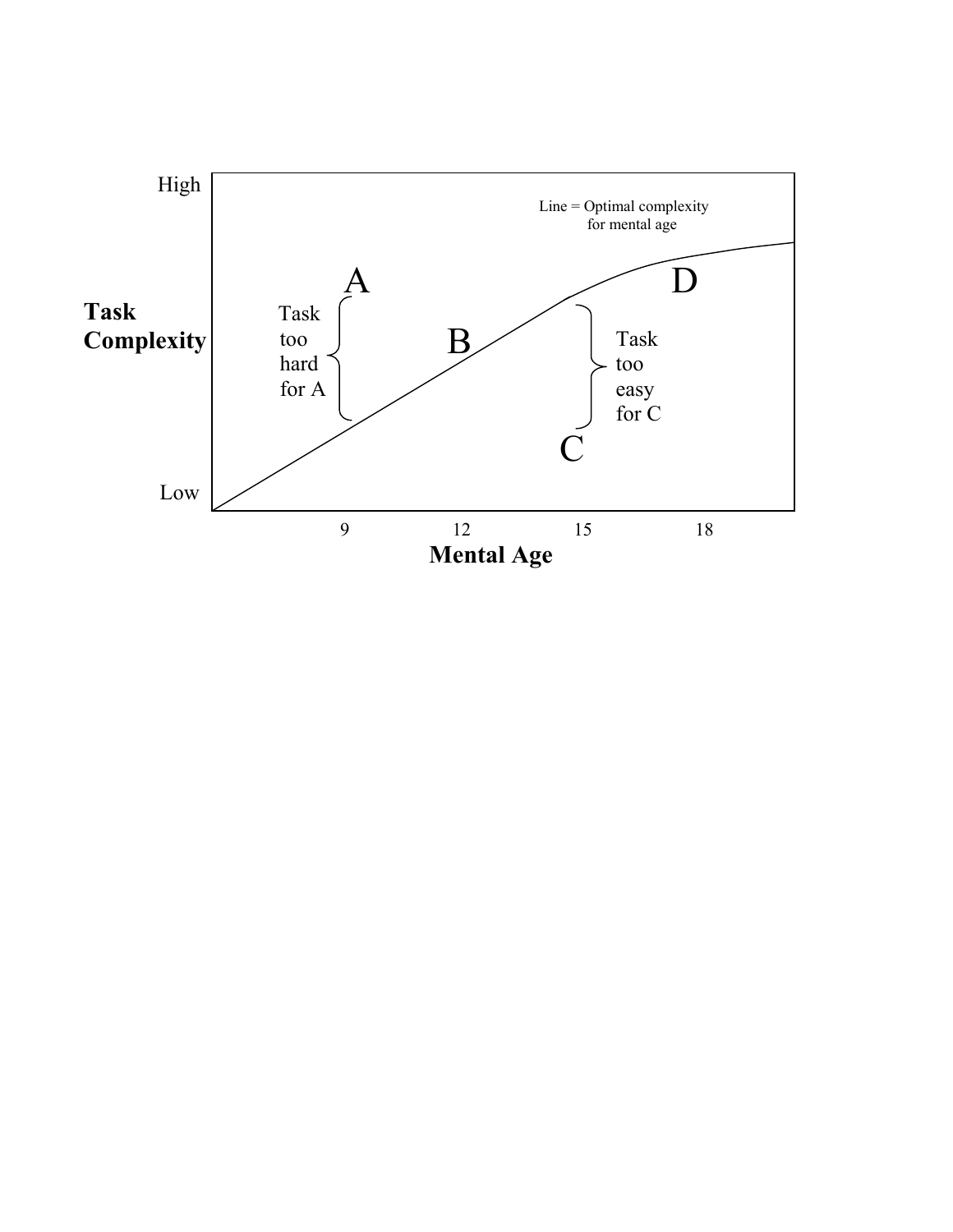Panel A

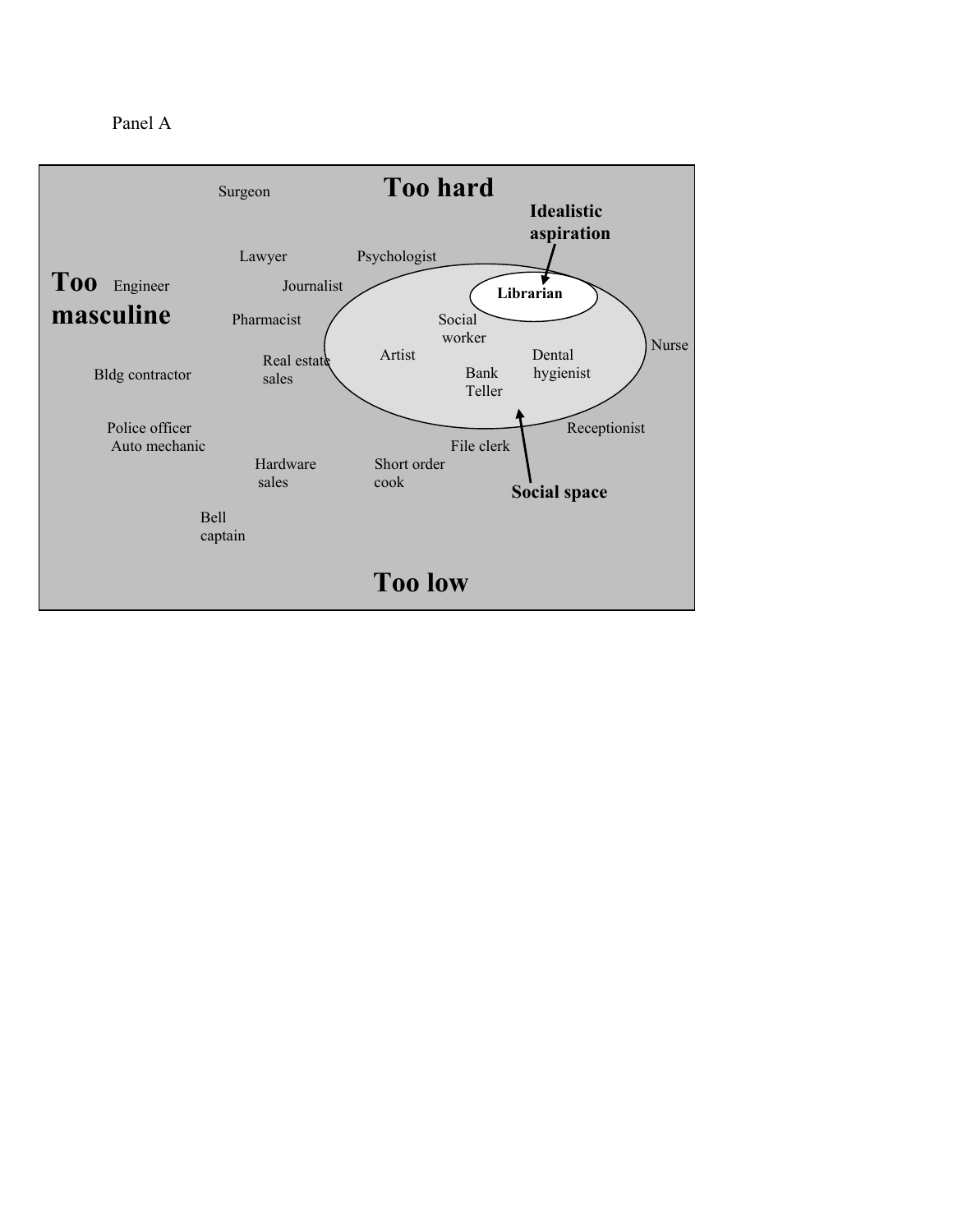Panel B

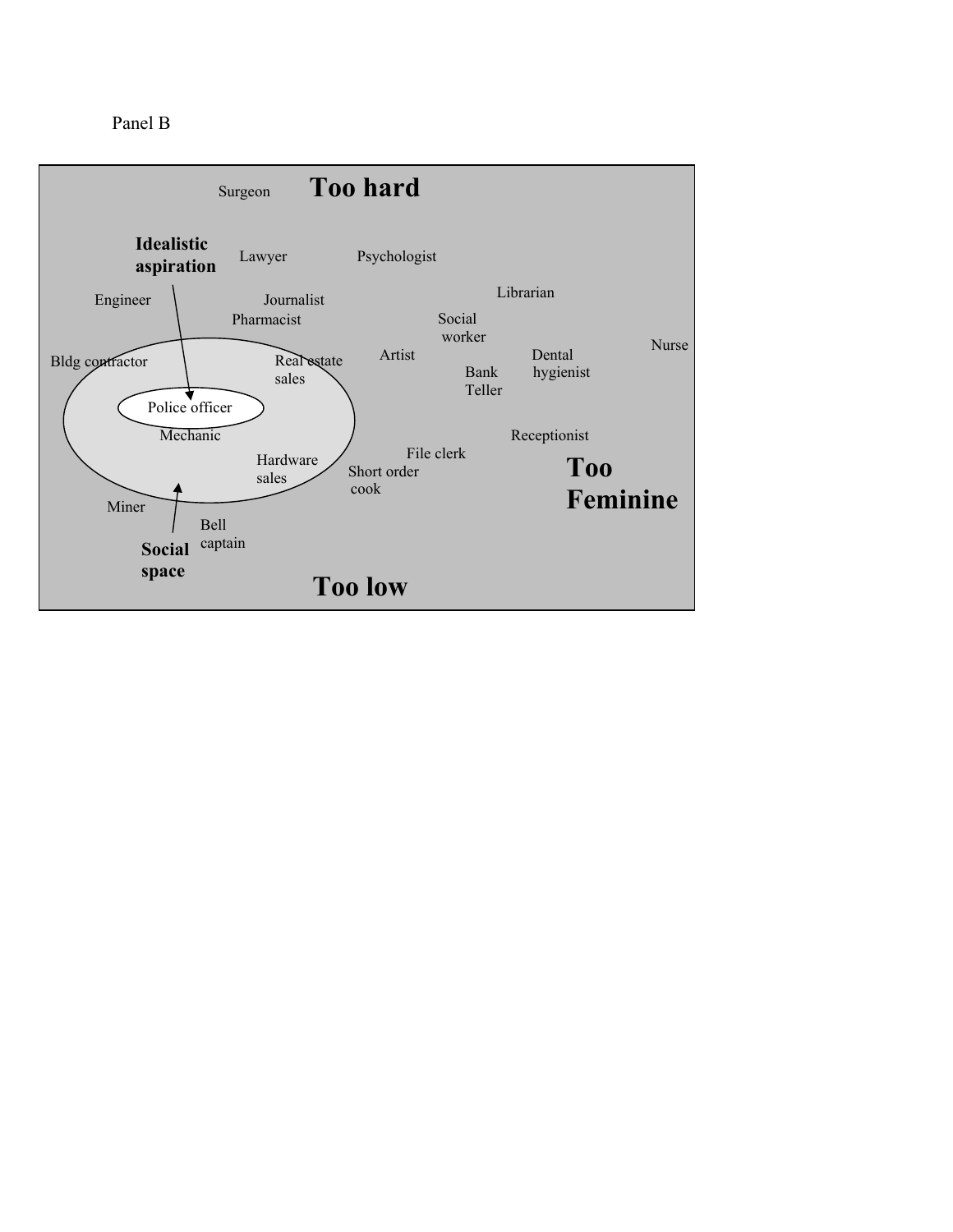